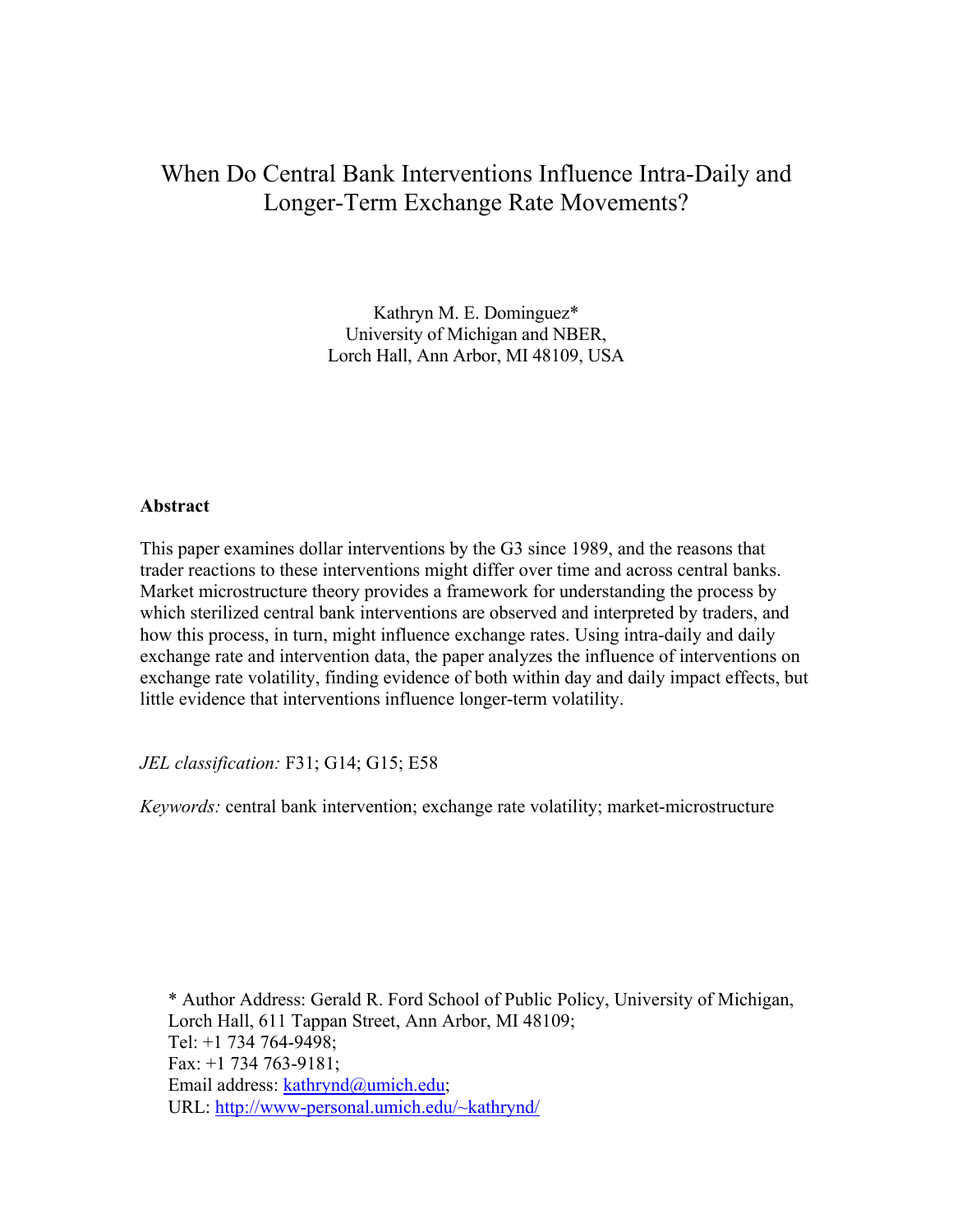#### **1. Introduction**

 $\overline{a}$ 

On May 31, 1995 the U.S. government purchased a total of \$500 million against marks and \$500 million against yen on three occasions between the hours of 1:45pm and 2:26pm (Eastern Standard Time), resulting in a 2% increase in the value of the dollar against both the mark and yen over the course of the day.<sup>[1](#page-1-0)</sup> On other occasions when the U.S. government intervened in the dollar exchange rate market, however, the dollar either moved in the opposite direction to that expected, or did not move at all. This paper examines dollar interventions by the G3 since 1989, and the reasons that market reactions to these interventions might differ over time and across central banks.

Standard models of exchange rate determination identify at least two channels through which interventions might be expected to influence exchange rates: the portfolio balance channel and the signaling channel. However, neither of these channels is easily reconciled with the empirical evidence, which suggests that sometimes intervention works and sometimes it does not. Of course, standard exchange rate determination models have a difficult time explaining (often the lack of) exchange rate reactions to all kinds of purportedly fundamental information, suggesting that it may be worth reexamining standard models before drawing conclusions regarding the efficacy of intervention.

One approach to exchange rate modeling that has gone some distance toward reconciling observed short- term currency movements and economic theory is the market microstructure approach. In the context of intervention, market microstructure provides a

<span id="page-1-0"></span><sup>&</sup>lt;sup>1</sup> During New York trading hours on May 31, 1995 the dem-usd rate opened at 1.385 and closed at 1.4135 and the yen-usd rate opened at 82.70 and closed at 84.40. Germany and Japan coordinated their interventions with the U.S. on this day. Reuters reports indicate that the Bundesbank purchased \$395.6 million against the mark on two occasions (starting just before the Fed was in the market), and the BOJ purchased \$767.4 million against yen on one occasion (just before the last Fed operation).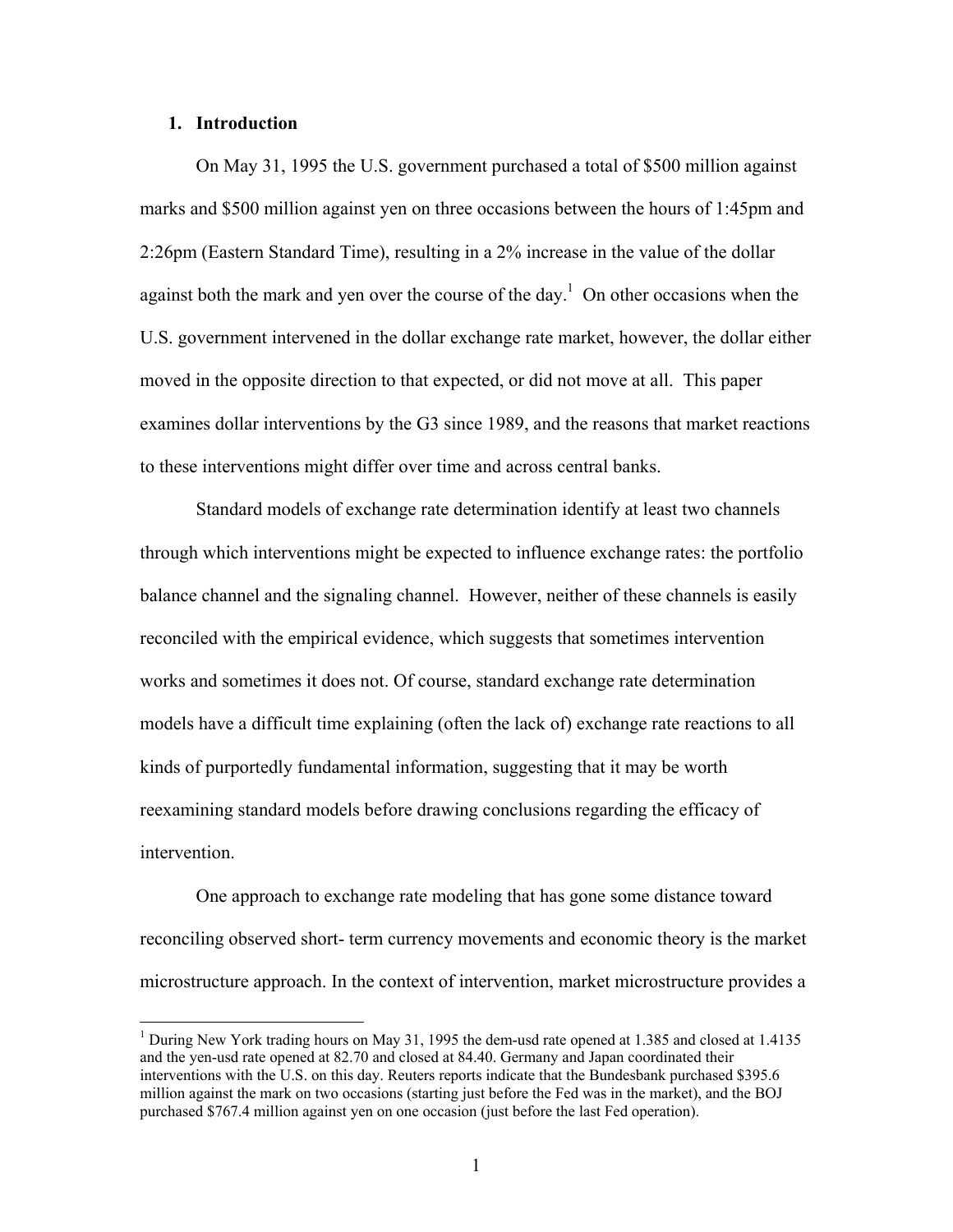framework for understanding the process by which central bank interventions are observed and interpreted by traders, and how this process, in turn, might result in exchange rate changes.

Recent advances in market microstructure theory, new sources of data on exchange rates and central bank interventions, and in particular, the availability of high frequency data, offer new tools with which to shed light on the old question of when central bank interventions are likely to influence exchange rates.<sup>[2](#page-2-0)</sup> Section 2 introduces a role for intervention via the signaling and portfolio balance channels in the context of foreign exchange market microstructure. Section 3 describes the G3 intervention and exchange rate data. Section 4 provides an empirical examination of the intra-day and daily dynamics of interventions and exchange rate volatility. Section 5 is the conclusion.

## **2. Market Microstructure and Intervention**

 $\overline{a}$ 

The exchange rate microstructure model developed by Bacchetta and van Wincoop (2003) provides a way to think about why trader heterogeneity (based on differences in information or the interpretation of information) might lead to short-run price and volatility effects in reaction to information revelation.<sup>[3](#page-2-1)</sup> Information-based trades (including interventions that provide informative signals) and non-informative trades can both move exchange rates in the short run depending on aggregate market ability to differentiate noise from fundamentals.

<span id="page-2-0"></span><sup>&</sup>lt;sup>2</sup> See Dominguez and Frankel (1993ab) and Humpage (1999). Sarno and Taylor (2001) and Edison (1993) provide excellent surveys of the intervention literature. Also, see De Grauwe and Grimaldi (2003), Dominguez (2003b), Ito (2003), Payne and Vitale (2003), Pasquariello (2004ab), and Vitale (2003b) for recent contributions.

<span id="page-2-1"></span><sup>&</sup>lt;sup>3</sup> See Lyons (2001) for a thorough discussion of market microstructure in foreign exchange markets as well as Evans and Lyons (2002ab). For a more general treatment of market microstructure see O'Hara (1995).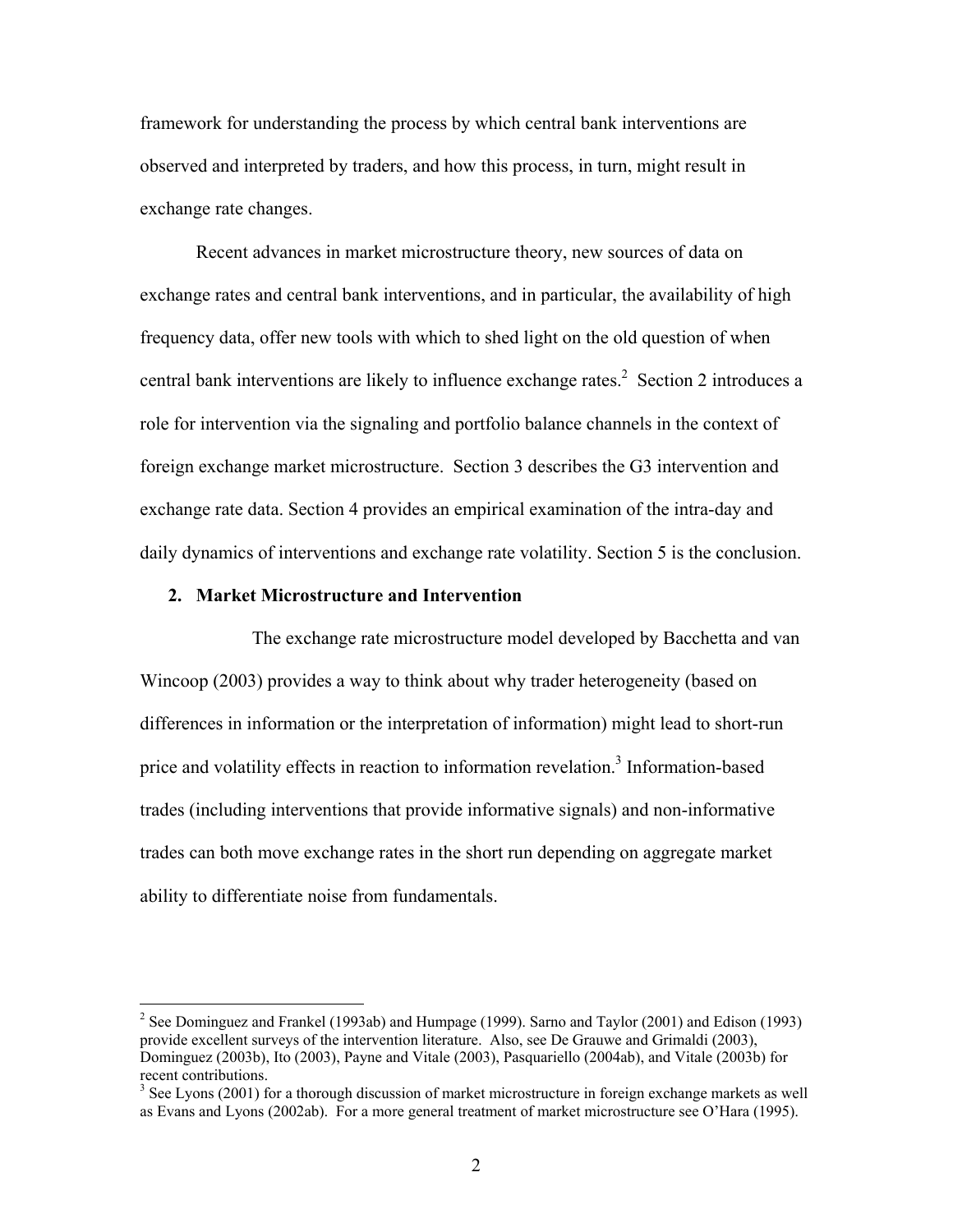Consider a standard asset pricing model of exchange rates in which the current exchange rate is the discounted present value of expected macro fundamentals, and a risk premium associated with non-fundamentals trade. If market participants receive information (or signals) about future fundamentals, but this information is not common knowledge (either because people receive different bits of information or because they interpret the information differently), then there is a common average signal among traders (assuming there are large numbers of market participants) but heterogeneity across individuals (and traders will expect their own expectation next period to differ from that of others). Bacchetta and van Wincoop (2003) show that this sort of information heterogeneity leads both to magnification and to endogenous persistence of the impact of non-fundamentals trade on the exchange rate.<sup>4</sup>

In this setting, official interventions have the potential to influence exchange rates through either the portfolio-balance or signaling channel.<sup>[5](#page-3-1)</sup> The portfolio-balance channel requires that traders perceive domestic and foreign assets as imperfect substitutes. If this is the case, an intervention (regardless of whether it is observed by market participants) which changes the relative supply of domestic to foreign assets held by the market, will lead to a change in the relative value of the domestic currency because traders will require a greater risk premium to induce them to hold the re-balanced portfolio. The signaling channel does not require that assets be considered imperfect substitutes, it is

 $\overline{a}$ 

<span id="page-3-0"></span><sup>&</sup>lt;sup>4</sup> Vitale (2003a) provides a simplification of the Bacchetta and van Wincoop (2003) model that allows a closed form solution for the exchange rate equation and retains the result that non-fundamental news may have magnified and persistent effects on exchange rates.

<span id="page-3-1"></span><sup>&</sup>lt;sup>5</sup> U.S. and German interventions over the period examined in this paper were sterilized, meaning that the Fed and Bundesbank always automatically (and contemporaneously) offset the effects of interventions on their respective monetary bases. Japanese interventions are not necessarily automatically sterilized by the BOJ, so it is not possible to strictly differentiate the influence of foreign exchange interventions and monetary policy for Japan.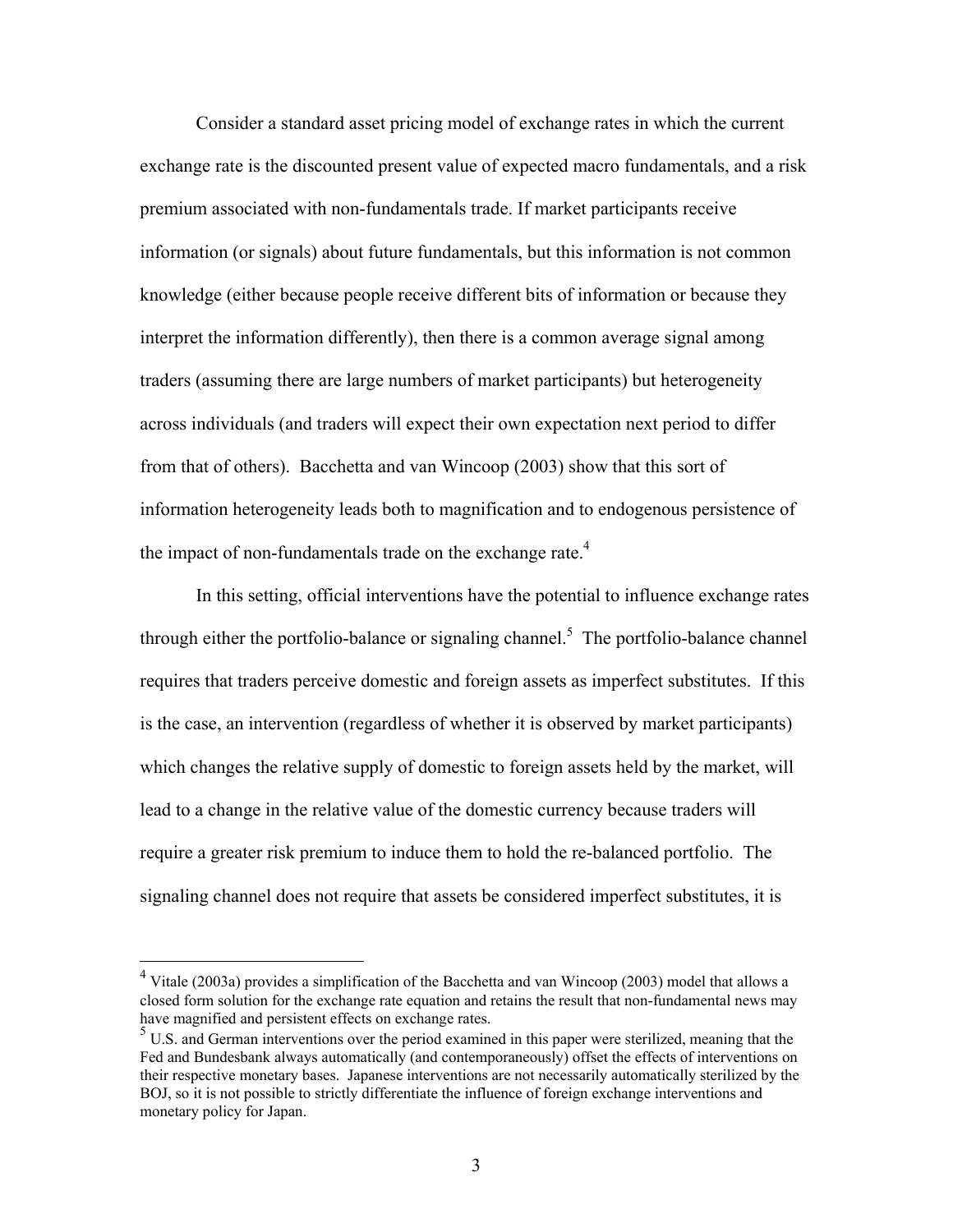operative if at least some market participants observe the intervention operation and believe that it conveys price-relevant information, or information that allows them to distinguish more accurately between fundamental and non-fundamental information.<sup>[6](#page-4-0)</sup> In the short run, however, the information content of intervention signals may not be common knowledge, so that intervention operations themselves may initially add to the rational confusion in the market.<sup>7</sup> This suggests that the very short-run influence of interventions via the signaling channel may differ from the longer run effects of operations.

In the very short run, the influence of interventions on volatility will be similar regardless of whether the signaling or portfolio balance channel is operative. If interventions are non-informative and only influence exchange rates via the portfolio balance channel, we would still expect short-run volatility to rise in reaction to an intervention until dealer inventories have fully absorbed the resulting liquidity shock. In the longer run, however, only interventions with information content should influence volatility. Further, if interventions serve to resolve market uncertainty, we should observe a decline in post-intervention volatility relative to pre-intervention conditions.<sup>[8](#page-4-2)</sup>

1

<span id="page-4-0"></span> $<sup>6</sup>$  The so-called Plaza interventions are an example of the latter type of signal. The G5 governments</sup> intervened in September 1985 to bring down the value of the dollar. Ex post analysis in Dominguez and Frankel (1993b) suggests that the signal conveyed by these interventions did not contain information about future policy, but rather was an attempt by the G5 Governments to "burst the dollar bubble" by informing traders of their view that the dollar was over-valued in terms of its fundamentals.

<span id="page-4-1"></span><sup>&</sup>lt;sup>7</sup> See Dominguez (2003a) for a detailed description of how traders learn that a central bank has intervened in the foreign exchange market.

<span id="page-4-2"></span><sup>&</sup>lt;sup>8</sup> Dominguez (1998) describes that the expected influence of an intervention operation via the signaling channel depends on (1) the nature of the intervention signal (credible or non-credible), (2) the state of the market (efficient or inefficient), and (3) the perceived objective of the central bank (to influence the level or the volatility of the exchange rate). In this framework the only scenario under which an intervention will reduce exchange rate volatility is when intervention signals are credible, the foreign exchange market is efficient, and the perceived central bank objective is to lower volatility.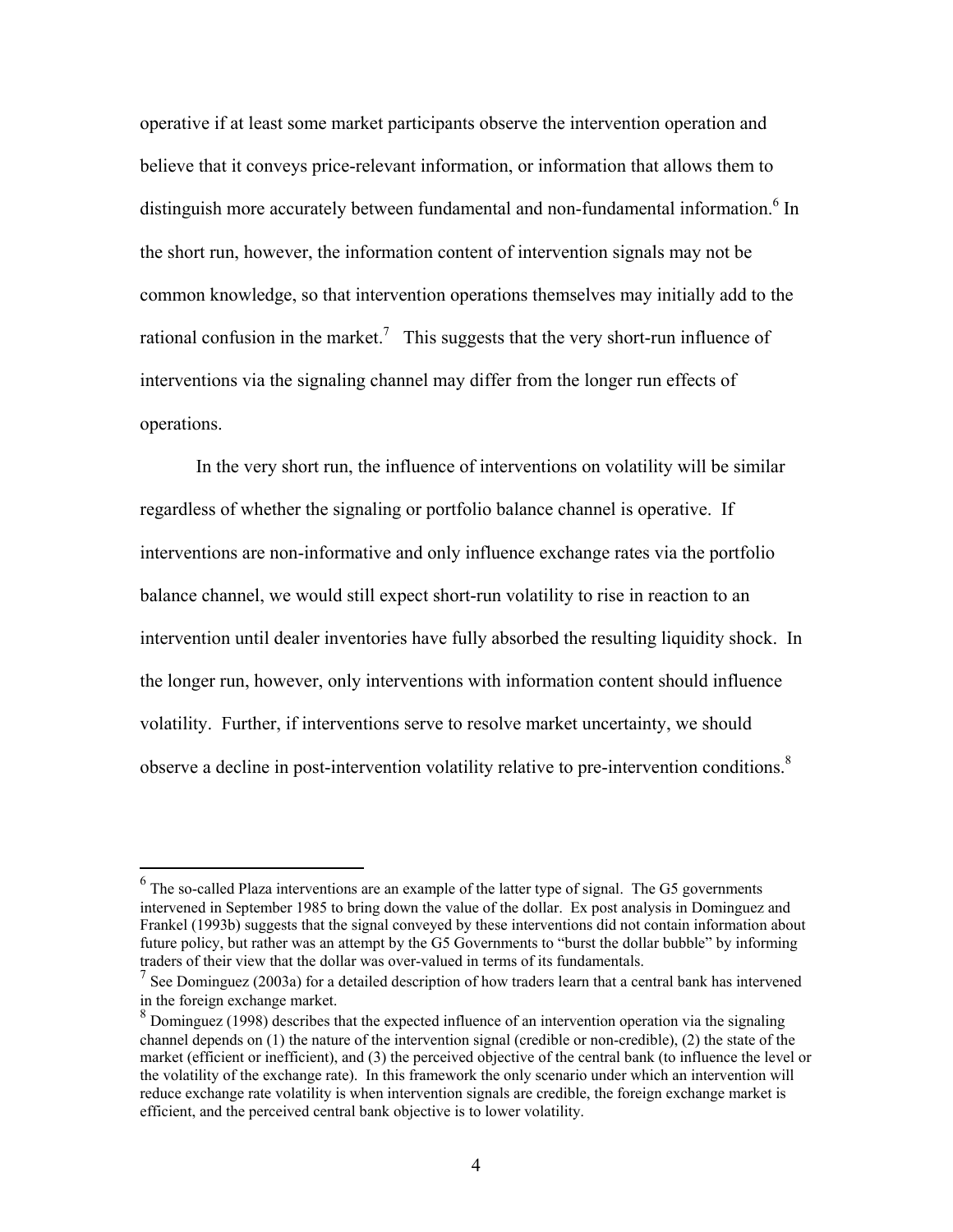As a general matter, and in contrast to papers that study the longer-term effects of central bank interventions, studies examining intra-daily effects of intervention find strong evidence of impact effects. An exception is Goodhart and Hesse (1993), which was the first paper to examine interventions using intra-daily data captured on Reuters screens over a twelve week period in 1989. They find little evidence of an immediate, or short term, systematic effect of intervention. Dominguez (2003a) examines the influence of G3 interventions on intraday dem-usd and yen-usd returns over a seven year period and finds evidence of significant lead and impact effects. Likewise, Cai et al. (2001) and Chang and Taylor (1998) find evidence of positive lead and impact effects of Japanese interventions on yen-usd volatility.

Peiers (1997) examines how interactions between informed (defined to be indications provided by Deutsche Bank (DB)) and uninformed foreign exchange traders (indications given by all other banks) give rise to short-term price leadership during periods of central bank intervention. She finds that, during the period October 1992 to September 1993, volatility increases five minutes prior to Bundesbank interventions, and that there is evidence of DB price leadership from 60 to 25 minutes prior to Reuters reports.

At a daily frequency LeBaron (1999) shows U.S. intervention days are the source of unusual profits for traders using technical analysis. He finds that simple moving average trading rule profits are significant in daily dollar exchange rate data if U.S. intervention days are included in the sample -- when interventions are excluded, profits go to zero. Using more finely timed data, Neely (2002) however, finds that interventions are unlikely to have "caused" the increase in trading rule profits, but instead that U.S. interventions tend

5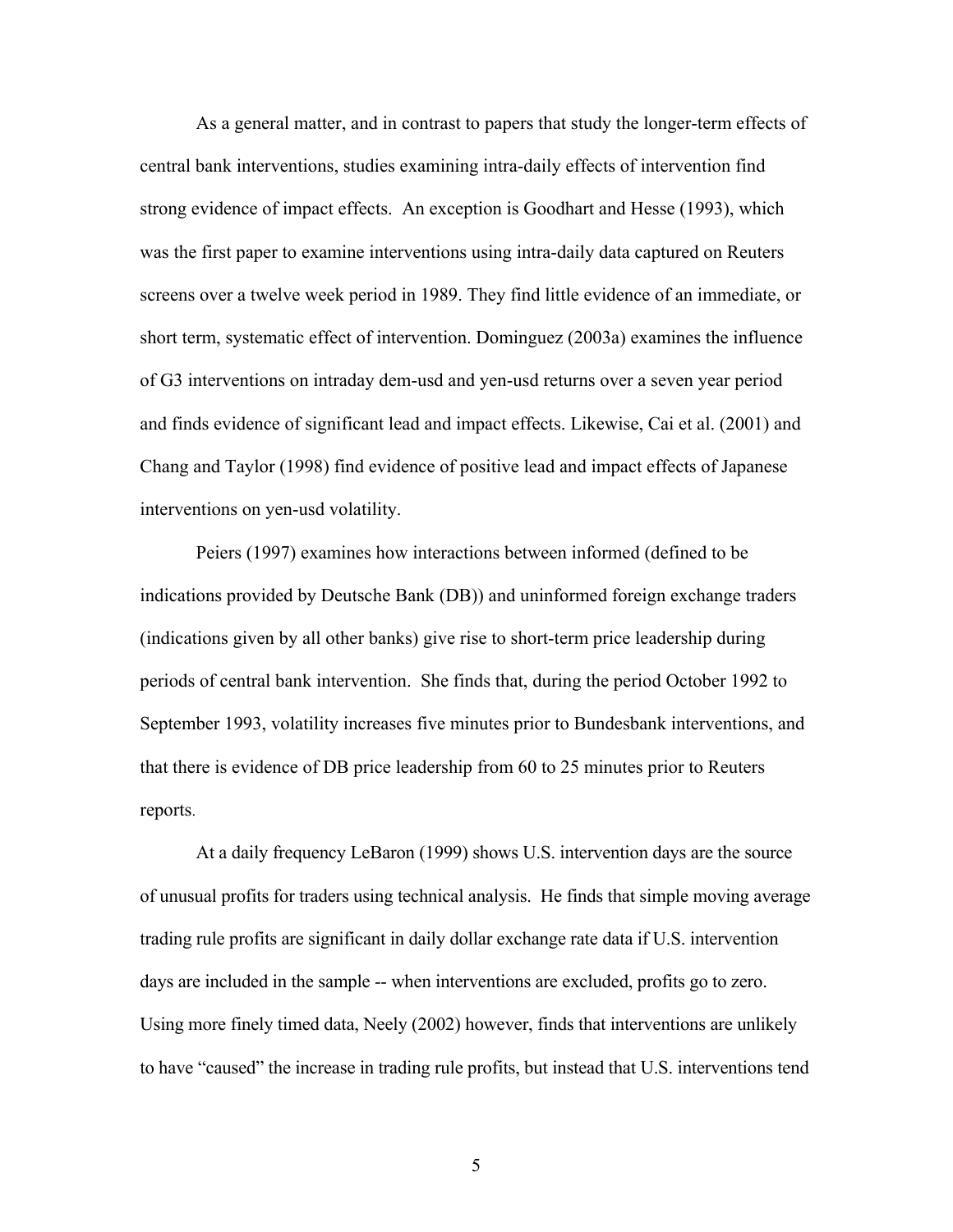to arise during periods when dollar exchange rates are trending in a manner that would likely lead to technical trading rule profits.

Beattie and Fillion (1999) find evidence that unexpected interventions by the Bank of Canada reduced short-term intra-day volatility. While, D'Souza (2002) finds that dealers react to Bank of Canada interventions no differently than they do any customer trade. Evans and Lyons (*forthcoming*) make the assumption that interventions are private information, and therefore equivalent to any customer trade, and using a portfolio balance style model estimate an immediate price-impact of .44 percent per \$1 billion.

The Swiss National Bank (SNB) is the only central bank that provides timestamped intraday information on their intervention transaction price and volume. Fischer and Zurlinden (1999), Fischer (2003), Pasquariello (2004b), Payne and Vitale (2003), and Panthaki (2004) all examine different aspects of the SNB data and generally find evidence of significant lead and impact effects of interventions on Swiss Franc returns and volatility.<sup>[9](#page-6-0)</sup>

## **3. G3 Intervention and Exchange Rate Data**

<u>.</u>

The intra-daily exchange rate data used in this paper are the Reuter's FXFX series tick-by-tick indicative quotes on U.S. intervention days as well as a control sample of 25 days with no interventions.<sup>10</sup> A limitation of the FXFX data is that because they are quotes and not transactions they do not provide volume information, so it is not possible to

<span id="page-6-0"></span> $9^9$  Given that the SNB provides the official transaction times, the finding of lead effects for the SNB is puzzling in that it suggests that some market participants were able to anticipate the interventions.<br><sup>10</sup> The data are collected by Olsen and Associates (Research Institute for Applied Economics, Zurich

<span id="page-6-1"></span>Switzerland) using O&A proprietary real-time data collection software and are filtered as recommended by Dacorogna et al. (1993). The control dates were selected to provide a representative sample of nonintervention days over the period when the intervention operations take place. These data are used to create the volatility seasonal used in the empirical tests to follow.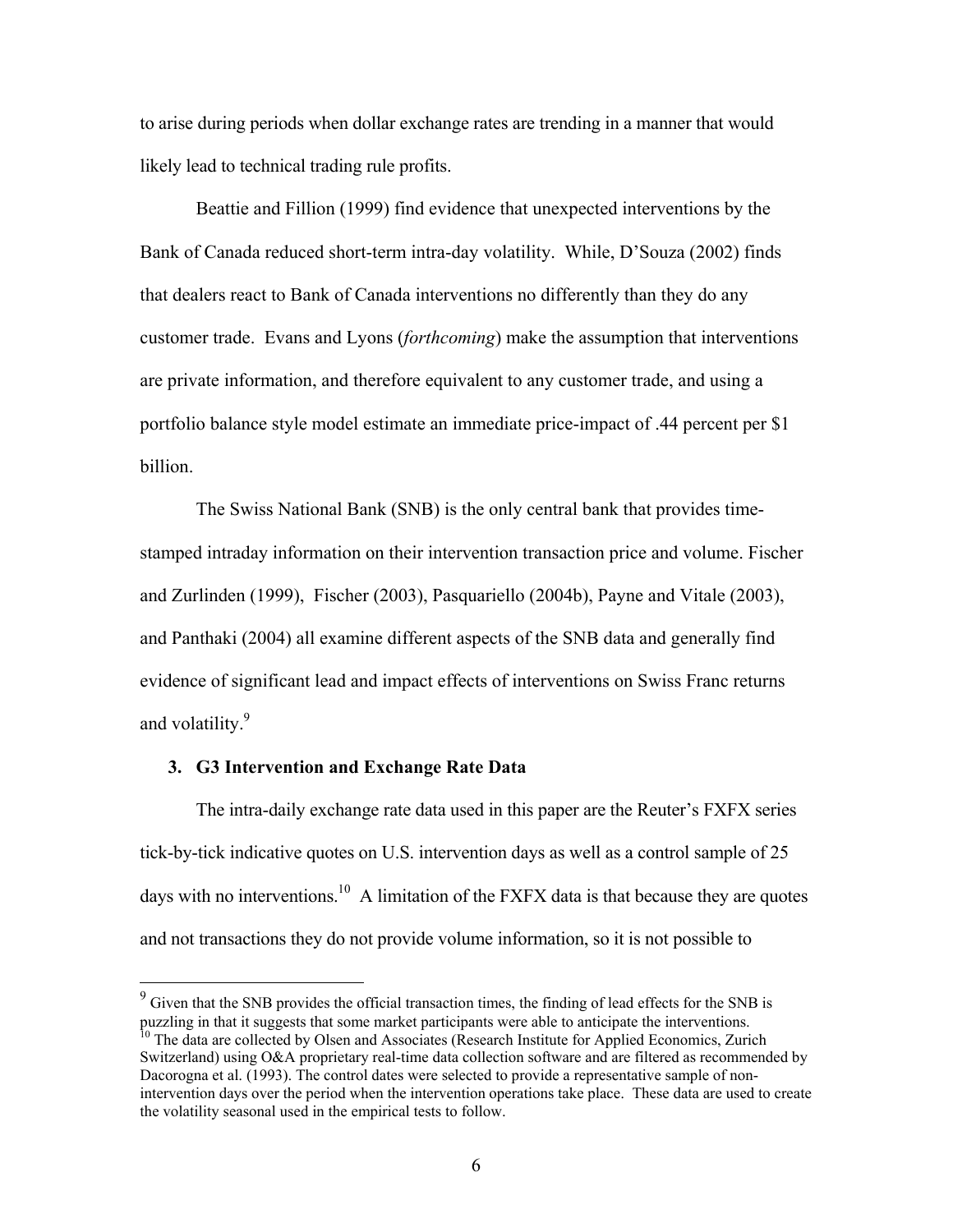examine the joint dynamics of volume (or order flow) and price.<sup>11</sup> Another disadvantage of the intra-daily data set is that, because it includes only Fed intervention days, it is not possible to measure persistent effects of interventions. However, we will be able to test for longer run effects of interventions by the G3 central banks using daily volatility data that are available for all the days in the sample period.

The intra-day FXFX data used in the paper cover 69 days over the period August 1989 to August 1995 when the U.S. intervened in the dem-usd market, and 66 days when the U.S. intervened in the yen-usd market.<sup>12</sup> The propensity to intervene on a given day varied across the sample period. The U.S, Japan and Germany all intervened actively in the early part of the sample, while only Japan continued to actively intervene after 1992.[13](#page-7-2) 

The G3 central banks release historical daily intervention data. Unfortunately, they do not provide the exact timing of interventions, nor do they disclose how many operations occurred over the course of the day. Reuters newswire reports are the only available source of timing information for G3 interventions. Reuters reports are also the

 $\overline{a}$ 

<span id="page-7-0"></span> $11$  Goodhart et al. (1996) and Danielsson and Payne (2002) find that the basic characteristics of 5-minute FXFX returns closely match those calculated for transactions prices but find that quote frequency and bid-<br>ask spreads in the FXFX data are not good proxies for transaction volume or spreads.

<span id="page-7-1"></span><sup>&</sup>lt;sup>12</sup> Two additional U.S. intervention operations have occurred since August 1995. On June 17, 1998 the Fed sold \$833 million against the yen in cooperation with the BOJ and on September 22, 2000 the Fed purchased a total of 1.5 billion euros against the dollar in cooperation with the ECB, the BOJ, the Bank of Canada and the Bank of England.<br><sup>13</sup> In the United States the Treasury has primary legal authority to intervene in foreign exchange markets. In

<span id="page-7-2"></span>practice, the U.S. Treasury and the Fed typically act jointly and split the costs of intervention equally against their separate accounts. The New York Fed implements intervention policy for the United States and for this reason I follow the convention of associating U.S. intervention operations with the Fed in the paper. Similarly, in Japan intervention decisions are made by the Ministry of Finance and implemented by the Bank of Japan (BOJ). The Bundesbank had sole jurisdiction over German intervention decisions and implemented intervention operations prior to 1999.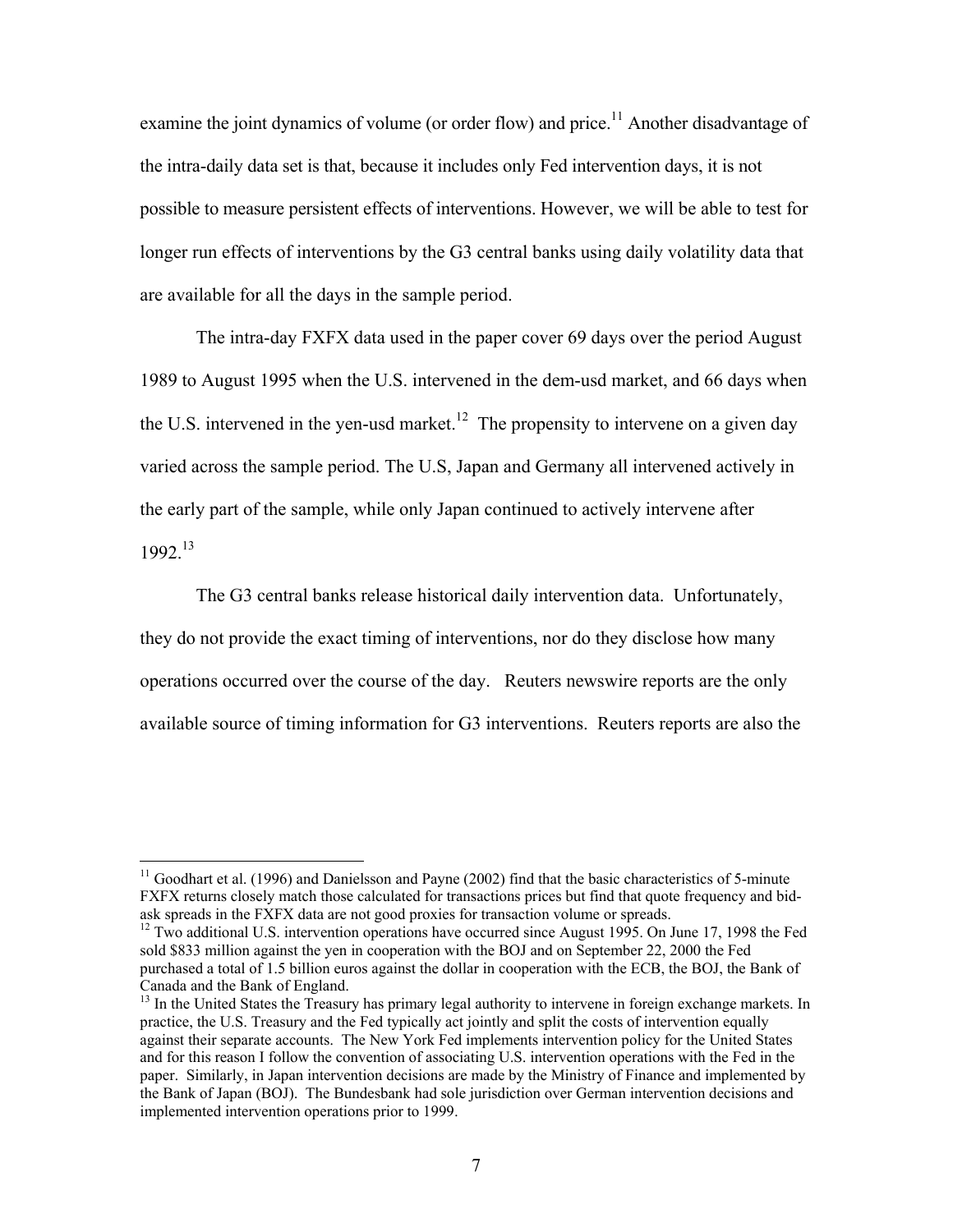most likely source of intervention information for those traders in the market that are not directly involved in the intervention transaction.<sup>[14](#page-8-0)</sup>

The Reuters newswire reports used in this study are from the Reuters AAMM Page News (Money Market Headline News). Along with reports of central bank intervention, the Reuters data include announcements of various macroeconomic statistics, statements by central bank and government officials, and reports of major economic events. In order to control for the impact of other news on exchange rates, these Reuters news reports are also included in the empirical work. In particular, dummy variables indicate the timing of all major macroeconomic announcements and statements regarding exchange rate policy by officials of the G-3 central banks on the intervention sample days.<sup>[15](#page-8-1)</sup>

The Reuters reports indicate that central banks typically intervene during business hours in their respective markets.<sup>16</sup> Frequency distributions of the times of G3 intervention suggest that the BOJ is most likely to intervene at 3:56:36 GMT (or around 1pm in Tokyo). The Bundesbank is most likely to intervene at 11:31:16 GMT (or at 12:30pm in Frankfurt). And, the Fed is most likely to intervene at 14:57:10 GMT (or 10am EST). It is worth noting that Tokyo business hours end just as the Frankfurt market opens, the New York market overlaps the Frankfurt market for two hours, and the New York market closes two hours before the Tokyo financial market opens.

Getting the timing of interventions right is critical to measuring the short-term influence of interventions on foreign exchange markets. Evidence in Almeida et al.

<u>.</u>

<span id="page-8-0"></span> $14$  The SNB is the only central bank that releases intra-day transaction time and quantity data for their interventions. Fischer (2003) compares these official times with corresponding Reuters reports and finds that Reuters is very inaccurate. It is likely that Reuters better covers G3 operations, but in any case, Reuters is currently the only source of intraday timing information for non-SNB interventions.

<span id="page-8-1"></span><sup>&</sup>lt;sup>15</sup> Detailed information on these control variables is available in Dominguez (2003a).<br><sup>16</sup> Neely (2000), Chiu (2003) and Lecourt and Raymond (2004) provide detailed information about the

<span id="page-8-2"></span>practice of central bank intervention based on survey data.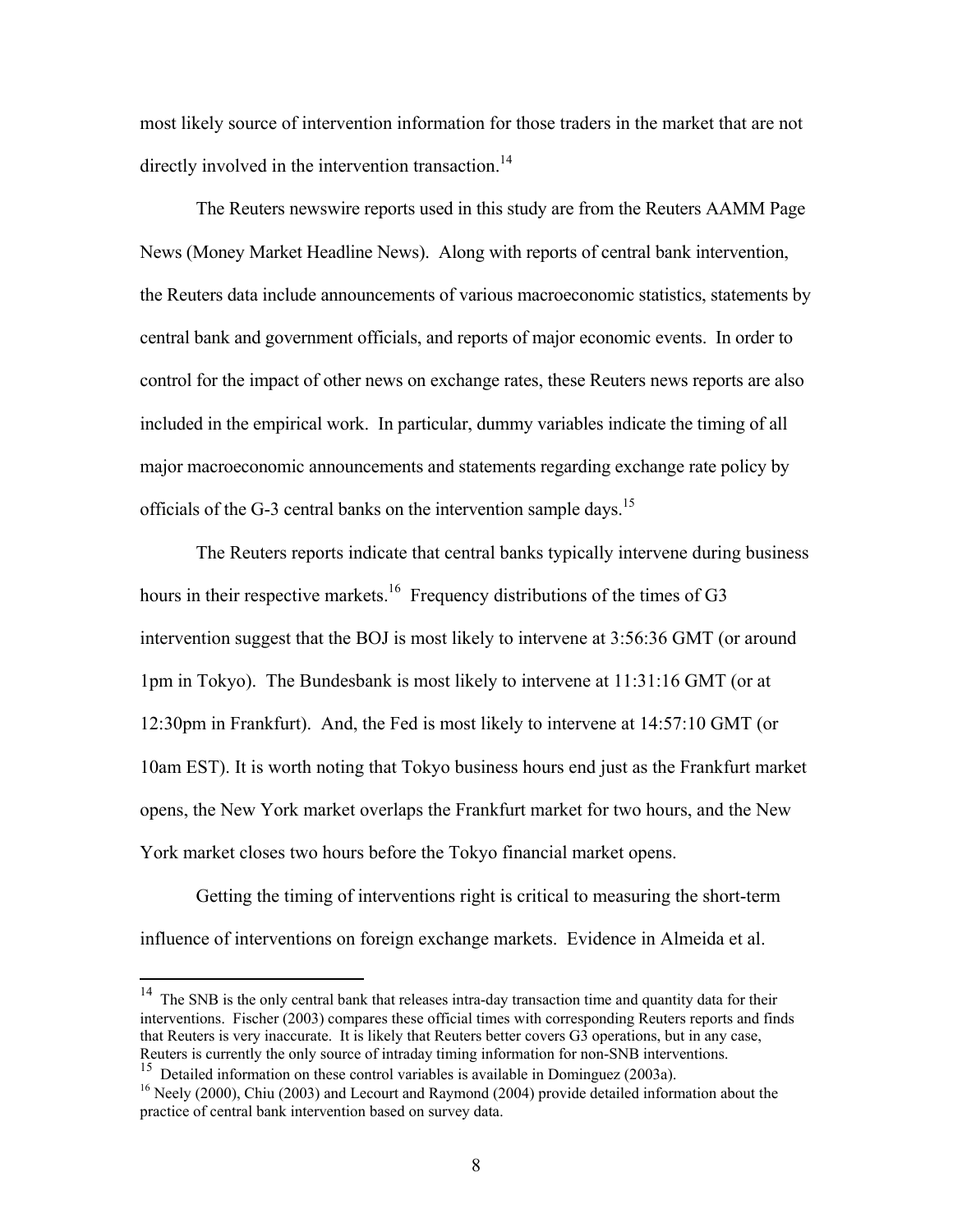(1998), Andersen et al. (2003b) and Ben Omrane et al. (*forthcoming*) suggests that conditional mean adjustments of exchange rates to macro news occur quickly, while conditional variance adjustments are more gradual. Table 1 provides descriptive information about the central bank interventions that are examined in the next section. The Fed intervened on 268 occasions over 104 days (in either the dem-usd or yen-usd markets) over the sample period August 1989 through August 1995. Many of the Fed's intra-daily interventions were clustered in the same hour of the day. Most Fed interventions occurred during the overlap in New York and European trading hours. And 31% of Fed interventions were coordinated with the Bundesbank in the dem-usd market, while 54% were coordinated with the BOJ in the yen-usd market.<sup>[17](#page-9-0)</sup>

## **4. Measuring the Intra-day and Daily Influences of Central Bank Interventions**

A fundamental property of high frequency data is that observations can occur at varying time intervals resulting in irregular spacing of quotes. Standard econometric techniques require regularly spaced data. The approach to irregularly spaced data used in this paper is to create from these data a regularly spaced time series over a discrete time interval. Defining the tick-by-tick price (*P*) as the average of the bid and ask:

$$
P_{t,h} = \frac{\left[\log P_{t,h}^{ask} + \log P_{t,h}^{bid}\right]}{2}
$$
 (1)

where *t*,*h* is the sequence of tick recording times which is irregularly spaced, then the regular-space price is defined as:

$$
P_{t,n} = \frac{\left[\log P_{t,n}^{ask} + \log P_{t,n}^{bid}\right]}{2}
$$
 (2)

 $\overline{a}$ 

<span id="page-9-0"></span> $17$  A "coordinated" Fed intervention is defined as an intervention that occurs on the same day (and in the same direction) as a BOJ or Bundesbank intervention.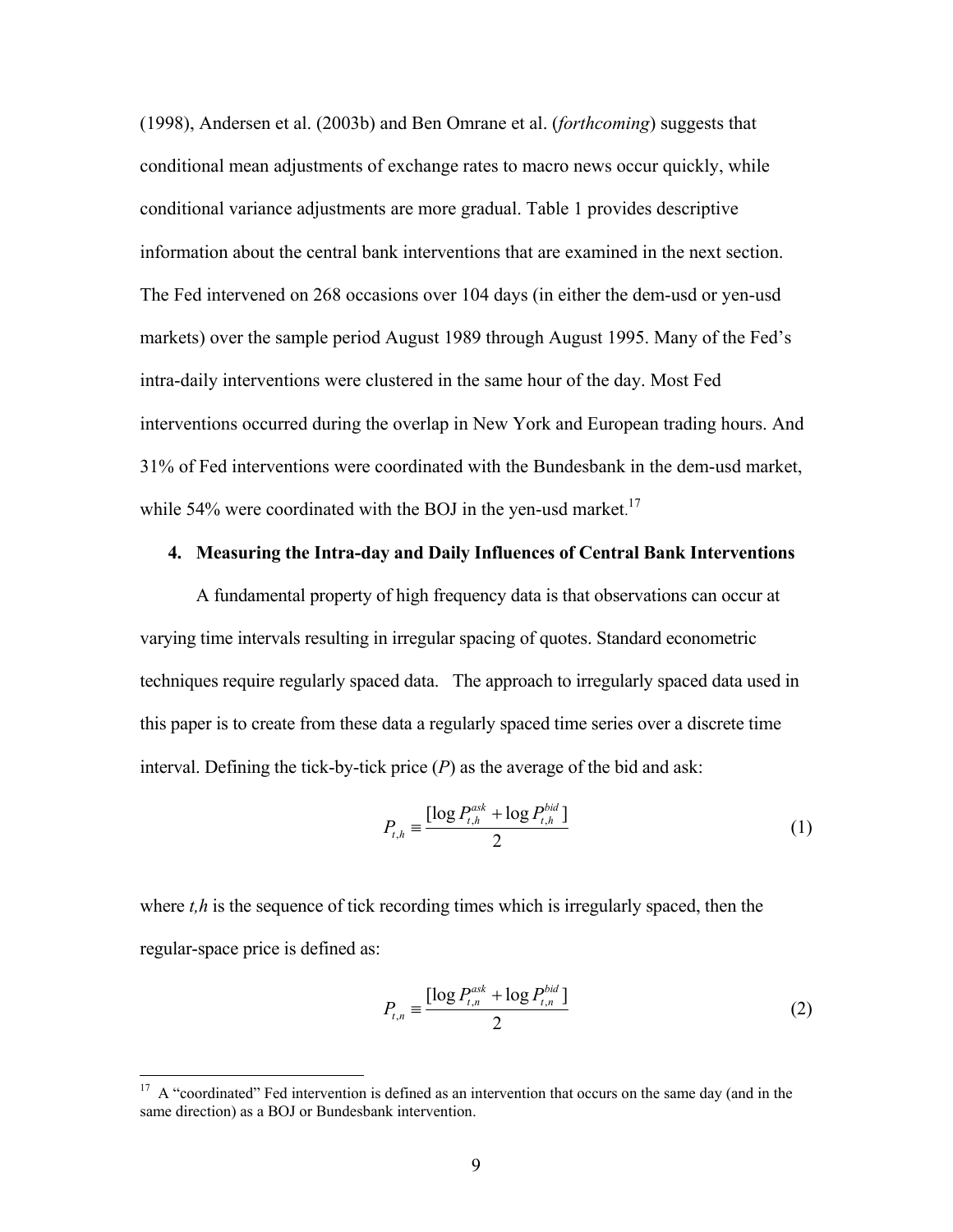where  $t, n$  is the sequence of the regular-spaced in time data and  $n$  is the time interval.<sup>18</sup> Equivalently, the nth return (*R*) on day *t* is defined as:

$$
R_{t,n} = P_{t,n} - P_{t,n-1} \tag{3}
$$

and volatility,  $V_{tn}$ , is measured as the absolute value of the *n*-minute returns.

A number of previous studies have documented a strong seasonal pattern in intraday exchange rate volatility (see, for example, Bollerslev and Domowitz (1993), Dacorogna et al. (1993) and Guillaume et al. (1997)). This seasonality is also readily apparent in both the sample of Fed intervention days and the control sample days. Failure to take account of these intra-daily seasonals is likely to result in misleading statistical analyses. In this paper de-seasonalization of the volatility series is achieved using the Andersen and Bollerslev (1997ab, 1998) version of Gallant's (1981) flexible fourier form regression method.

Figures 1 and 2 show average absolute dem-usd and yen-usd returns, respectively, for each 5-minute interval across both the control sample days and the Fed intervention days, along with estimated intra-day seasonal. In order to construct the intra-day seasonal we first decompose the demeaned *n*-minute returns, into a daily volatility factor,  $\sigma_t$ , a periodic component for the nth intraday interval, *st,n*, and an i.i.d. mean zero unit variance innovation term,  $Z_{t,n}$ , all divided by the square root of the number of uncorrelated intraday return components, *N*.

$$
R_{t,n} - E(R_{t,n}) = \frac{\sigma_t s_{t,n} Z_{t,n}}{N^{\frac{1}{2}}}
$$
\n(4)

1

<span id="page-10-0"></span><sup>&</sup>lt;sup>18</sup> In practice the 5-minute price series used in this paper is formed by averaging the two immediately adjacent bid and ask observations to the round 5-minute mark with weights proportional to the distance from the end of the interval.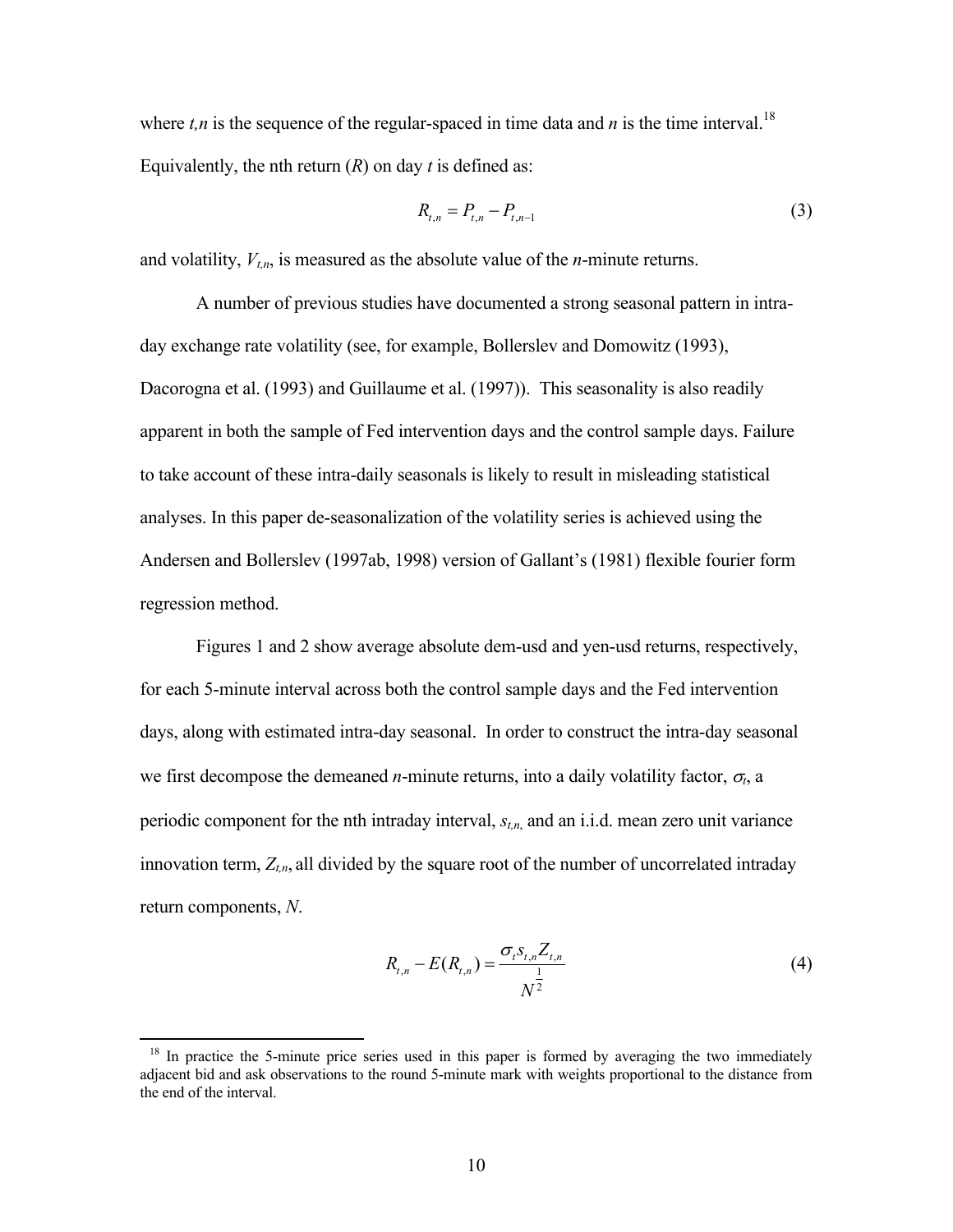The daily volatility component,  $\sigma_t$ , in practice is estimated from a MA(1)-

FIGARCH(1,d,1) model for dem-usd and yen-usd fitted over 1752 daily returns from January 1989 though December 1995. The seasonal component,  $s_{t,n}$ , is then estimated using a flexible fourier form (FFF) regression. Following Andersen and Bollerslev (1997a), and defining  $x_{t,n}$  from equation (4) as:

$$
x_{t,n} = 2\log[|R_{t,n} - E(R_{t,n})|] - \log \sigma_t^2 + \log N = \log s_{t,n}^2 + \log Z_{t,n}^2
$$
 (5)

The approach is then based on a non-linear regression in the intraday time interval, *n*, and the daily volatility factor,  $\sigma_t$ :

$$
x_{t,n} = f_{t,n} + \log Z_{t,n}^2 - E(\log Z_{t,n}^2) = f_{t,n} + u_{t,n}
$$
\n(6)

where  $u_{t,n}$ , the error term, is i.i.d. mean zero. This non-linear regression function can be approximated by the following parametric function:

$$
f_{t,n} = \mu_0 + \mu_1 \frac{n}{N_1} + \mu_2 \frac{n^2}{N_2} + \sum_{p=1}^P \left( \gamma_p \cos \frac{2\pi p}{N} n + \delta_p \sin \frac{2\pi p}{N} n \right)
$$
(7)

where  $\mu_0$ ,  $\mu_1$ ,  $\mu_2$ ,  $\gamma_p$ ,  $\delta_p$  are fixed coefficients,  $N_I=(N+I)/2$  and  $N_2=(N+I)(N+2)/6$  are normalized constants, *N* refers to the number of return intervals per day (*N*=288), *P* is the tuning parameter  $(P=8)$  which determines the order of the expansion<sup>19</sup>, and the flexible fourier forms are parameterized by quadratic components (terms with  $\mu$ -coefficients) and a number of sinusoids (the  $\gamma$  and  $\delta$  coefficients). In practice estimation involved a two-step

<span id="page-11-0"></span><sup>&</sup>lt;sup>19</sup> Andersen and Bollerslev (1997a, 1998) and Cai et al. (2001) find that *P*=6 fits the dem-usd FXFX data over the sample 92-93 and the yen-usd FXFX data in 1998. Experimentation with *P*=4,6 and 8 using both the control sample and Fed intervention day samples (over the years 1989-1995), indicate that *P*=8 offers the best fit with these data.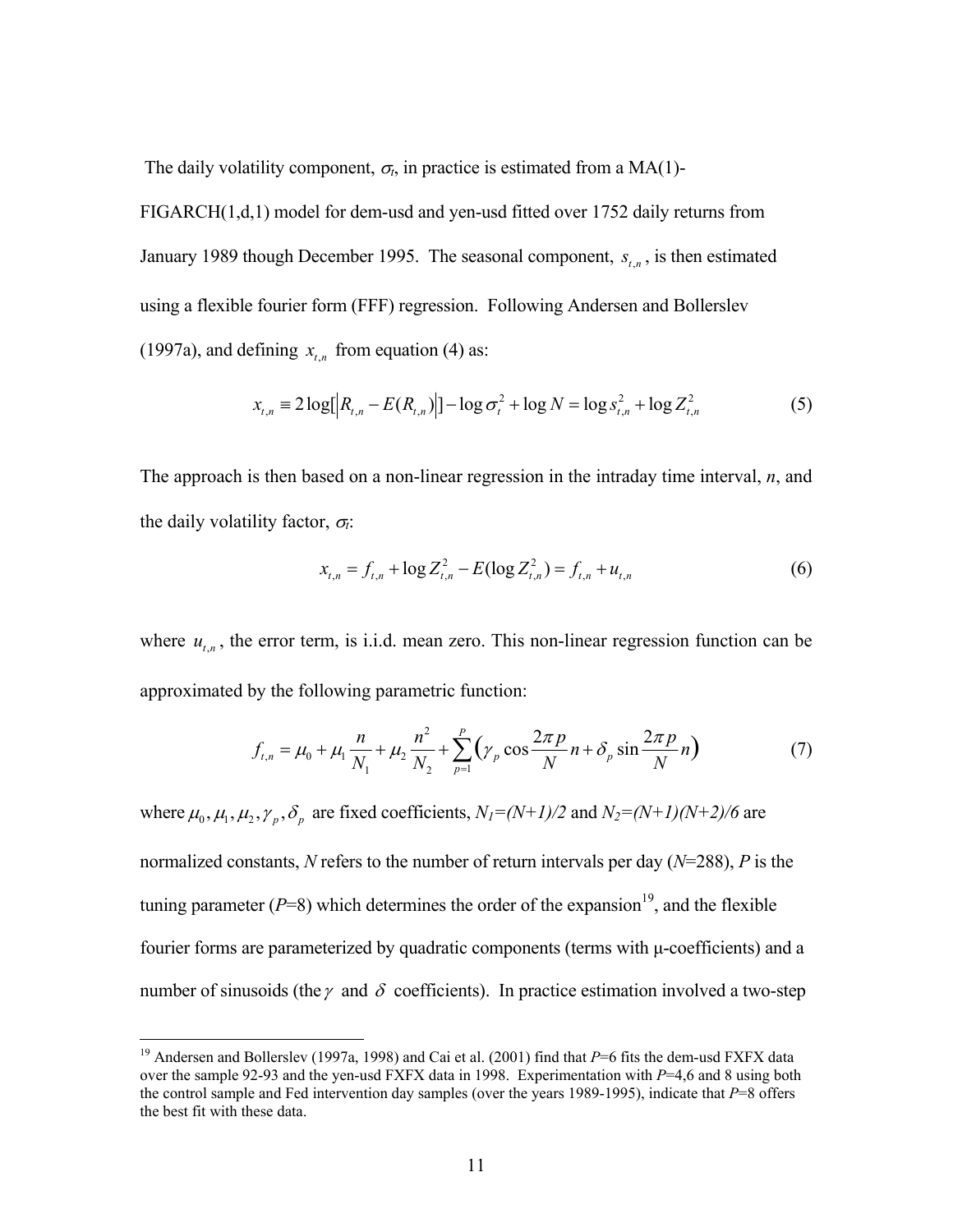procedure where a generated  $x_{t,n}$  series,  $\hat{x}_{t,n}$ , is obtained by replacing  $E(R_{t,n})$  with the sample mean of the 5-minute returns and replacing  $\sigma_t$  with estimates from a daily volatility model,  $\hat{\sigma}_t$ . By making these substitutions and treating  $\hat{x}_{t,n}$  as the dependent variable in the regression defined by equations (6) and (7) the parameters of interest can be estimated by ordinary least squares. Further, if we let  $\hat{f}_{t,n}$  denote the resulting estimate for the right hand side of equation (7) and normalize, where *T* denotes the number of trading days in the sample, then an estimator of the intraday periodic seasonal component for interval *n* on day *t* is:

$$
\hat{S}_{t,n} = \frac{T \cdot \exp(\hat{f}_{t,n}/2)}{\sum_{t=1}^{T} \sum_{n=1}^{N} \exp(\hat{f}_{t,n}/2)}
$$
(8)

## *4.1. The Intra-Day Effects of Intervention on Volatility*

An "event study" approach is used to examine the influence of central bank intervention (and other macro announcements) on exchange rate volatility.<sup>20</sup> The general regression specification is:

$$
V_{t,n} = \alpha_0 + \sum_{k} \sum_{i} \alpha_{1,i}^{k} D_{t,n+i}^{k} + \alpha_2 \hat{S}_{t,n} + \varepsilon_{t,n}
$$
(9)

control sample days,<sup>21</sup> and  $\varepsilon$ <sub>t,n</sub> is the white noise error term. In the estimation of equation 9 where  $D<sup>k</sup>$  denotes the (time-stamped to the nearest 5-minute) intervention and other announcement dummy variables,  $\hat{s}_{t,n}$  is the FFF volatility seasonal estimated over the

<span id="page-12-0"></span><sup>&</sup>lt;sup>20</sup> See Dominguez (2003a) and Payne and Vitale (2003) for a similar "event study" approach using returns rather than volatility.

<span id="page-12-1"></span> $21$  Estimates of the intra-daily seasonal using the Fed intervention days produced very similar results. Control sample days were used under the assumption that volatility on intervention days may differ from non-intervention days (indeed figures 1 and 2 suggest that especially for the yen-usd market Fed intervention days are more volatile than the control sample days), and while it is necessary to control for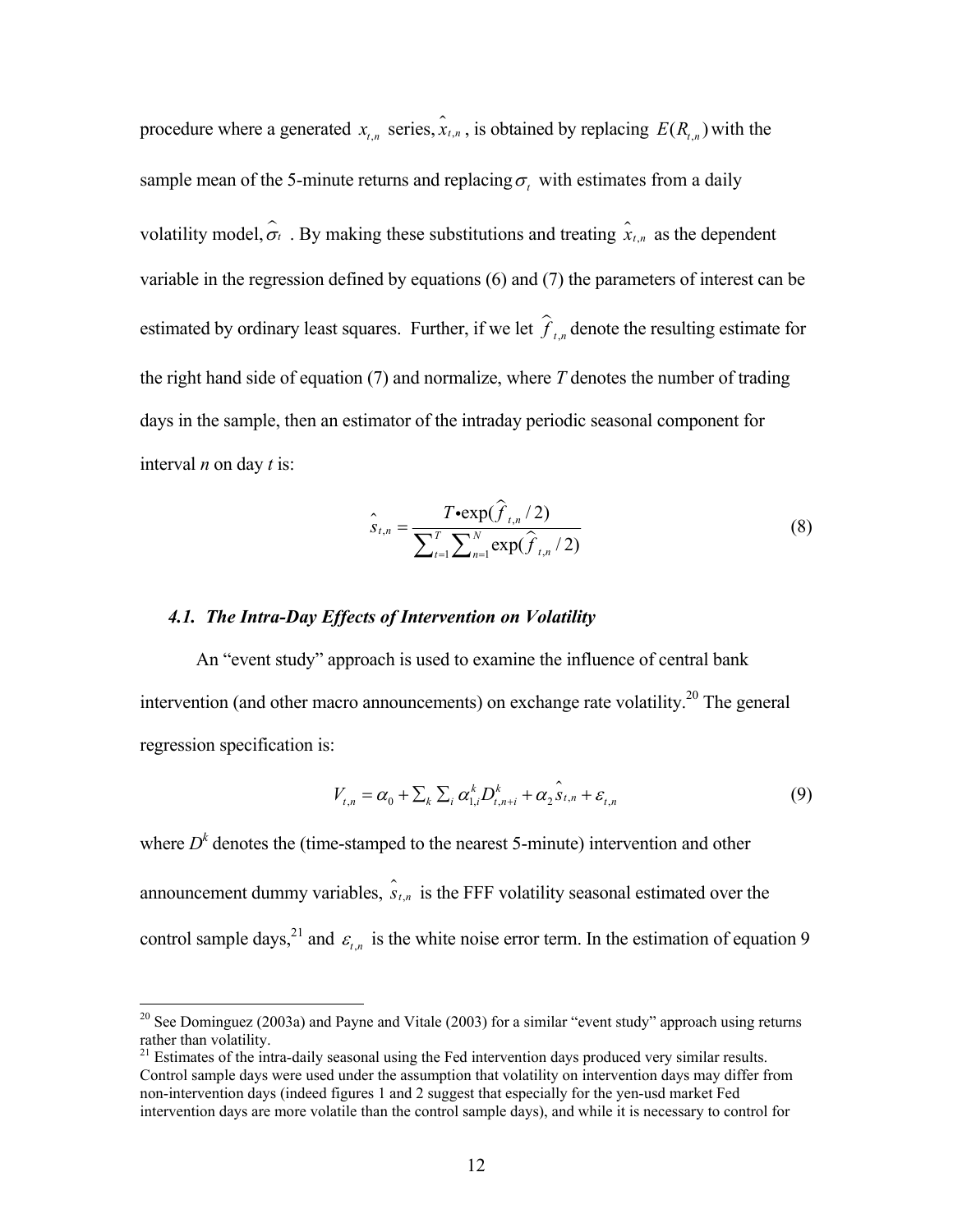three lags (15 minutes) of the dependent variable are also included and fully account for any remaining autocorrelation in the error term. Using this general regression specification it is possible to test for the impact and intra-day effects of intervention (and other macro news) by examining whether the  $D<sup>k</sup>$ s are statistically significant.<sup>22</sup>

Interventions by the three central banks in the event study take the value 1 if they involve a purchase or sale of dollars and 0 otherwise. Interventions are included as (1,0) dummy variables both because the dollar magnitudes are generally only available at a daily (not intra-daily) frequency, and because there is some evidence that the size of intervention operations may depend on market reactions to initial trades suggesting that including magnitudes might engender simultaneity bias.

Table 2 presents a summary of the results of the volatility event-study regression using the FXFX five-minute dem-usd data. Figure 3 presents a visual picture of the cumulative effects (as estimated by partial sums of the coefficients on the leads and lags) of Fed intervention, starting one hour before the Reuters report, on dem-usd volatility. The dashed lines show a 95% confidence interval for the total volatility impact. The graph shows that the maximum (positive) impact of the Fed intervention occurs 15 minutes before the Reuters announcement. The graph also shows evidence of mean reversion, volatility falls dramatically starting 10 minutes before the Reuters announcement and is

intra-day cycles, it is also important not to inadvertently explain away what is unusual about intervention days by only using intervention days to calculate the seasonal. I am grateful to Michael Melvin for suggesting I use the control sample days for this purpose.

<span id="page-13-0"></span>The intervention variables and macro controls could equivalently be included directly into the FFF specification. Experimentation with GARCH and ARFIMA estimation of the intra-daily volatility series did not indicate a stable long memory process. This may be due to the non-sequential nature of the intraday data (recall that these data include only days when the Fed intervened in the dem-usd or yen-usd market). Including the conditional mean of the relevant exchange rate in the specification does not affect the volatility results.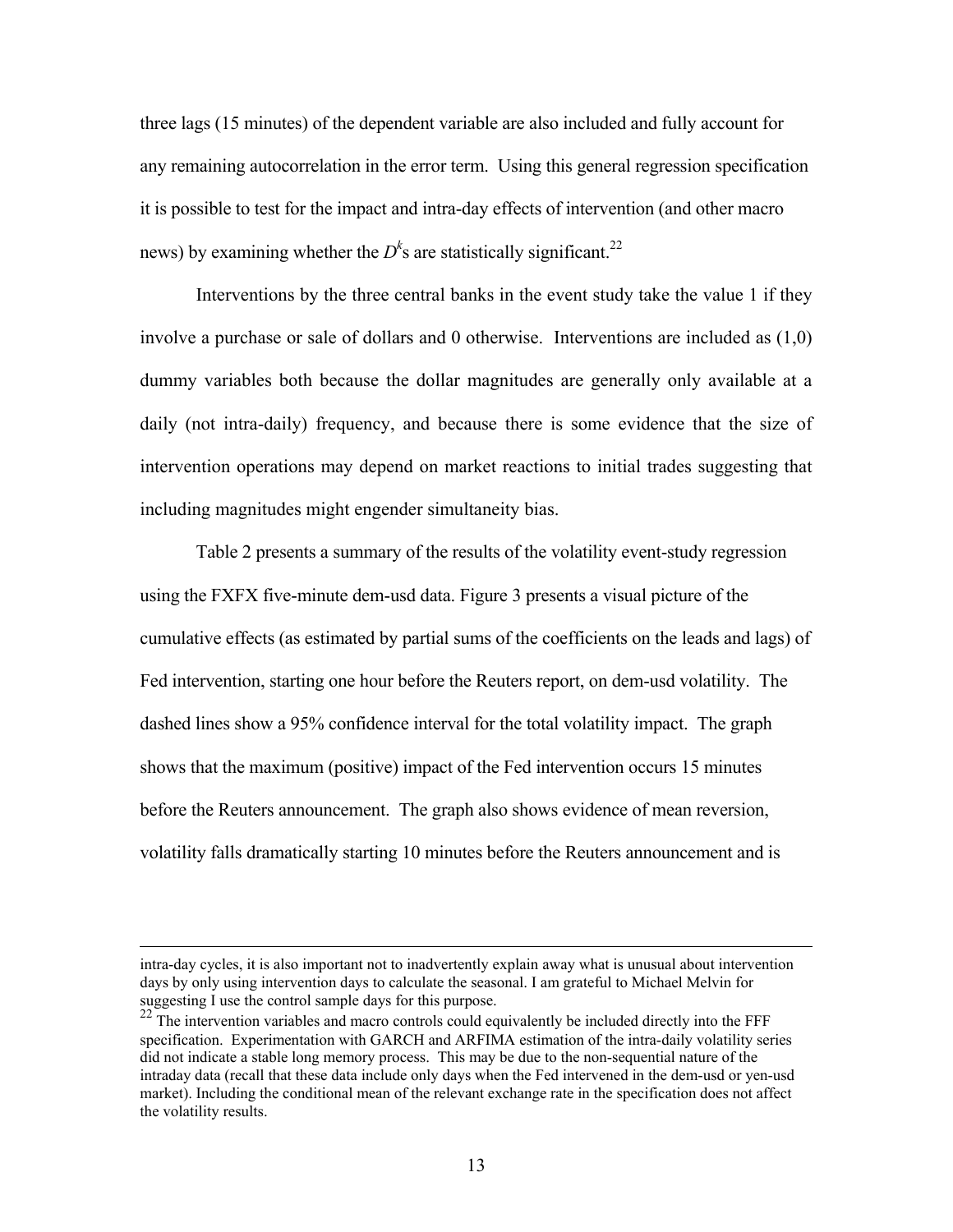significantly negative for about 30 minutes, though the cumulative effect is positive and significant after 1.4 hours.

The regression results indicate that intervention operations by all three central banks significantly influenced volatility up to one-hour prior to the Reuters announcement, suggesting that some traders know about these operations well before the Reuters news release[.23](#page-14-0) Bundesbank interventions in the sample had the largest (positive) influence on volatility by a factor of two relative either to Fed or BOJ interventions. Fed interventions continued to influence dem-usd volatility for 80 minutes after the Reuters report, while Bundesbank interventions had statistically significant effects for 25 minutes after the report, and BOJ interventions had effects for just 10 minutes after the report. $^{24}$ 

The regression coefficients on the macro controls indicate that only announcements by the Fed (and not the Bundesbank or BOJ) significantly influenced volatility.<sup>25</sup> Seven of the twelve U.S. and German macro announcements are also found to be significant, with significant lags varying from impact to fifteen minutes after the Reuters time-stamp. The announcement with the largest average influence on dem-usd variability is U.S. GNP. The intra-day seasonal is highly significant in the regression. The interventions, announcements, macro controls and seasonal together explain just under 25% of intra-day dem-usd volatility.

<span id="page-14-0"></span><sup>&</sup>lt;sup>23</sup> Various regression specifications were attempted, including imposing a polynomial distributed lag (pdl) structure on the leads and lags of the intervention variables. Tests of the pdl restrictions suggested that the data do not conform to this specification. Experimentation with various lead and lag combinations indicated that a [-1hr,+2hr] window for the intervention variables and a [0,1hr] window for the macroeconomic announcements was appropriate.<br><sup>24</sup> Ben Omrane et al. (*forthcoming*) measure the influence of news, including rumors of intervention, on

<span id="page-14-1"></span>euro-usd volatility over a six month period in 2001. They find that the most significant pre-announcement increase in volatility is related to rumors of central bank interventions. They also find that once a rumor is refuted, volatility stabilizes or drops.

<span id="page-14-2"></span> $^{25}$  Fratzscher (2004) finds evidence in daily data that official exchange rate communications, which he terms "oral interventions", by the G3 reduced daily exchange rate volatility over the period 1990-2003.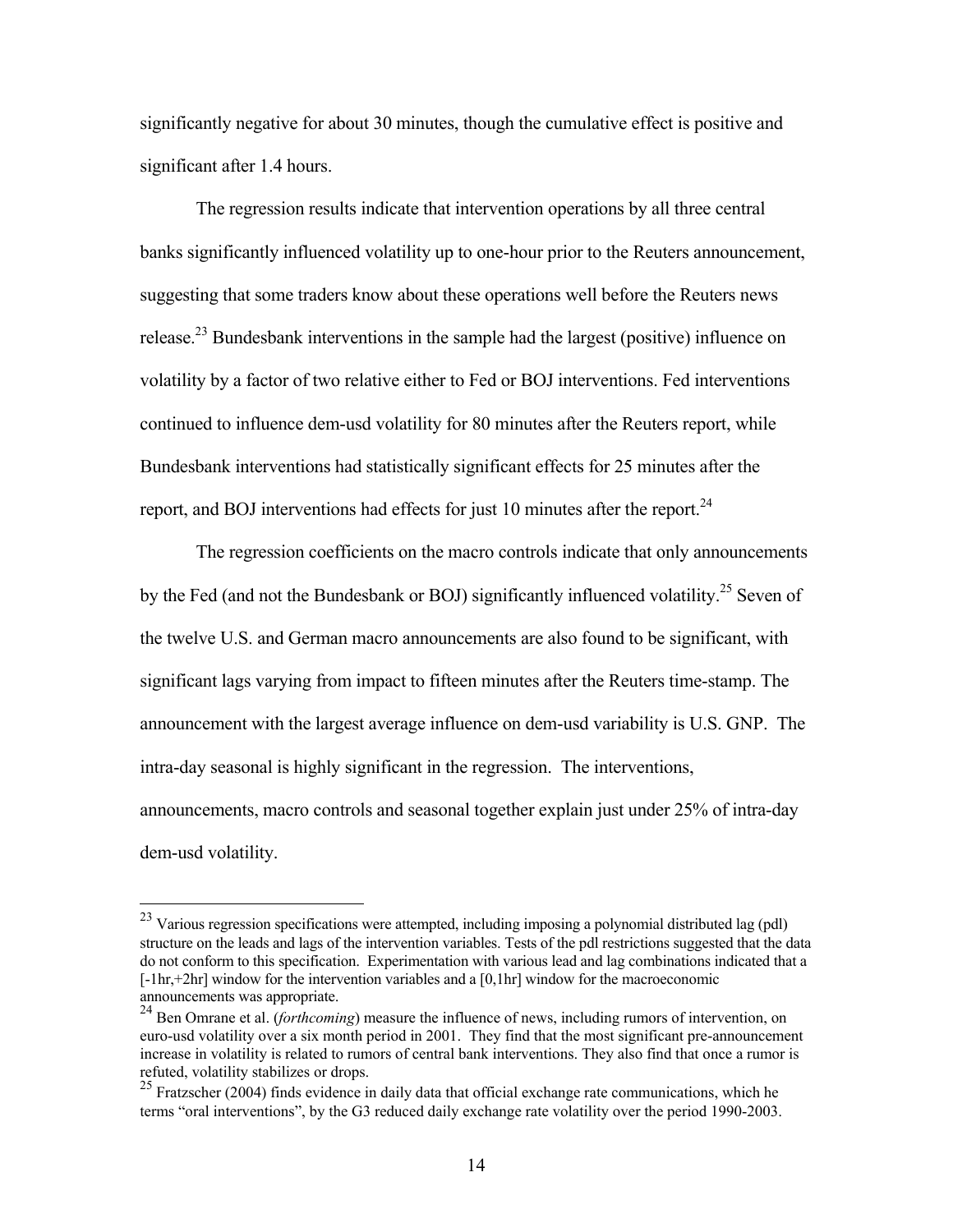Figure 4 presents a graph of the cumulative effects of Fed intervention on yen-usd volatility, with the dashed lines showing a 95% confidence interval for the total volatility impact. The graph shows that the influence of Fed interventions on yen-usd volatility is very similar to that in the dem-usd market. Again the maximum (positive) impact of the Fed intervention occurs 15 minutes before the Reuters announcement and there is evidence of mean reversion, though volatility in this case never goes significantly negative. The cumulative effect is positive and significant after 1.75 hours.

A summary of the results of the yen-usd volatility event-study regression are presented in Table 3. In contrast to the analogous dem-usd regression, Bundesbank interventions do not have a statistically significant influence on volatility in the yen-usd market. There is evidence of one-hour Reuters announcement lags for both the Fed and the BOJ. Fed interventions continue to have effects for an hour and three quarters after the Reuters report, and BOJ interventions continue to have effects for one hour after the report. Both Fed and BOJ central bank announcements also influence volatility. Six of twelve U.S. and Japanese macro announcements are significant. U.S. GNP again has the largest effect.

Tables 2 and 3 include results from three alternative regression specifications. The first of these alternative hypotheses asks whether the relationship between interventions and volatility is related to the volume of trade. In particular, the regressions test whether Fed interventions that occurred during the overlap in New York and European trading, when volume is generally highest, had different effects than those that occurred during other time periods.<sup>26</sup> The results for both the dem-usd and yen-usd suggest that, regardless

<span id="page-15-0"></span><sup>&</sup>lt;sup>26</sup> The assumption is that traders with private information (for example, traders that observe interventions before they are reported by Reuters) will prefer to trade during periods of high volume in order to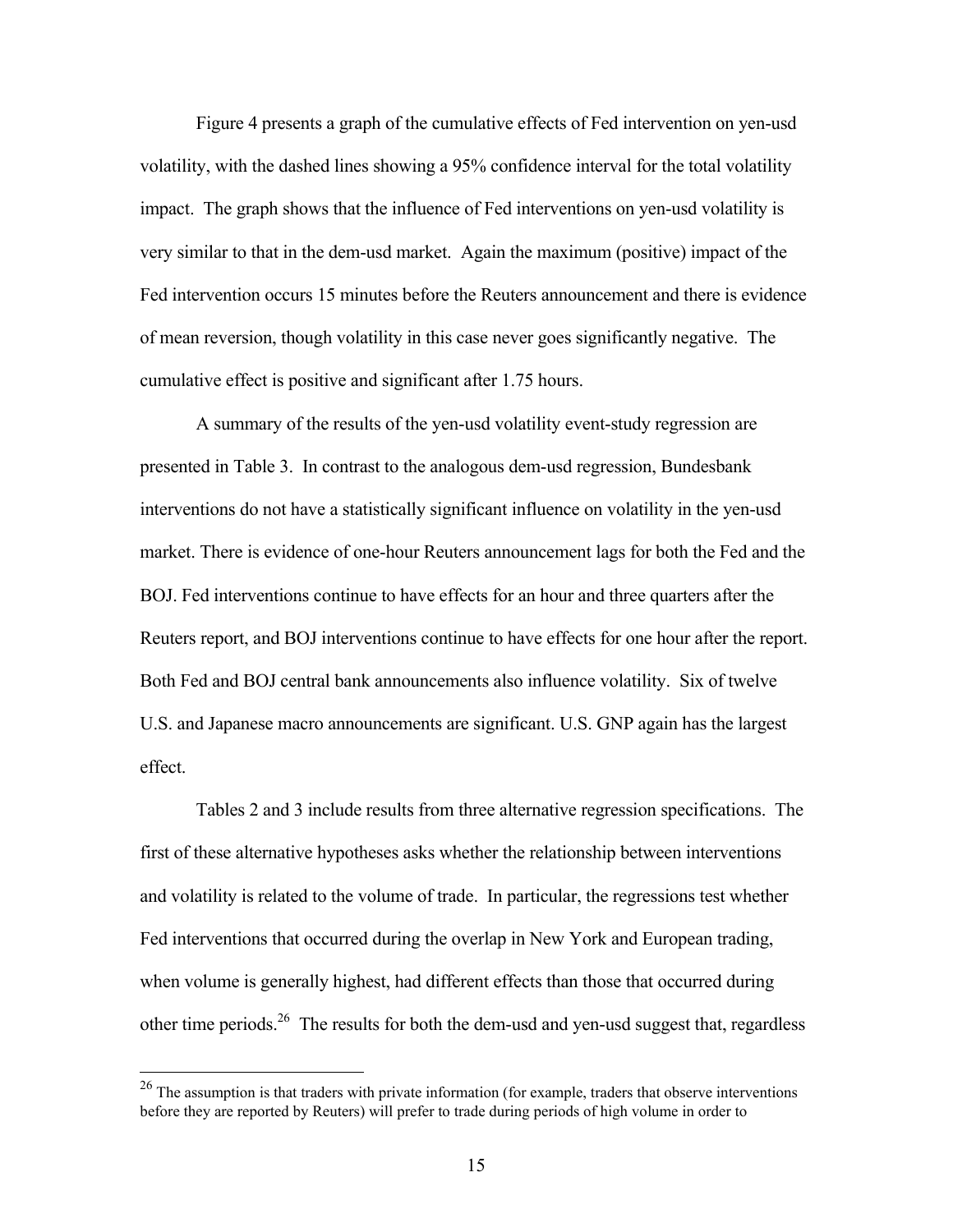of volume, Fed interventions have statistically significant lead, impact and lag effects. In both the high and low trade volume times, Fed interventions continued to have one-hour lead effects and roughly one-hour lag effects in the dem-usd market, and one-hour and twenty minute lag effects in the yen-usd market. Results for the remaining variables in the regression were little changed by the inclusion of the interactive trade volume dummy. The relative size of the estimated coefficients suggest that Fed interventions during high volume periods in the yen-usd market had a slightly larger overall effect, and it is worth noting that 61% of Fed interventions occurred during high trade volume times.

The second alternative specification serves as a test of whether interventions that are timed close to a (scheduled) macro announcement have different effects than those that are not. The dummy variable distinguishing those interventions that occurred within a twohour window of a macro announcement are significant in both the dem-usd and yen-usd volatility regressions. The relative size of the coefficients on the interactive dummy suggests that these interventions have larger effects on volatility than interventions that are not closely timed to other announcements (although these continue to be significant in the regressions). One possible explanation for this result is that traders are more sensitive to news (including intervention news) at times when other major announcements are released  $^{27}$ 

The final set of alternative specifications examines the extent to which coordination matters. Interventions are defined as being "coordinated" if at least one other of the G3 central banks intervened on the same day (and in the same direction). In the case of the

maximize their potential information-based profits. Degennaro and Shrieves (1997), Evans and Lyons (2002b) and Ben Omrane et al. (forthcoming) provide empirical support for this assumption.  $27$  Evans and Lyons (2002b) also find that currency trades have greater price impact if they are closely

<span id="page-16-0"></span>timed with macro announcements.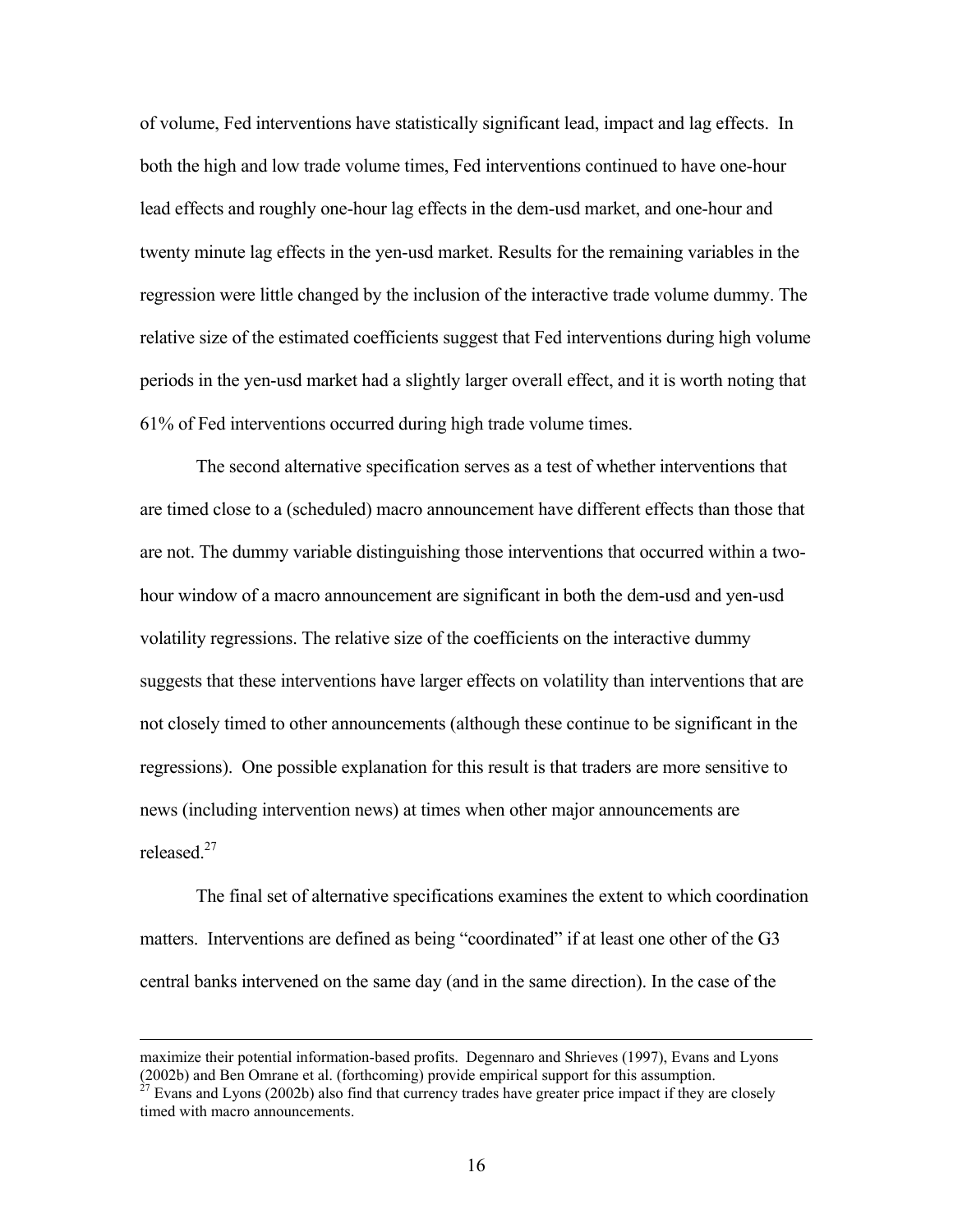dem-usd market, 31% of all Fed interventions over this period were coordinated with the Bundesbank. The results suggest that those interventions that were coordinated have a slightly larger influence on volatility than unilateral interventions. Interestingly, the lag effects for coordinated interventions last a good hour beyond those for unilateral interventions. In the yen-usd market, 54% of all Fed interventions over this period were coordinated with the BOJ. Results again suggest that both coordinated and unilateral Fed interventions influence volatility, though the size of the effect is actually larger for unilateral interventions. As was the case in the dem-usd market, coordinated interventions had significant lag effects on yen-usd volatility for an hour and a half after the Reuters report, while the influence of unilateral interventions lasted for about forty-five minutes.

The event study results indicate that G3 interventions systematically influenced intra-day exchange rate volatility over the sample period examined, August 1989 through August 1995. The coefficient estimates suggest that Reuters reports generally lag interventions by one hour, and intervention continues to influence volatility up to one and three quarters of an hour after the Reuters report release. It is also worth noting that all the coefficients on intervention in tables 2 and 3 are positive, indicating that in the very short run interventions are always associated with increases in volatility.

## *4.2. Longer Term Effects of Intervention on Volatility*

The next set of tests, reported in Tables 4, 5 and 6, examine the influence of G3 interventions on daily volatility<sup>28</sup>. Recall from the discussion in section 2 that trader

<span id="page-17-0"></span><sup>&</sup>lt;sup>28</sup> A number of papers have examined the influence of intervention operations on daily exchange rate volatility and generally find evidence that interventions increase volatility. Bonser-Neal and Tanner (1996), Dominguez (1998), Galati et al. (2002), and Frenkel et al. (2003) find that interventions lead to increases in implied volatilities measured using options data. Chaboud and LeBaron (2001) find a positive correlation between daily (futures) trading volume and Fed interventions. Dominguez (1998) using a GARCH model, Beine et al. (2002) using a FIGARCH model, and Beine and Laurent (2003) using a model that allows for a time-varying jump probability associated with interventions, all find evidence that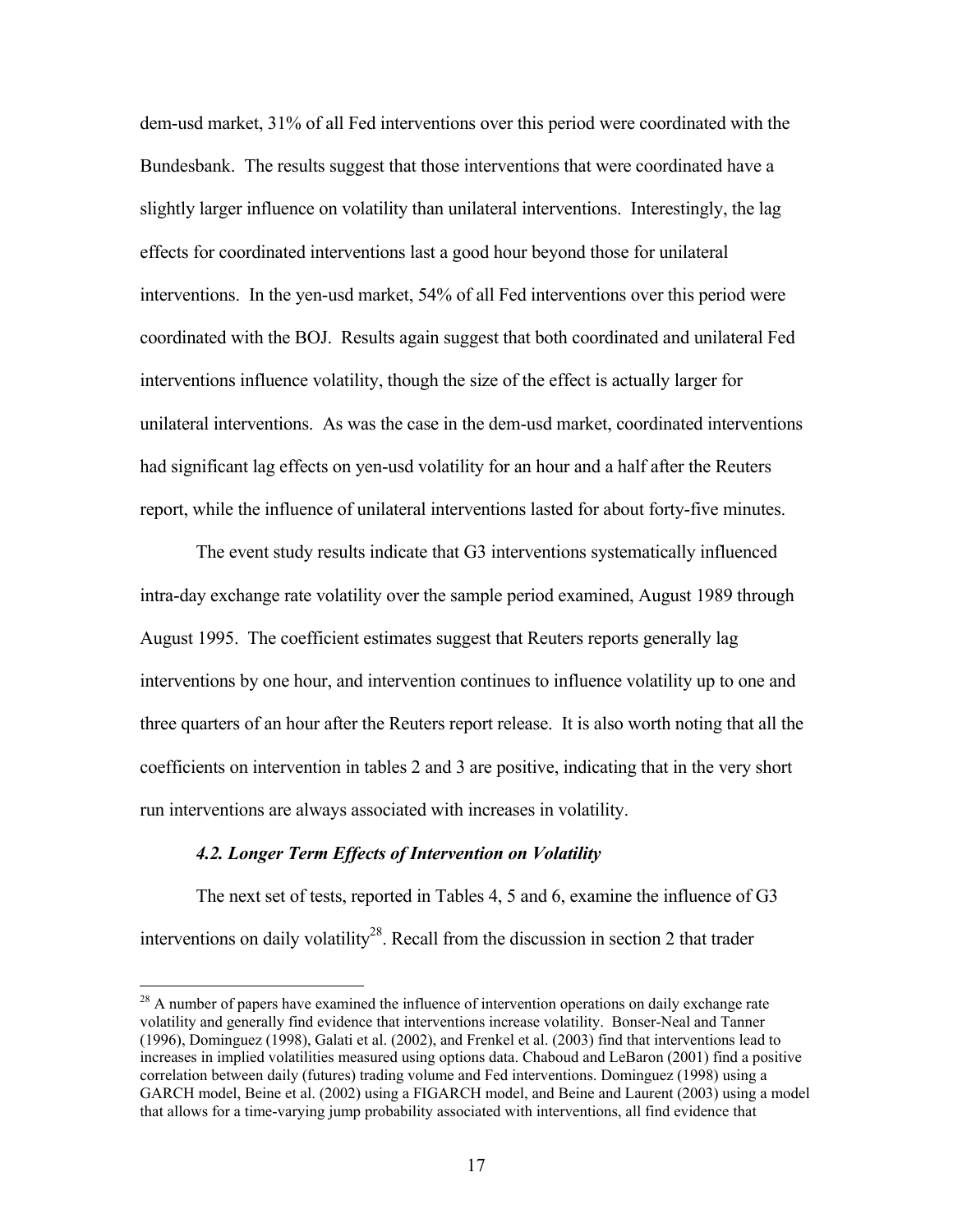heterogeneity can make even informative intervention increase very short run exchange rate volatility, though over time interventions should become common knowledge, and traders should sort out any misinterpretation of intervention's information content. So that over the longer-run we should expect volatility to return to its pre-intervention level, or even decline, if interventions serve to resolve market uncertainty.

Daily realized dem-usd and yen-usd volatility is measured using the intra-daily returns data. Following Andersen and Bollerslev (1998) we sum the squared 5-minute FXFX indicative quote returns over each day (through GMT22)<sup>29</sup>, such that:

$$
\sigma_t^{EXFX} = \sqrt{\sum_{n=1}^{264} R_{t,n}^2}
$$
 (10)

to create a daily integrated volatility series. This measure better captures current volatility relative to standard models such as GARCH because it is able to exploit contemporaneous intraday information. As Andersen et al. (2003a) explain,

"Suppose, for example, that the true volatility has been low for many days, *t=1,...T-1*, so that both realized and GARCH volatilities are presently low as well. Now suppose that the true volatility increases sharply on day *T* and that the effect is highly persistent as is typical. Realized volatility for day, *T*, which makes effective use of the day-*T* information, will increase sharply as well, as is appropriate. GARCH or RiskMetrics volatility, in contrast, will not change at all on day *T*, as they depend only on squared returns from days *T-1, T-2*,..., and they

interventions tend to increase exchange rate volatility. A few papers find evidence that situation-specific interventions lead to decreases in volatility. For example, Beine et al. (2003a) allow for a regimedependent specification using a Markov switching model and find that when the market is highly volatile concerted interventions decrease volatility. Dominguez (1998) finds that reported interventions in the mid-1980s reduced exchange rate volatility.

<span id="page-18-0"></span><sup>&</sup>lt;sup>29</sup> The daily integrated volatilities were created by Steve Weinberg. The daily cutoff is GMT22 when volatility is generally very low. Weekends are excluded and the volatilities are expressed as annualized standard deviations.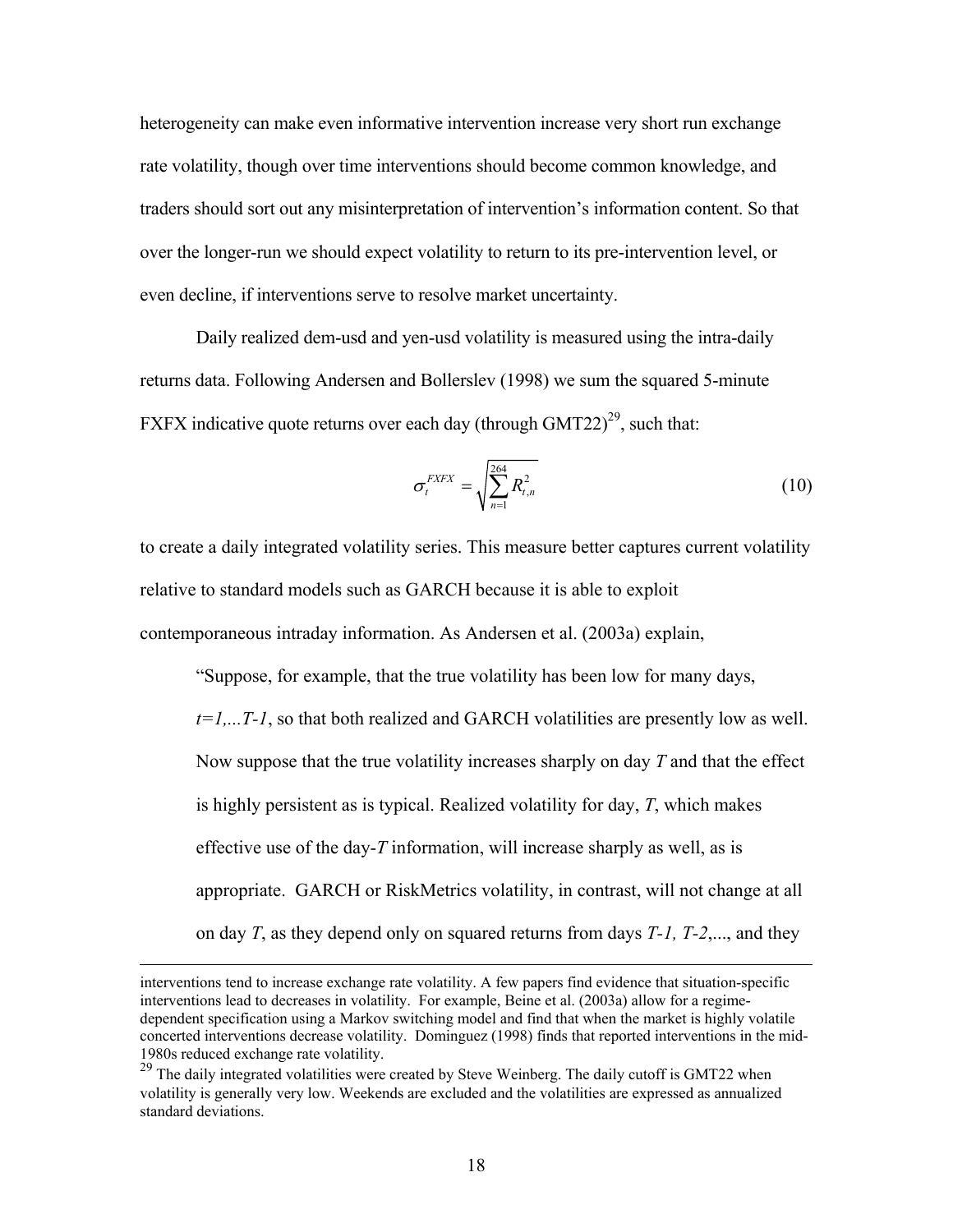will increase only gradually on subsequent days, as they approximate volatility

via a long and slowly decaying exponentially weighted moving average." [613] In the context of measuring the impact of interventions on volatility – it is particularly important that our measure of volatility reflect current (and not necessarily past) market conditions.

Table 4 presents statistics on the distribution of the logarithm of realized volatility for dem-usd and yen-usd, over the full sample period as well as on intervention days. For the full sample (and the non-intervention day sample) the measures of skewness and kurtosis suggest the series are approximately Gaussian and the Ljung-Box statistics indicate strong serial correlation.<sup>30</sup> Further, the estimates of the degree of fractional integration, *d*, are significantly greater than zero and less than .5, which indicates evidence of long-run dependence in the logarithmic volatilities. It is interesting to note that on "all" interventions days, and particularly on coordinated intervention days, the mean realized volatility is significantly larger than on non-intervention days. Realized volatility on the day after an intervention remains higher for the dem-usd but not for yenusd, and volatility on the day before an intervention is no higher, on average, than on other non-intervention days.

The statistics in table 4 suggest that the long-memory dynamics of the realized logarithmic volatilities are best modeled using a fractional integration or ARFIMA

<span id="page-19-0"></span><sup>&</sup>lt;sup>30</sup> Five observations in the dem-usd realized volatility series were significant outliers and are excluded from the sample. Realized volatility on September 14, 1992 is two times higher than the second highest day and realized volatilities on September 3-4, 1991and May 12-13, 1994 are three times smaller than the next lowest day. An examination of economic and financial reports on these days did not reveal any news that would explain these unusually sized observations, indicating that they are likely to be typos. We replaced these outliers with values from the next highest (or lowest) realized volatilities in the sample distribution. Replacing these outliers does not significantly change the regression results in Tables 5 and 6, but does influence the skewness and kurtosis statistics for the full and non-intervention samples in Table 4. There were no apparent outliers in the yen-usd realized volatility series.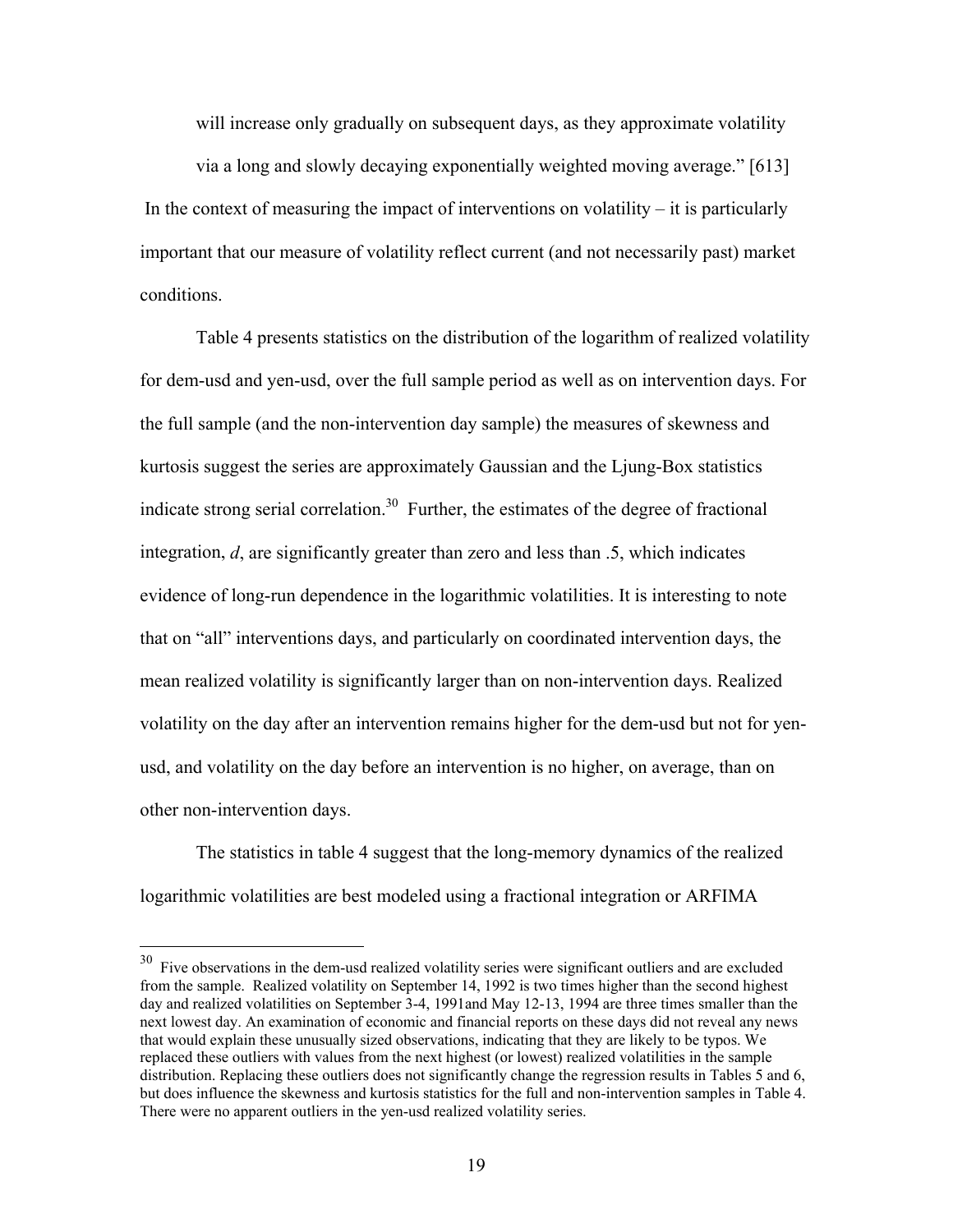(autoregressive, fractionally integrated, moving average) model. Experimentation with the two realized volatility series suggests that for the dem-usd an ARFIMA(1,d,0) best describes the data, while for the yen-usd we use an  $ARFIMA(0,d,0)$  model. In order to test whether daily interventions are correlated with realized volatility we include a holiday dummy variable (H) to control for holiday and market closure effects as well as daily contemporaneous and lagged macro controls and G3 intervention indicators (the  $D^k$ s) as explanatory variables:

$$
(1 - L)^{d} (1 - \phi L)(v_t - \mu_t) = \varepsilon_t,
$$
  
\n
$$
\mu_t = \alpha_0 + \alpha_1^{k} D_t^{k} + \alpha_2 H_t,
$$
  
\n
$$
\varepsilon_t \sim N(0, \omega)
$$
\n(11)

where *d* is the fractional parameter, *L* denotes the lag operator,  $\phi$  denotes the AR parameter (set to 0 in the case of yen-usd),  $v_t$  denotes the log of the integrated volatility  $(\sigma^{EXFX})$  at time *t*,  $\alpha_0$  is an intercept,  $\alpha_1^k$  is the intervention parameter vector, and  $\alpha_2$  is the holiday parameter.<sup>31</sup>

The results in table 5 indicate that coordinated interventions continue to systematically influence daily contemporaneous dem-usd and yen-usd volatility, though there is no evidence that the influence of coordinated interventions extends beyond the day of the operations.[32](#page-20-1) Similarly, contemporaneous unilateral Fed, Bundesbank and BOJ operations all influence daily realized volatility in both markets. (Note that for these daily tests unilateral interventions by the Bundesbank and the BOJ, on days when the Fed did not

<span id="page-20-0"></span><sup>&</sup>lt;sup>31</sup> Estimation is based on the numerical quasi-maximum likelihood (QML) algorithm, where the likelihood function is based on the Wold representation of the  $ARFIMA(1,d,0)$  processes with a Gaussian assumption. The *t*-statistics reported in the tables are calculated using the corresponding heteroskedastic-consistent standard errors based on finite difference approximation.

<span id="page-20-1"></span> $32$  Beine et al. (2003b) also examine the effects of G3 interventions on daily realized volatility using an ARFIMA model. Their results are similar to those reported here; they find coordinated interventions have a positive, but short-term, influence on volatility.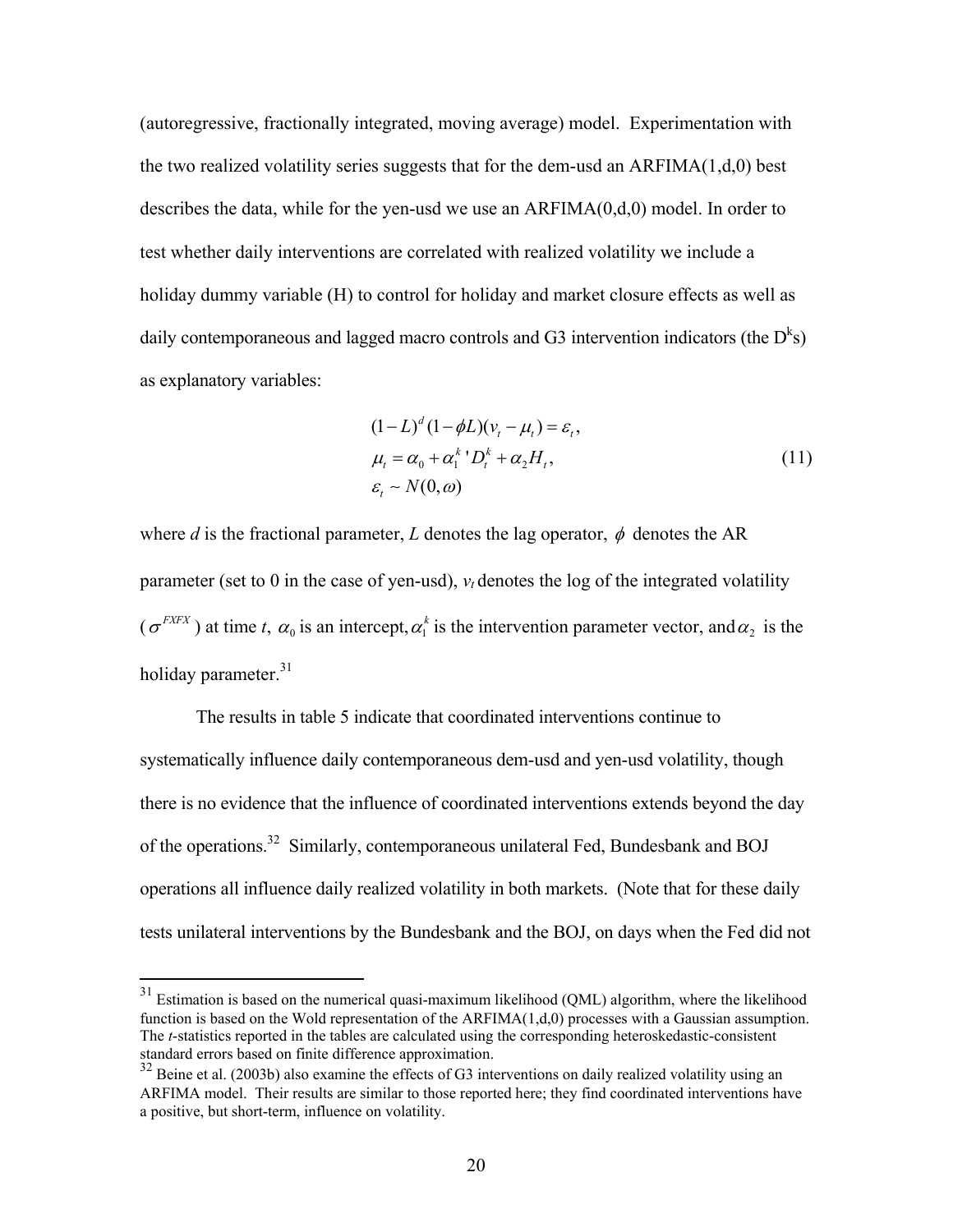intervene, are also included.) In the yen-usd market unilateral Fed interventions are marginally significant after 3 days. The relative magnitudes of the coefficients in the daily regressions suggest that coordinated interventions have a substantially larger impact on daily volatility than do unilateral interventions. Coordinated operations were also significant in the intra-day tests, though the relative size of the coefficients on coordinated and unilateral operations were similar. This suggests that over the course of the day the influence of coordinated operations (which may have a higher probability of containing fundamental information) increases. Overall, the results in the tables indicate that interventions by all three central banks positively influenced intra-day and daily (contemporaneous) exchange rate volatility. There is little evidence that interventions systematically influence volatility beyond the day of the operations.<sup>[33](#page-21-0)</sup>

The ARFIMA model specification in equation (11) implicitly assumes that shocks on intervention days are as persistent as shocks on non-intervention days. A final set of regressions tests whether this assumption is valid by allowing the persistence of volatility to differ across intervention and non-intervention days<sup>34</sup>, specifically:

$$
\nu_{t} = \alpha_{0}^{n} + \nu_{t}^{n} + \nu_{t}^{l} + \alpha_{2}D_{t}^{k} + \alpha_{3}H_{t} + \varepsilon_{t}
$$
\n
$$
\nu_{t}^{n} = \alpha_{1}^{n} (1 + D_{t-1}^{k}) \varepsilon_{t-1} + \beta^{n} \nu_{t-1}^{n}
$$
\n
$$
\nu_{t}^{l} = D_{t-1}^{k} (\alpha_{0}^{l} + \alpha_{1}^{l} \varepsilon_{t-1}) + \beta^{l} \nu_{t-1}^{l}
$$
\n
$$
\varepsilon_{t} \sim N(0, \omega)
$$
\n(12)

where  $v_t^n$  and  $v_t^l$  are daily realized volatility on non-intervention and intervention days, respectively. Note that if  $\alpha_0^I = 0$ ,  $\alpha_1^n$  $\alpha_1^n = \alpha_1^I$ , and  $\beta^n = \beta^I$  equation (12) approximately

<span id="page-21-0"></span> $33$  One day leads of coordinated and unilateral Fed interventions were also included in the regression specification but lead coefficients were never statistically significant and are not reported in table 5.

<span id="page-21-1"></span> $3<sup>34</sup>$  Jones et al. (1998) estimate a similar model to measure the influence of macroeconomic information on the persistence of bond market volatility.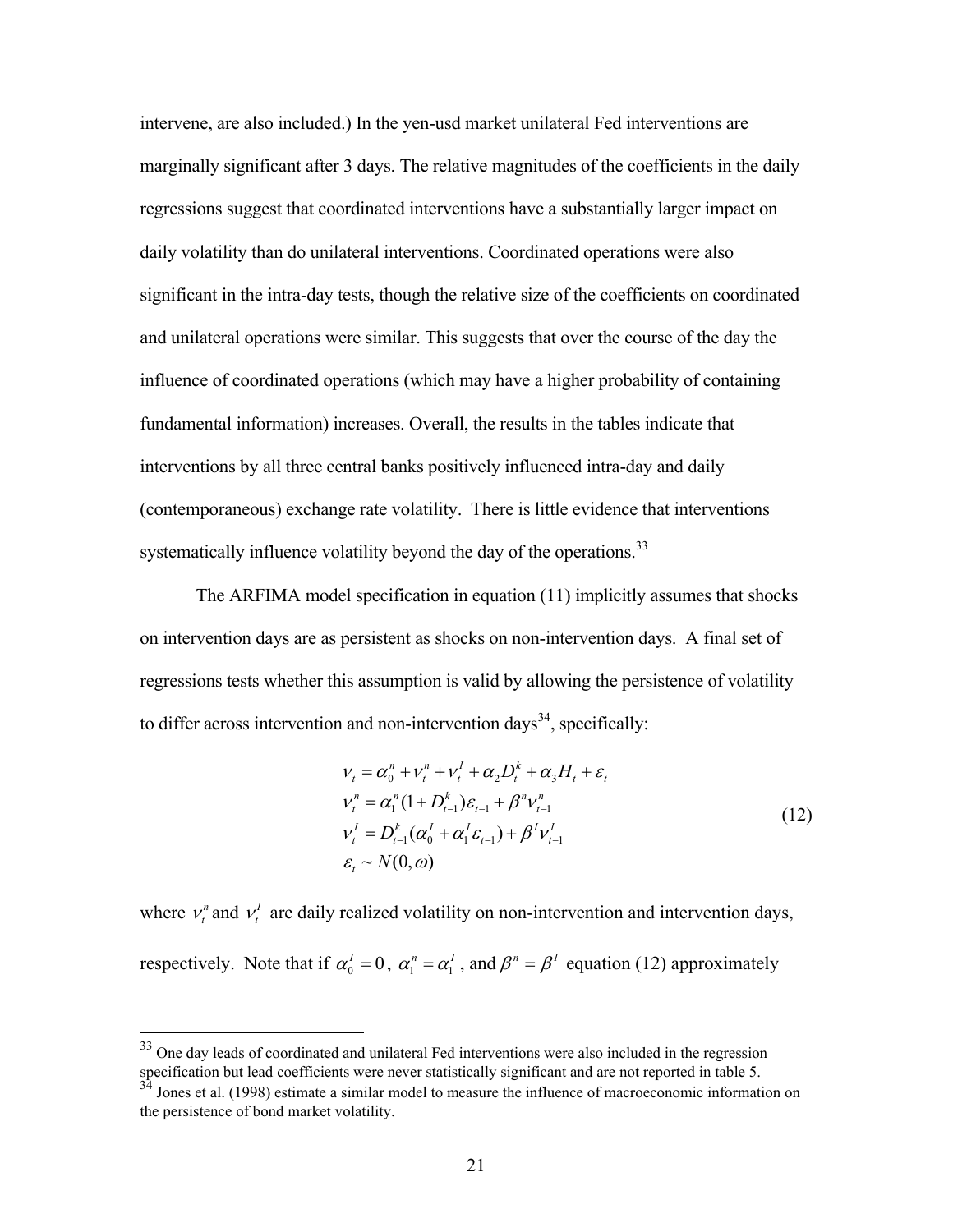reduces to an ARMA(1,1) model. Regression estimates of this model are given in Table 6 and indicate that the persistence of shocks on intervention and non-intervention days is not statistically different. The likelihood ratio statistics suggest that we cannot reject the joint hypothesis that  $\alpha_0^I = 0$ ,  $\alpha_1^n = \alpha_1^I$  and  $\beta^n = \beta^I$ . Further, the estimates of  $\beta^I$  (the coefficient on lagged volatility on intervention days) suggest that the effects of shocks to volatility on intervention days fall by half in 1.5 days for dem-usd and 3 days for yen-usd.

# **5. Conclusions**

This paper identifies circumstances in which central bank interventions influence exchange rates. Microstructure theory suggests that trader heterogeneity can lead to shortrun price and volatility effects in reaction to both fundamental and non-fundamental information revelation. Interventions have the potential to provide price-relevant information to market participants, or information that allows them to distinguish more accurately between fundamental and non-fundamental information. In the short-run, however, the information content of interventions may not be common knowledge, and so operations may initially add to the rational confusion in the market. This suggests that the influence of interventions on exchange rates may well differ over the very short and longer runs.

The empirical tests in this paper examine the influence of G3 interventions on demusd and yen-usd intra-daily (5-minute) indicative quote volatility as well as a measure of realized daily volatility. Results suggest that intervention operations, especially those that were coordinated, were consistently associated with increases in intra-day and daily volatility, while there is little evidence that interventions influenced longer-term volatility. The short-run results are supportive of both the portfolio balance and signaling channels,

22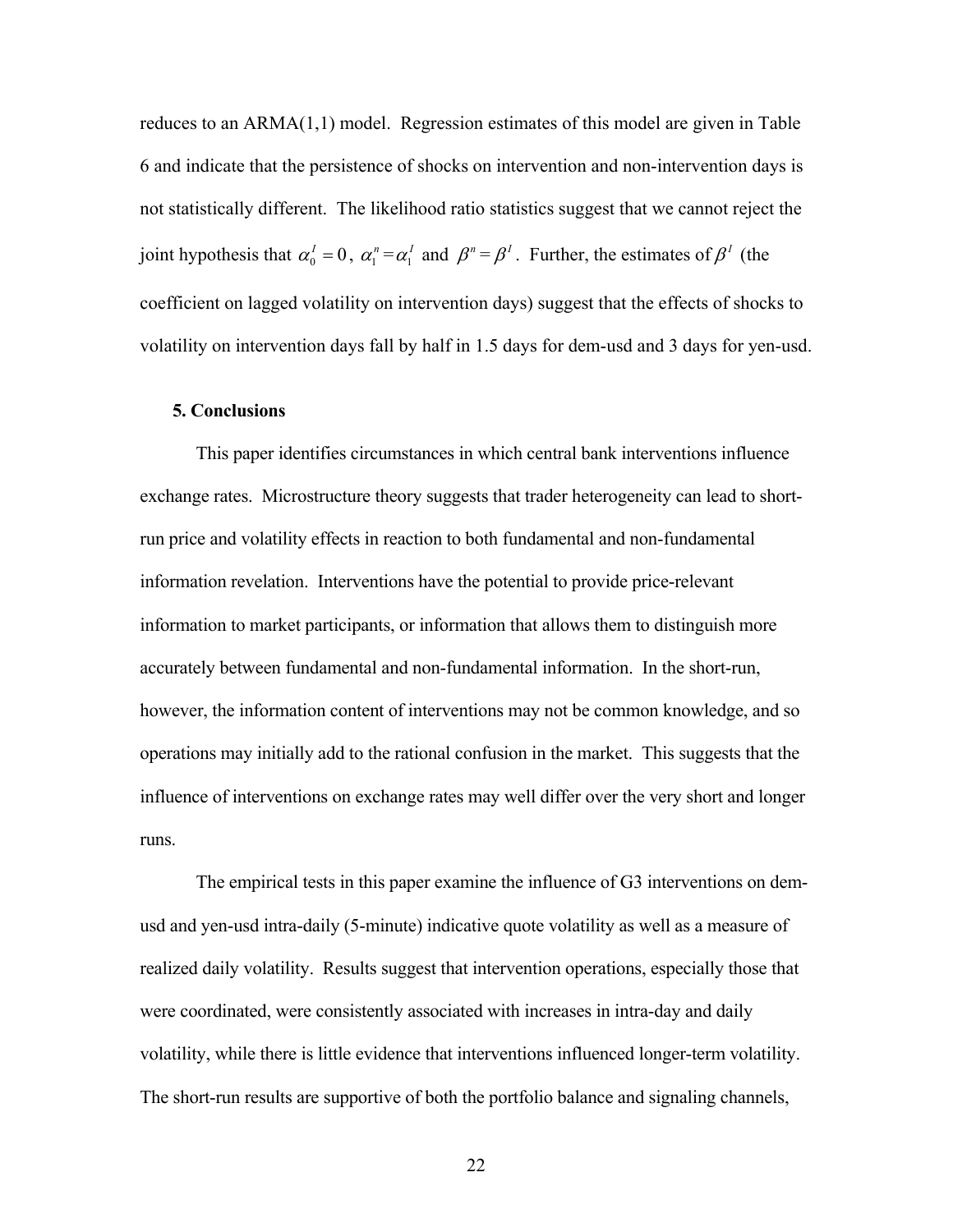and suggest that interventions, like other macroeconomic news variables, influence exchange rates at least within the day. The results also indicate that interventions do not lead to declines in volatility, suggesting that the information conveyed by intervention did not serve to resolve market uncertainty.<sup>35</sup> At the same time, the fact that interventions did not lead to long-term increases in volatility may help explain why some governments, who presumably prefer not to increase market volatility, continue to rely on interventions to influence currency values.

<span id="page-23-0"></span><sup>&</sup>lt;sup>35</sup> It may be that intervention conveys information, but that this information only influences the level and not the volatility of exchange rates. For example, the May 31, 1995 intervention operations described at the beginning of the paper resulted in a 2% increase in the value of the dollar, but no long-term change in dollar market volatility.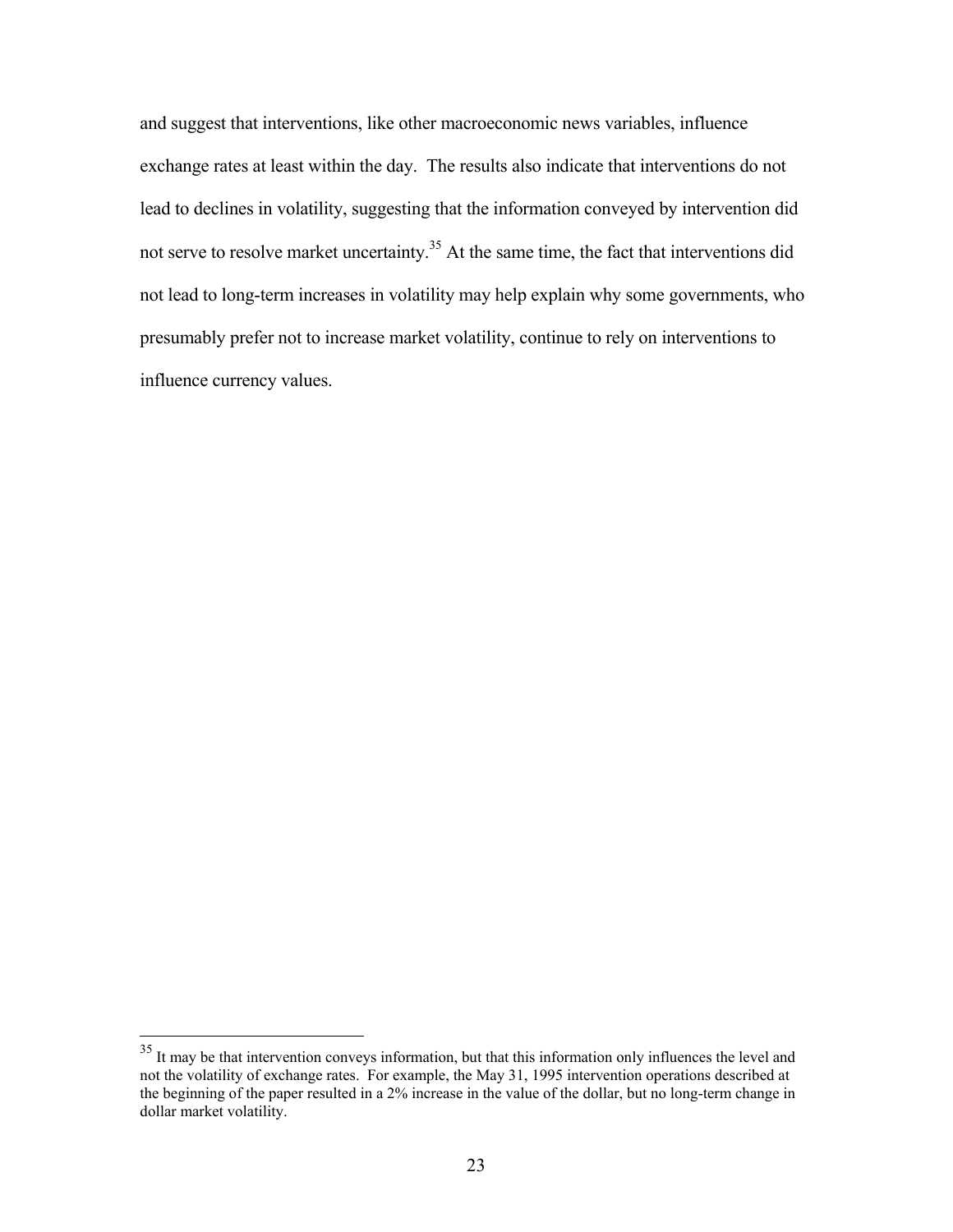# **Acknowledgments**

I am grateful to Chang-ching Lin for outstanding research assistance, Olsen and Associates for providing the FXFX intradaily indicative quotes and the Reuters news tape, Tim Bollerslev and Michael Melvin for sharing their flexible fourier form regression programs and Alain Chaboud and Steve Weinberg for providing the daily integrated volatility series. I thank the editor, Michael Melvin, the referee, seminar participants at LSE, Norges Bank, Ente Einaudi, Imperial College, the Swiss National Bank, C.O.R.E., the ECB and Philippe Bacchetta, Michel Beine, Paul DeGrauwe, Andreas Fischer, Charles Goodhart, Sebastien Laurent, Ryan Love, Rich Lyons, Richard Olsen, Carol Osler, Dagfinn Rimes, Mark Taylor, Paolo Vitale and Jonathan Wright for many helpful comments and suggestions. All remaining errors are my own.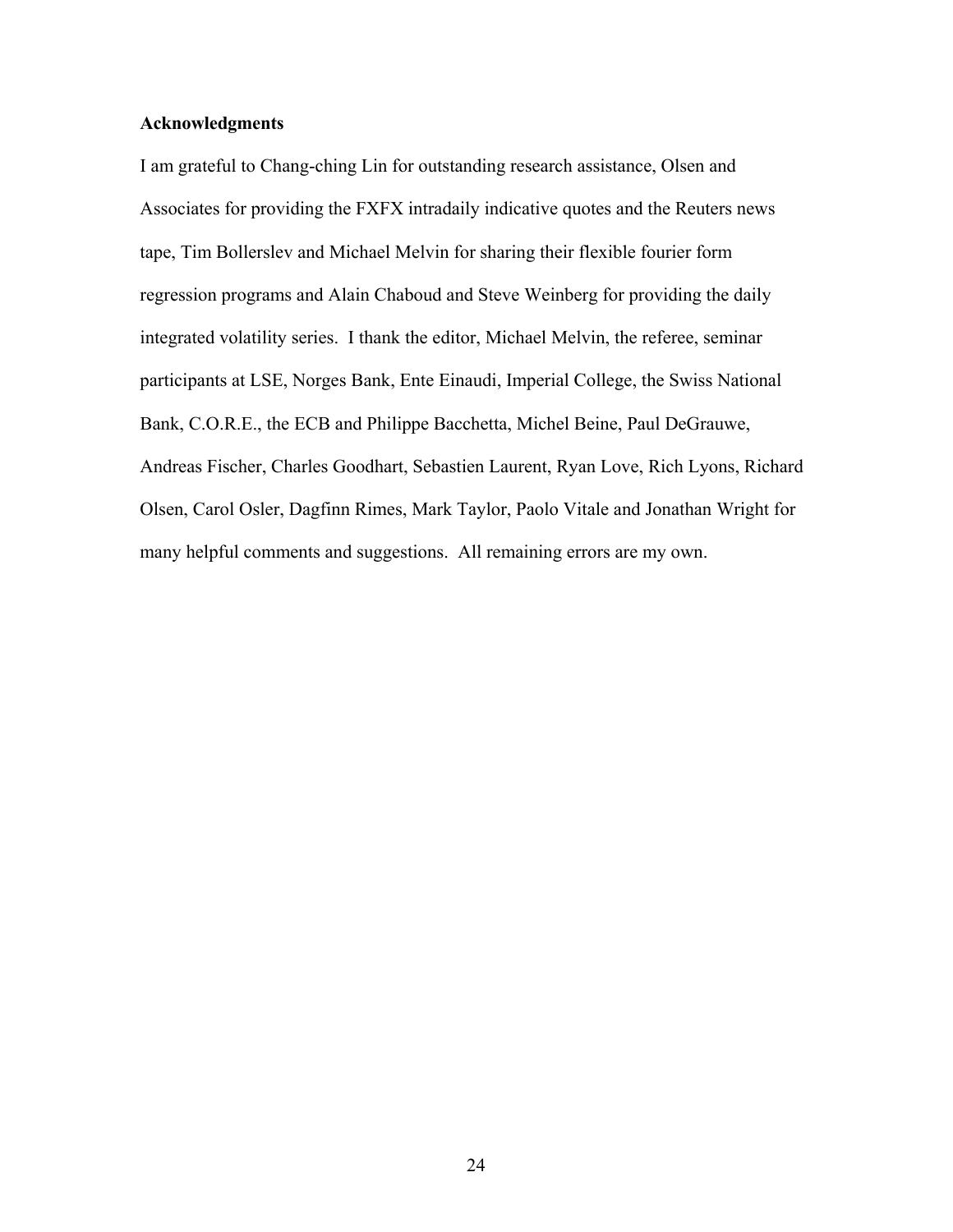## **References**

Almeida, A., Goodhart, C., Payne, R., 1998. The effects of macroeconomic news on high frequency exchange rate behavior. Journal of Financial and Quantitative Analysis 33 (3), 383- 408.

Andersen, T., Bollerslev, T., 1997a. Intraday periodicity and volatility persistence in financial markets. Journal of Empirical Finance 4, 115-158.

Andersen, T., Bollerslev, T., 1997b. Heterogeneous information arrivals and return volatility dynamics: uncovering the long-run in high frequency returns. Journal of Finance 52 (3), 975- 1005.

Andersen, T., Bollerslev, T., 1998. Deutsche mark-dollar volatility: intraday activity patterns, macroeconomic announcements, and longer run dependencies. Journal of Finance 53 (1), 219-65.

Andersen, T., Bollerslev, T., Diebold, F., Labys, P., 2003a. Modeling and forecasting realized volatility. Econometrica 71 (2), 529-626.

Andersen, T., Bollerslev, T., Diebold, F., Vega, C., 2003b. Micro effects of macro announcements: real time price discovery in foreign exchange. American Economic Review, 93(1), 38-62.

Bacchetta, P., van Wincoop, E., 2003. Can information heterogeneity explain the exchange rate determination puzzle? NBER Working Paper #9498, February.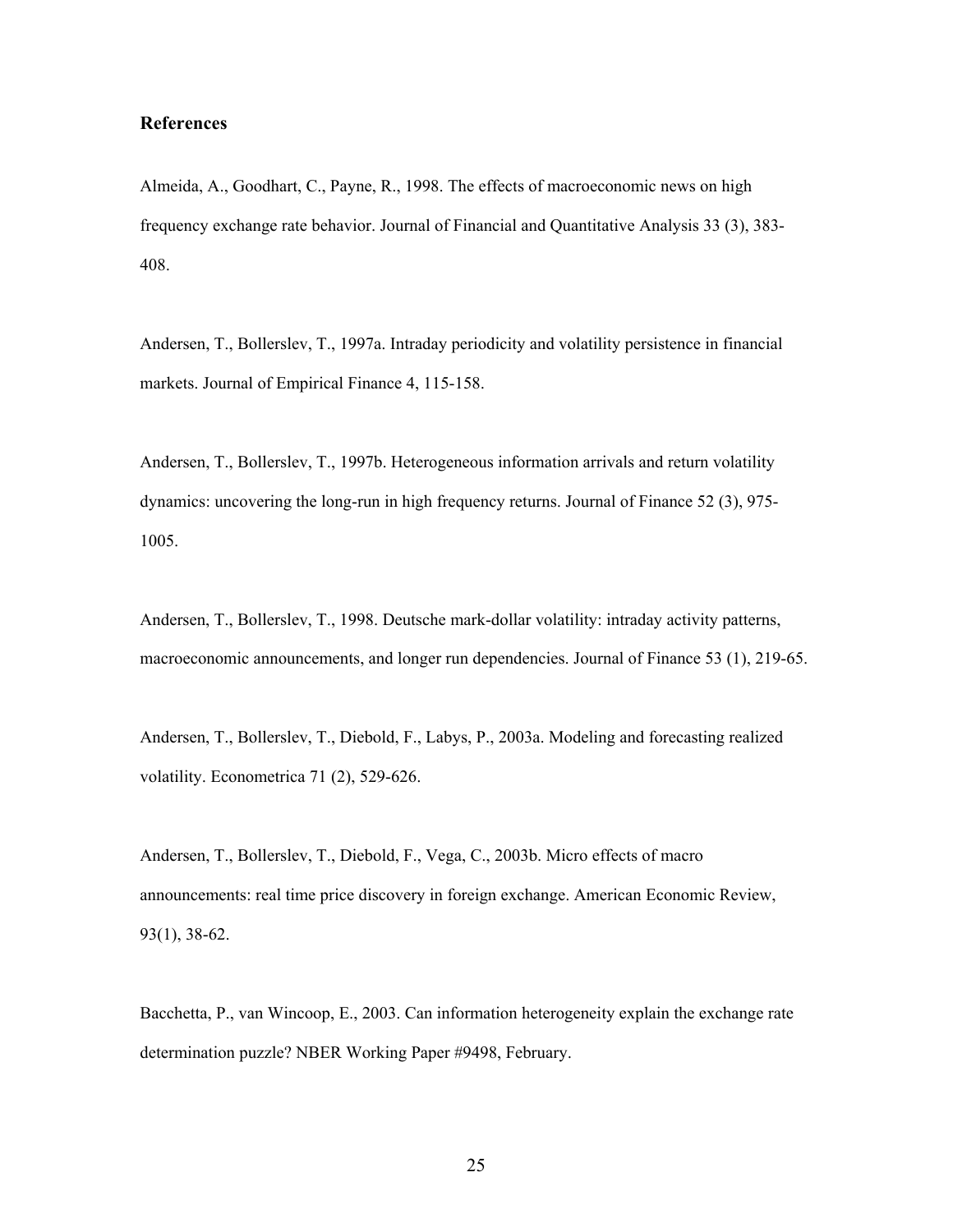Beattie, N., Fillion, J., 1999. An intraday analysis of the effectiveness of foreign exchange intervention. Bank of Canada Working Paper 99-4.

Beine, M., Benassy-Quere, A., Lecourt, C., 2002. The impact of foreign exchange interventions: new evidence from figarch estimations. Journal of International Money and Finance 21, 115-144.

Beine, M., Laurent, S., 2003. Central bank interventions and jumps in double long memory models of daily exchange rates. Journal of Empirical Finance 10, 641-660.

Beine, M., Laurent, S., Lecourt, C., 2003a. Official central bank interventions and exchange rate volatility: evidence from a regime-switching analysis. European Economic Review 47, 891-911.

Beine, M., Laurent, S., Palm, F., 2003b. Central bank forex intervention assessed using realized moments. Mimeo, CORE.

Ben Omrane, W., Bauwens, L., Giot, P., *forthcoming*. News announcements, market activity and volatility in the euro/dollar foreign exchange market. Journal of International Money and Finance, *forthcoming*.

Bollerslev, T., Domowitz, I., 1993. Trading patterns and prices in the interbank foreign exchange market. Journal of Finance 48, 1421-1443.

Bonser-Neal, C., Tanner, G., 1996. Central bank intervention and the volatility of foreign exchange rates: evidence from the options market. Journal of International Money and Finance 15 (6), 853-878.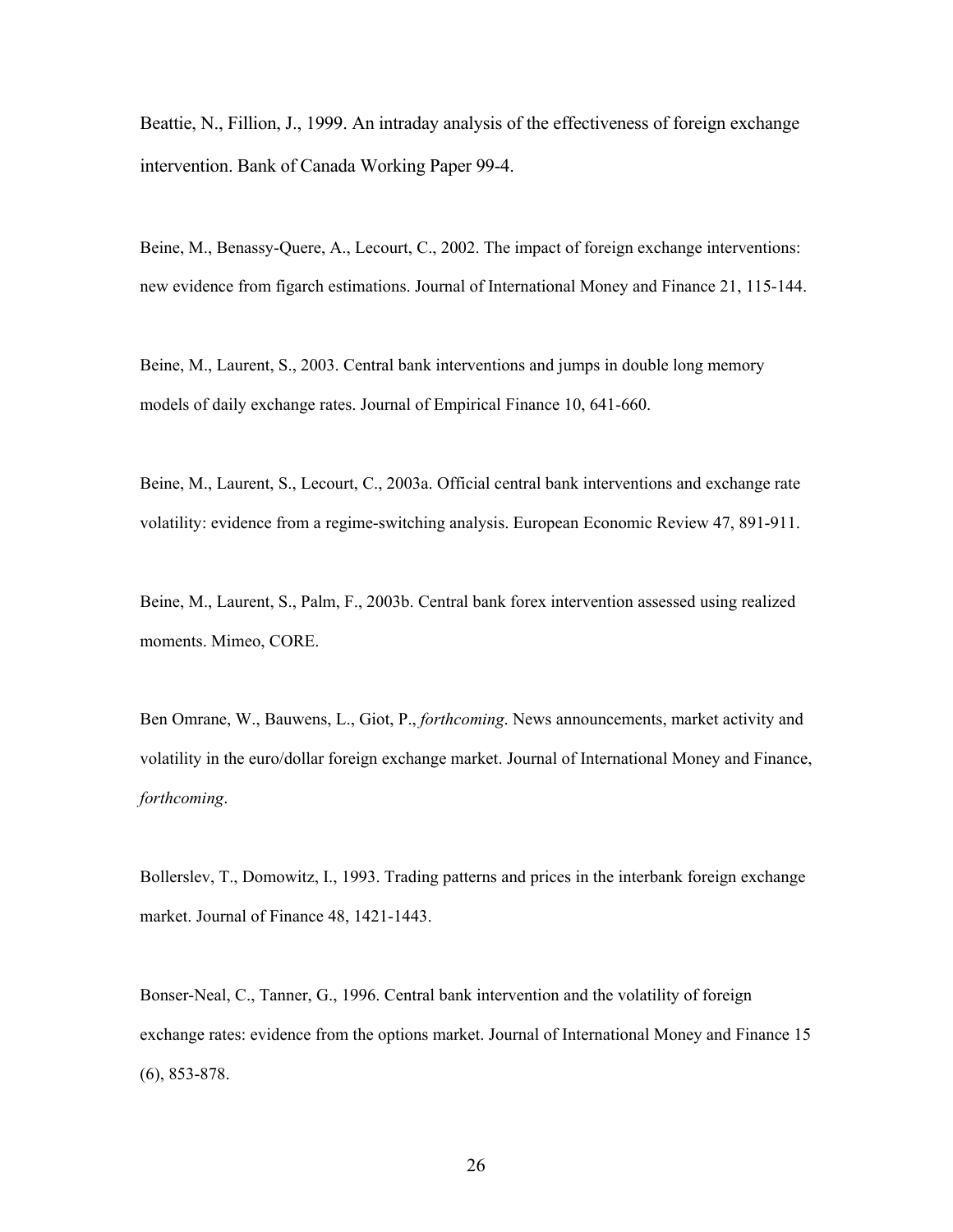Cai, J., Cheung, Y., Lee, R., Melvin, M., 2001. 'Once-in-a-generation' yen volatility in 1998: fundamentals, intervention and order flow. Journal of International Money and Finance 20, 327-347.

Chaboud, A., LeBaron, B., 2001. Foreign exchange market trading volume and Federal Reserve intervention. Journal of Futures Markets 21, 851-860.

Chang, Y., Taylor, S., 1998. Intraday effects of foreign exchange intervention by the Bank of Japan. Journal of International Money and Finance 18, 191-210.

Chiu, P., 2003. Transparency versus constructive ambiguity in foreign exchange intervention. BIS Working Paper No.144.

Dacorogna, M., Muller, U., Nagler, R., Olsen, R., Pictet, O., 1993. A geographical model for the daily and weekly seasonal volatility in the fx market. Journal of International Money and Finance 12, 413-438.

Danielsson, J., Payne, R., 2002. Real trading patterns and prices in spot foreign exchange markets: an empirical investigation. Journal of International Money and Finance 21, 203- 222.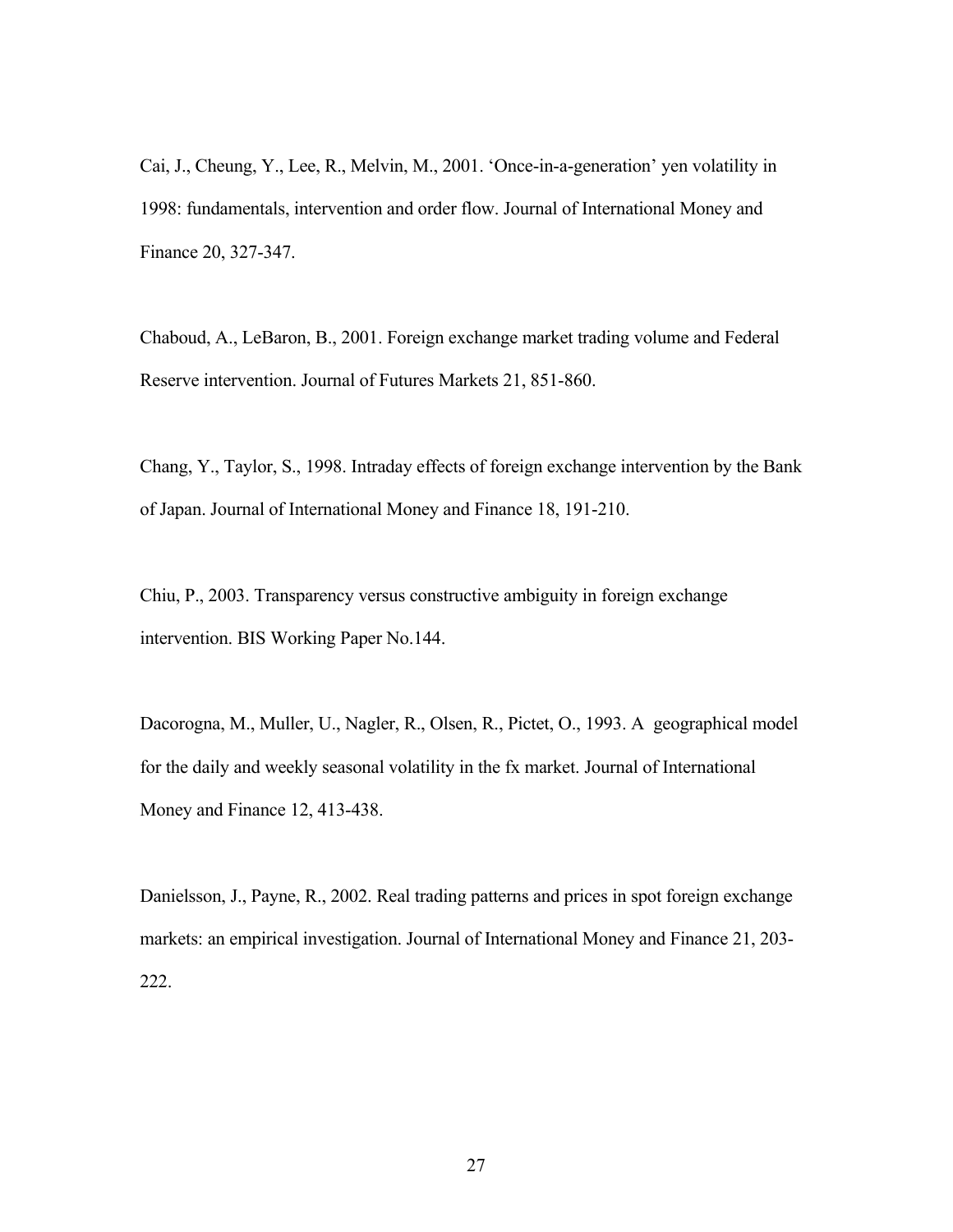DeGennaro, R., Shrieves, R., 1997. Public information releases, private information arrival and volatility in the foreign exchange market. Journal of Empirical Finance 4, 295-315.

De Grauwe, P., Grimaldi, M., 2003. Intervention in the foreign exchange market in a model with noise traders. Mimeo, University of Leuven.

Dominguez, K., 1998. Central bank intervention and exchange rate volatility. Journal of International Money and Finance 17, 161-190.

Dominguez, K., 2003a. The market microstructure of central bank intervention. Journal of International Economics 59, 25-45.

Dominguez, K., 2003b. Foreign exchange intervention: did it work in the 1990s? In: Bergsten, C.F., Williamson, J. (Eds.), Dollar Overvaluation and the World Economy. Institute for International Economics, Special Report 16, Washington, D.C., pp.217-245.

Dominguez, K., Frankel, F., 1993a. Does foreign exchange intervention matter? The portfolio effect. American Economic Review 83, 1356-69.

Dominguez, K., Frankel, F., 1993b. Does Foreign Exchange Intervention Work? Institute for International Economics, Washington, D.C.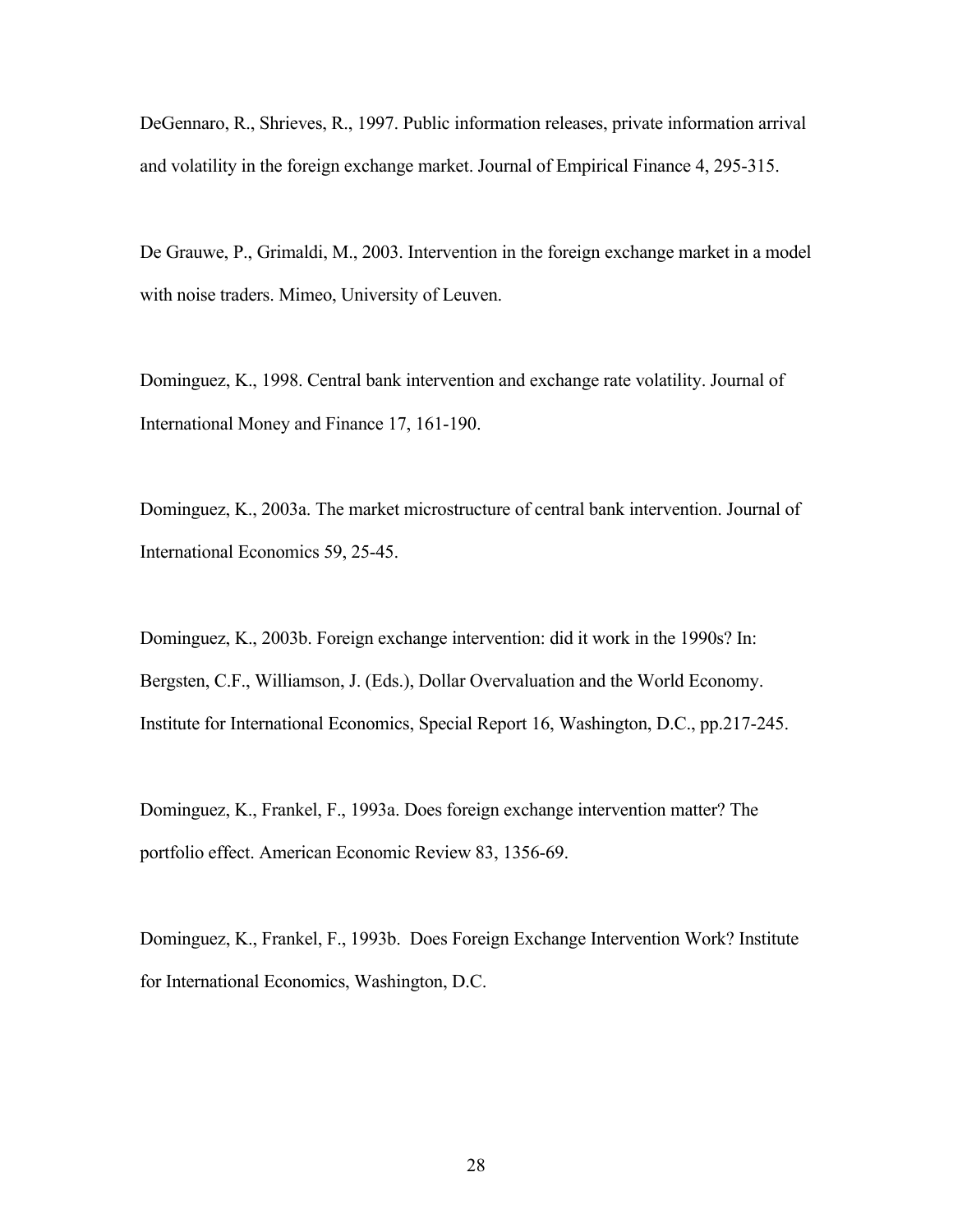D'Souza, C., 2002. A market microstructure analysis of foreign exchange intervention in Canada. Bank of Canada Working Paper 2002-16.

Edison, H., 1993. The Effectiveness of Central Bank Intervention: A Survey of Post-1982 Literature. Essays in International Finance, Princeton University Press, Princeton.

Evans, M., Lyons, R., *forthcoming.* Are different-currency assets imperfect substitutes? In: DeGrauwe, P. (Ed.) Exchange Rate Economics: Where Do we Stand? MIT Press, Cambridge, MA.

Evans, M., Lyons, R., 2002a. Time-varying liquidity in foreign exchange. Journal of Monetary Economics 49 (5), 1025-1051.

Evans, M., Lyons, R., 2002b. Order flow and exchange rate dynamics. Journal of Political Economy 110, 170-180.

Fischer, A.M., Zurlinden, M., 1999. Exchange rate effects of central bank interventions: an analysis of transaction prices. Economic Journal 109, 662-676.

Fischer, A.M., 2003. Reuters news reports versus official interventions: a cautionary warning. Gerzensee Working Paper 03.06.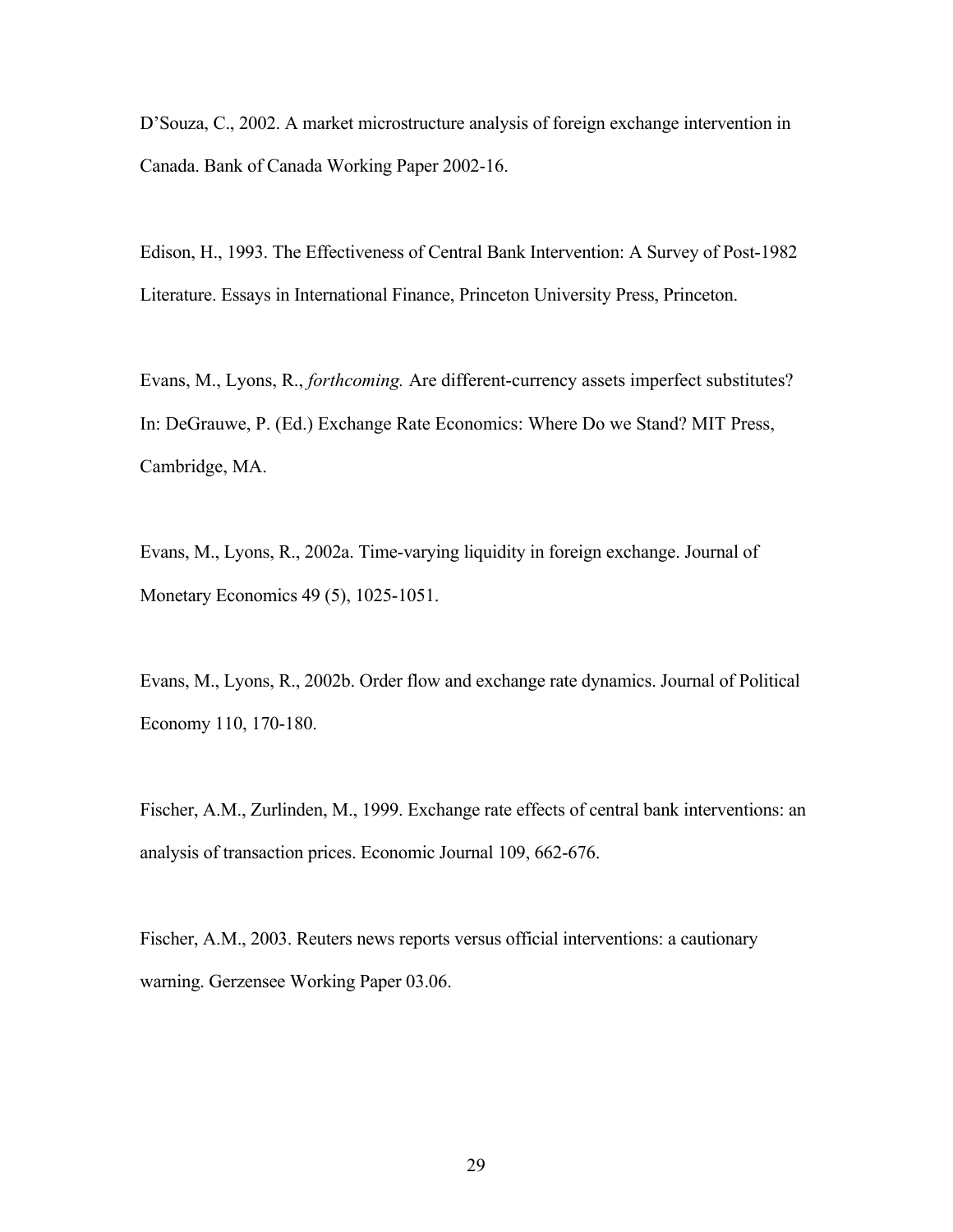Fratzscher, M., 2004. Communication and exchange rate policy. ECB working paper 363, May.

Frenkel, M., Pierdzioch, C., Stadtmann, G., 2003. The effects of Japanese foreign exchange market interventions on the yen/us dollar exchange rate volatility. Kiel Working Paper No. 1165.

Galati, G., Melick, W., Micu, M., 2002. Foreign exchange market intervention and expectations: an empirical study of the dollar/yen exchange rate. Mimeo, BIS.

Gallant, R., 1981. On the bias in flexible functional forms and an essentially unbiased form: the fourier flexible form. Journal of Econometrics 15 (2), 211-45.

Goodhart, C., Hesse, T., 1993. Central bank forex intervention assessed in continuous time. Journal of International Money and Finance 12, 368-389.

Goodhart, C., Ito, T., Payne, R., 1996. One day in June 1993: a study of the working of the Reuters 2000-2 electronic foreign exchange trading system. In: Frankel, J., Galli, G., Giovannini, A., (Eds.), The Microstructure of Foreign Exchange Markets. The University of Chicago Press for NBER, pp.107-179.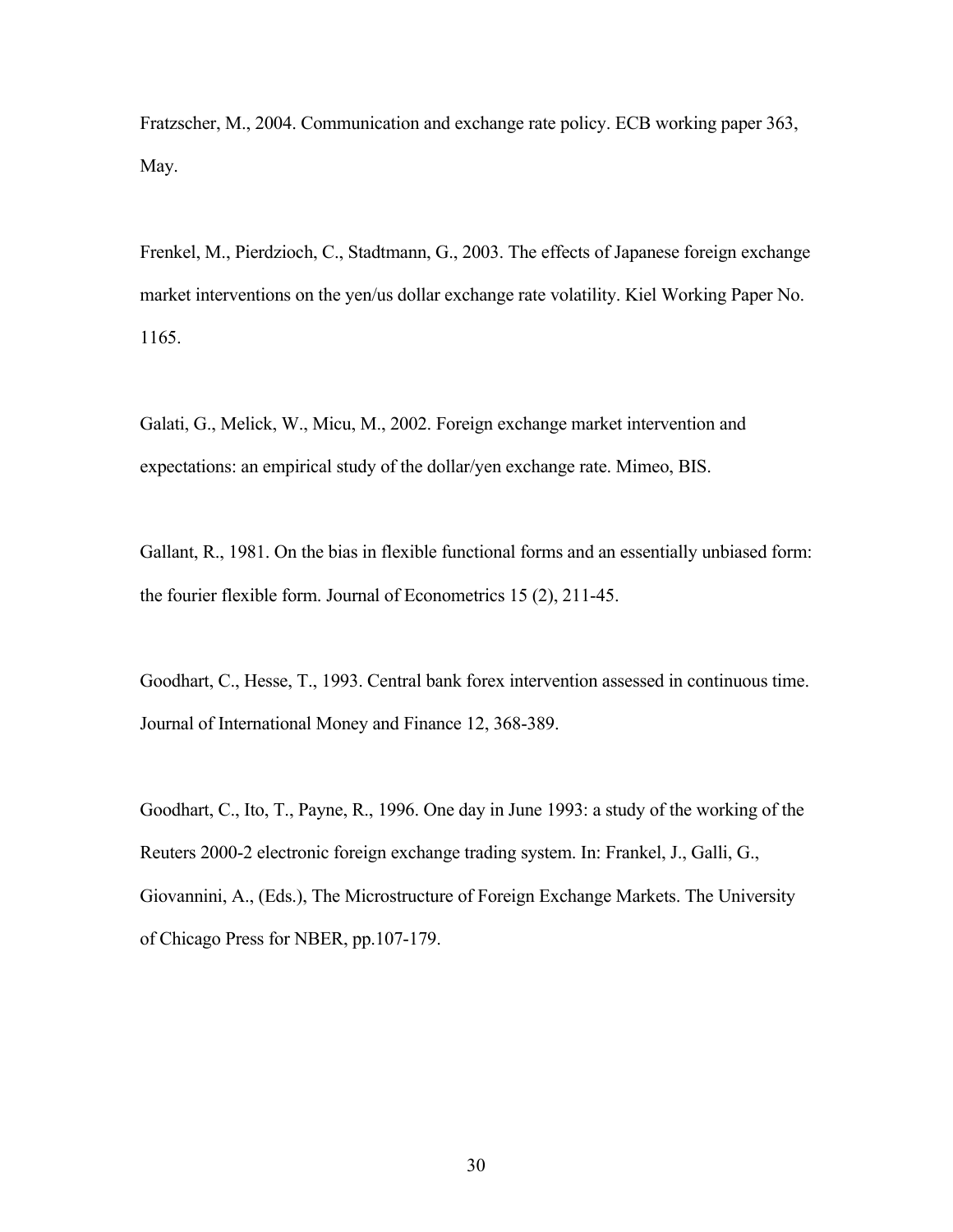Guillaume, D., Dacorogna, M., Dave, R., Muller, U., Olsen, R., Pictet, O., 1997. From the bird's eye to the microscope: a survey of new stylized facts on the intra-daily foreign exchange markets. Finance and Stochastics 1 (2), 95-129.

Humpage, O., 1999. U.S. intervention: assessing the probability of success. Journal of Money, Credit and Banking 31 (4), 731-747.

Ito, T., 2003. Is foreign exchange intervention effective? The Japanese experiences in the 1990s. In: Mizen, P. (Ed.), Monetary History, Exchange Rates and Financial Markets, Essays in Honor of C. Goodhart. Cheltenham U.K.; Edward Elgar, pp.126-153.

Jones, C., Lamont, O., Lumsdaine, R., 1998. Macroeconomic news and bond market volatility. Journal of Financial Economics 47 (3), 315-337.

LeBaron, B., 1999. Technical trading rule profitability and foreign exchange intervention. Journal of International Economics 49 (1), 125-143.

Lecourt, C., Raymond, H., 2004. Central bank interventions in industrialized countries: a characterization based on survey results. Mimeo, CORE.

Lyons, R., 2001. The Microstructure Approach to Exchange Rates. MIT Press, Cambridge, MA.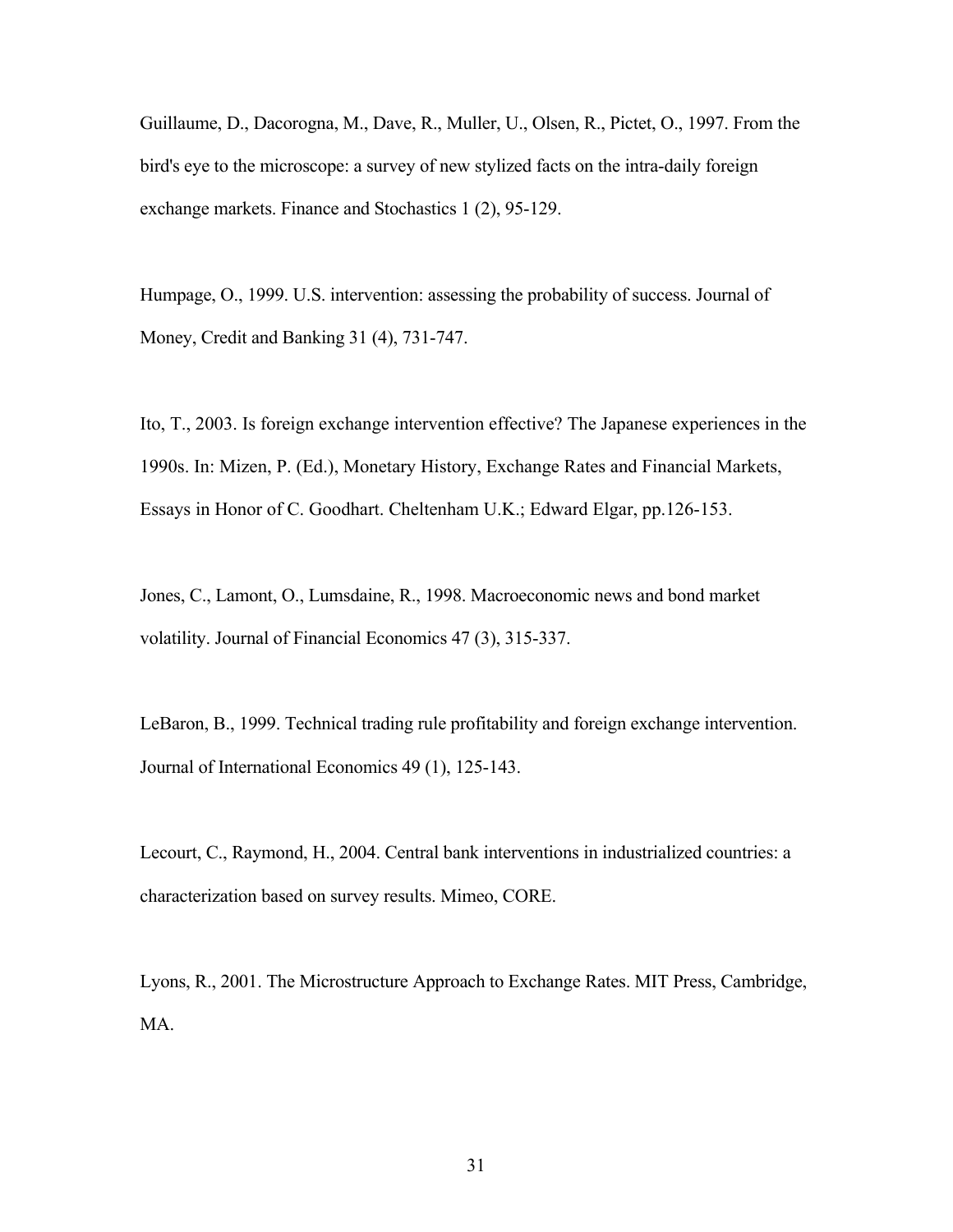Neely, C., 2000. The practice of central bank intervention: looking under the hood. Central Banking 11 (2), 24-37.

Neely, C., 2002. The temporal pattern of trading rule returns and central bank intervention: intervention does not generate technical trading rule profits. Journal of International Economics 58, 211-232.

O'Hara, M., 1995. Market Microstructure Theory. Blackwell Publishers, Cambridge, MA.

Panthaki, F., 2004. Exchange rate volatility and central bank interventions. Mimeo, London School of Economics.

Pasquariello, P., 2004a. Central bank intervention and the intraday process of price formation in the currency markets. Mimeo, University of Michigan Business School.

Pasquariello, P., 2004b. Informative trading or just noise? An analysis of currency returns, market liquidity, and transaction costs in proximity of central bank interventions. Mimeo, University of Michigan Business School.

Payne, R., Vitale, P., 2003. A transaction level study of the effects of central bank intervention on exchange rates. Journal of International Economics 61 (2), 331-352.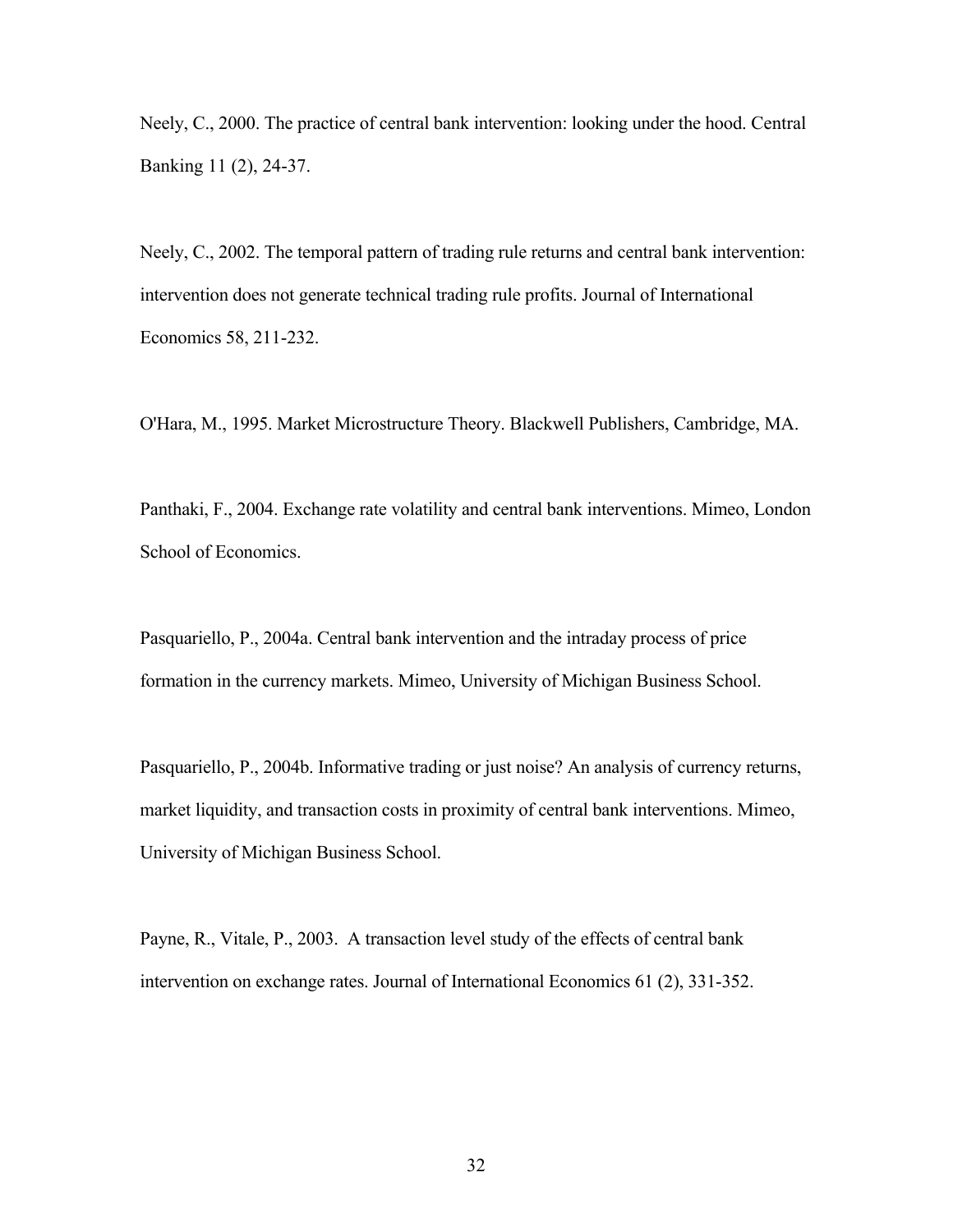Peiers, B., 1997. Informed traders, intervention and price leadership: a deeper view of the microstructure of the foreign exchange market. Journal of Finance 52 (4), 1589-1614.

Sarno, L., Taylor, M., 2001. Official intervention in the foreign exchange market: is it effective and, if so, how does it work? Journal of Economic Literature 39, 839-868.

Vitale, P., 2003a. New exchange rate economics. Mimeo, Dottarato di Ricerca: Universita di Tor Vergata.

Vitale, P., 2003b. Foreign exchange intervention: how to signal policy objectives and stabilize the economy. Journal of Monetary Economics 50, 841-87.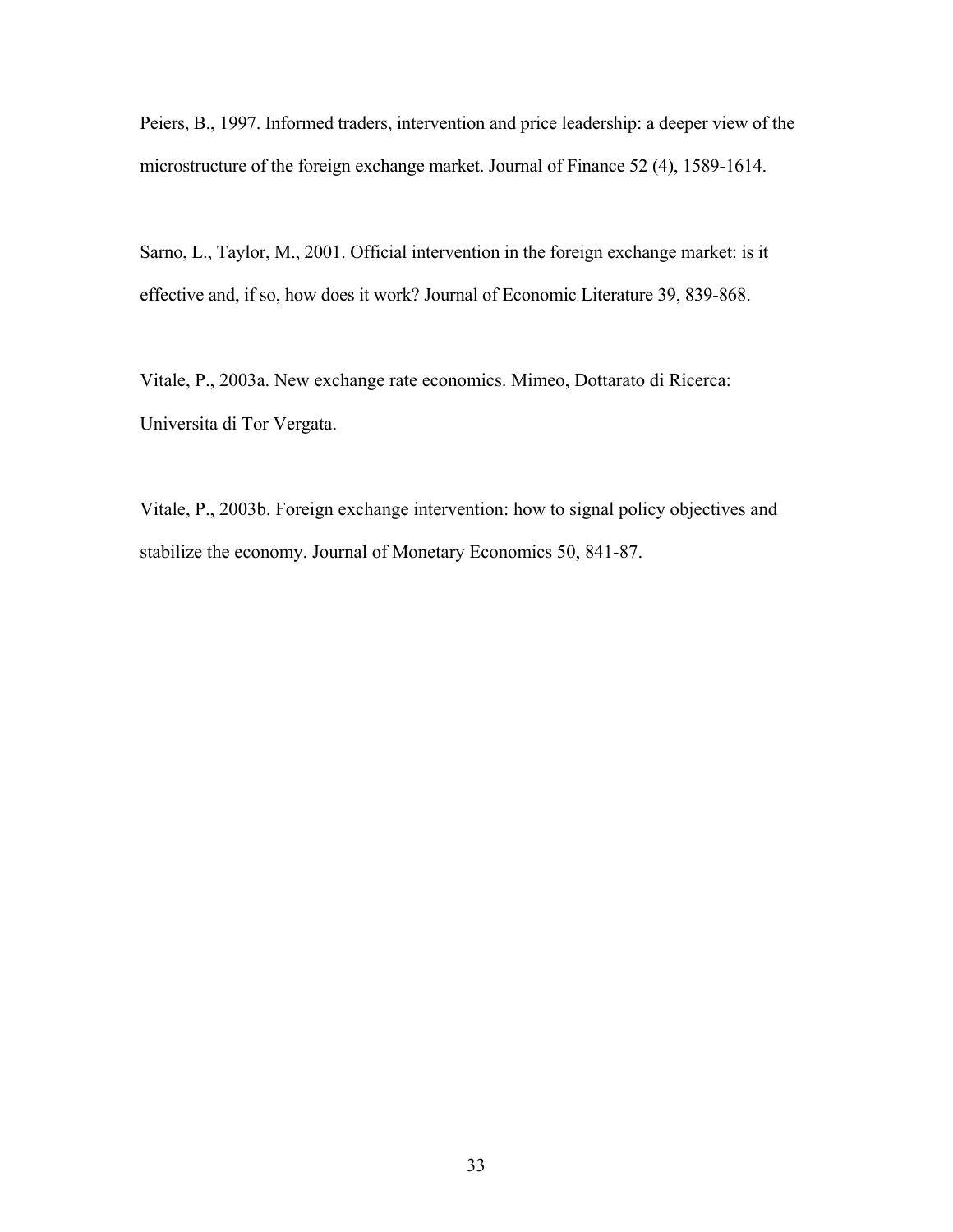# Figure 1 Dem-USD Intra-day Volatility



This figure shows average dem-usd 5-minute volatility over the day (288 observations) on Fed intervention days and control sample days over the period 1989-1995. The volatility seasonal is estimated using the FFF approach over the control sample days.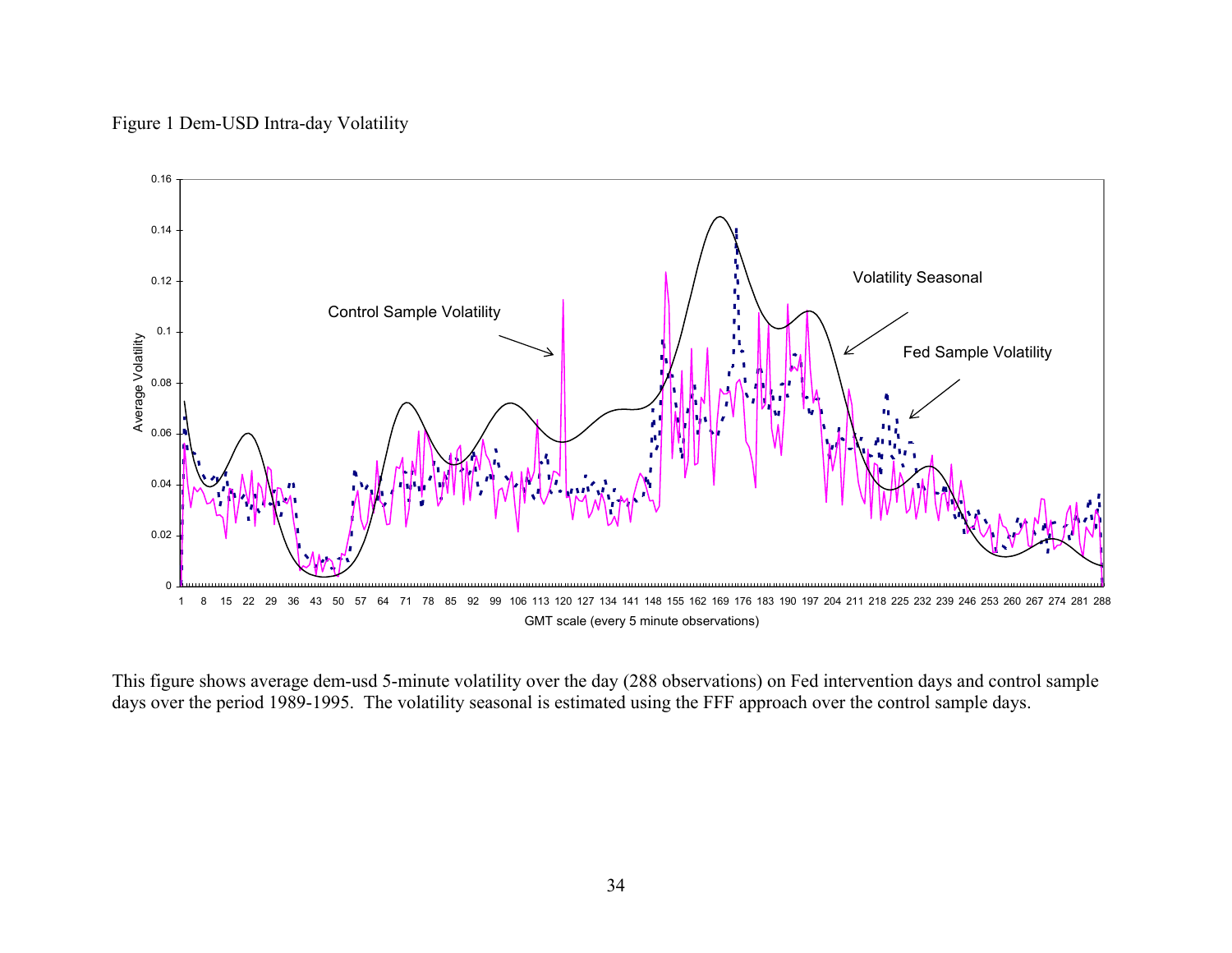Figure 2 Yen-USD Intra-day Volatility



This figure shows average 5-minute yen-usd volatility over the day (288 observations) on Fed intervention days and control sample days over the period 1989-1995. The volatility seasonal is estimated using the FFF approach over the control sample days.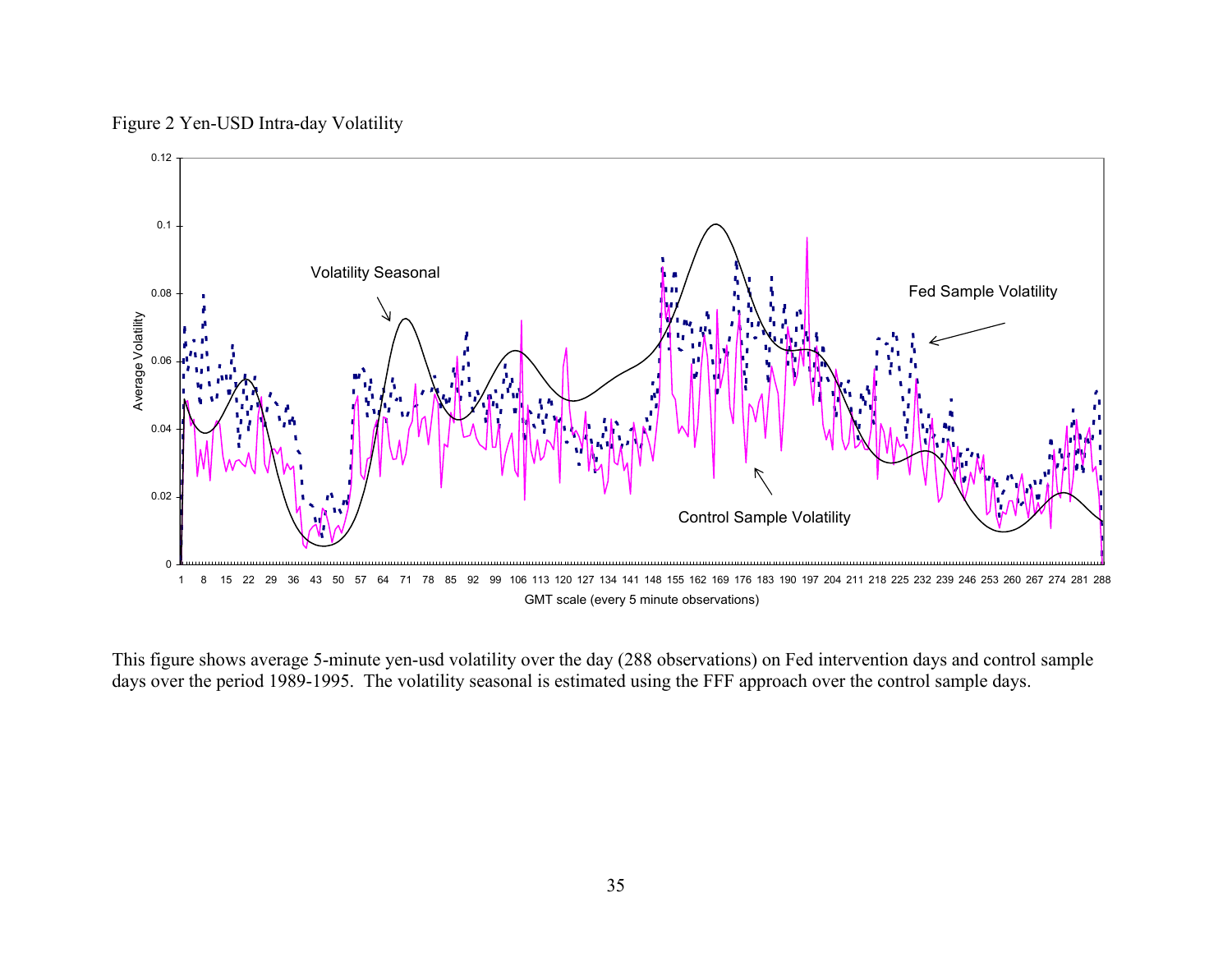

Figure 3 Intra-day Effects of U.S. Intervention on dem-usd Volatility

This figure shows the cumulative effects of U.S. interventions, starting one hour before and going two hours after the corresponding Reuters report (time 0), on dem-usd volatility. The dashed lines show the 95% confidence interval for the total volatility impact.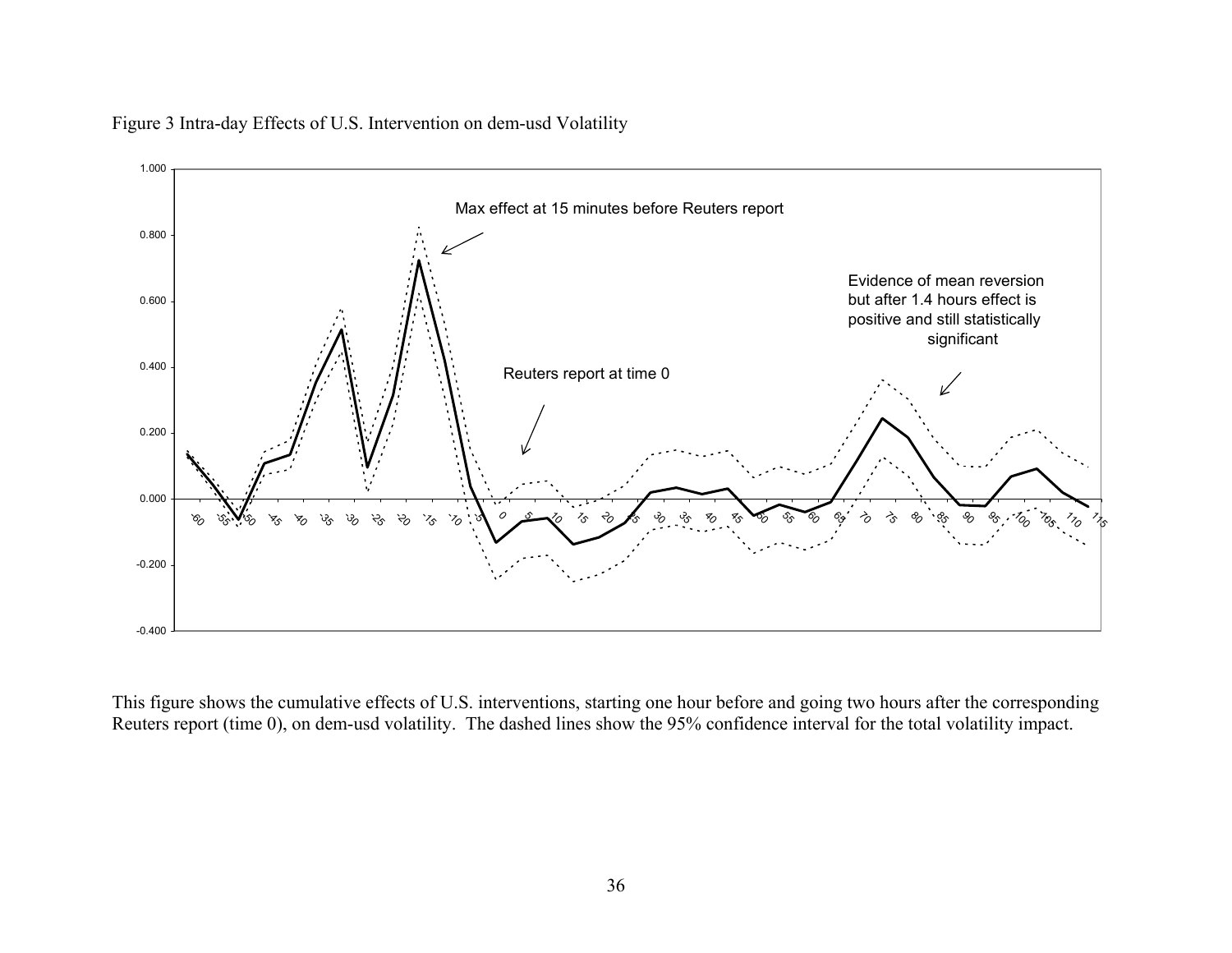



This figure shows the cumulative effects of U.S. interventions, starting one hour before and going two hours after the corresponding Reuters report (time 0), on yen-usd volatility. The dashed lines show the 95% confidence interval for the total volatility impact.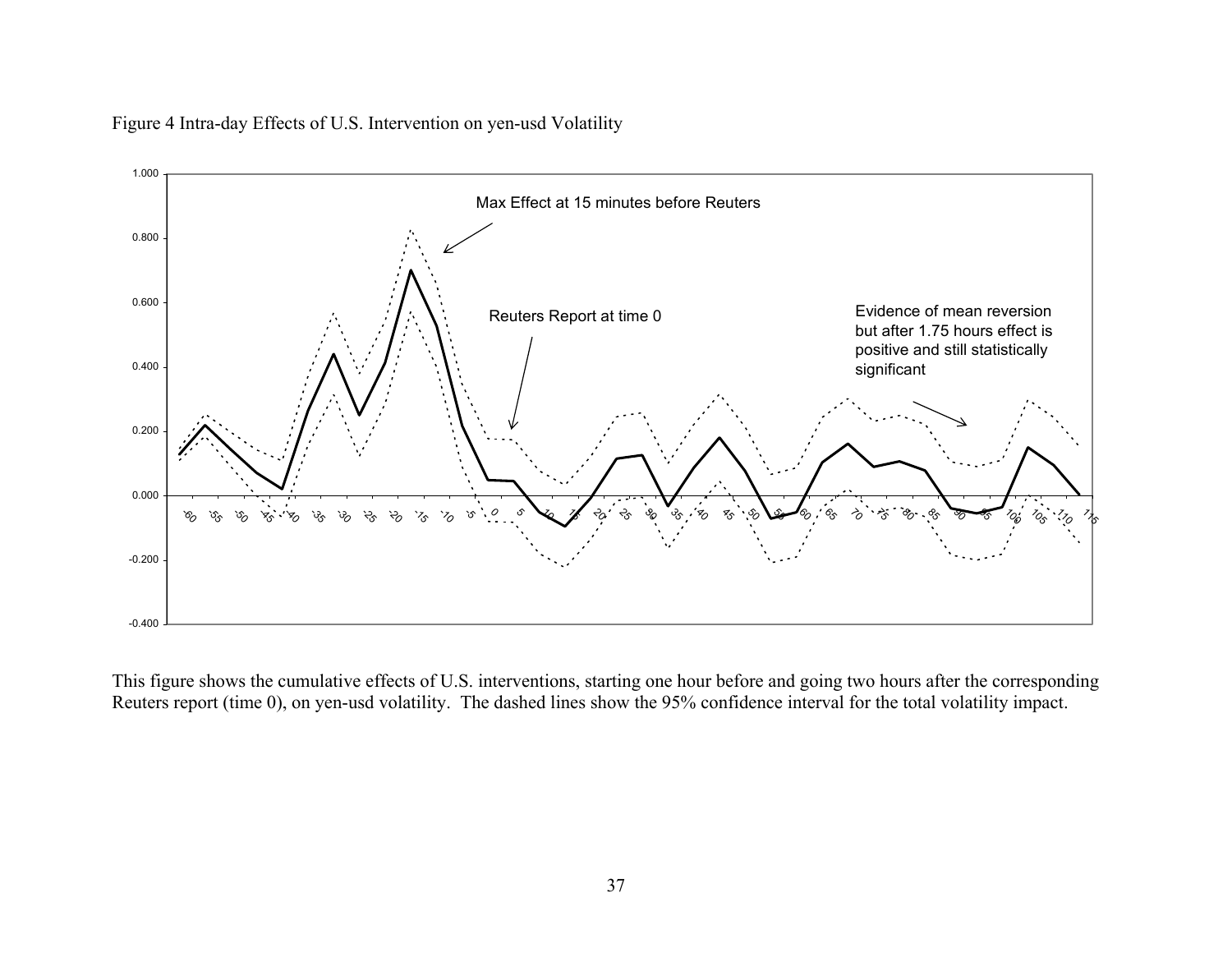|                                                                   | Fed     | Buba    | <b>BOJ</b> | Any<br>CB |
|-------------------------------------------------------------------|---------|---------|------------|-----------|
| Number of intervention days                                       | 104     | 39      | 63         | 206       |
| Total number of intra-day interventions                           | 268     | 83      | 145        | 496       |
| Probability of a $2nd$ intervention within<br>1 hour of prior one | 0.56    | 0.29    | 0.26       | 0.49      |
| Number of interventions followed by<br>another one within 1 hour  | 156     | 24      | 37         | 244       |
| Total number of intervention clusters <sup>a</sup>                | 44      | 25      | 16         | 83        |
| Average duration of intervention clusters,<br>each 1 hour apart   | 0.44.49 | 0:45:30 | 0:35:08    | 0:42:48   |
| Average number of interventions in a cluster                      | 5.023   | 2.52    | 2.5        | 4.048     |

Table 1 G3 Central Bank Intervention Descriptive Statistics 1989-1995

This table reports Reuters-based information on the characteristics of the intervention operations by the U.S. Federal Reserve (Fed), the German Bundesbank (Buba), and the Bank of Japan (BOJ) included in the intra-daily event studies. The data cover all Fed intervention days over the period 1989-1995.

<sup>a</sup> An intervention cluster is defined as at least two interventions that occur within the same hour.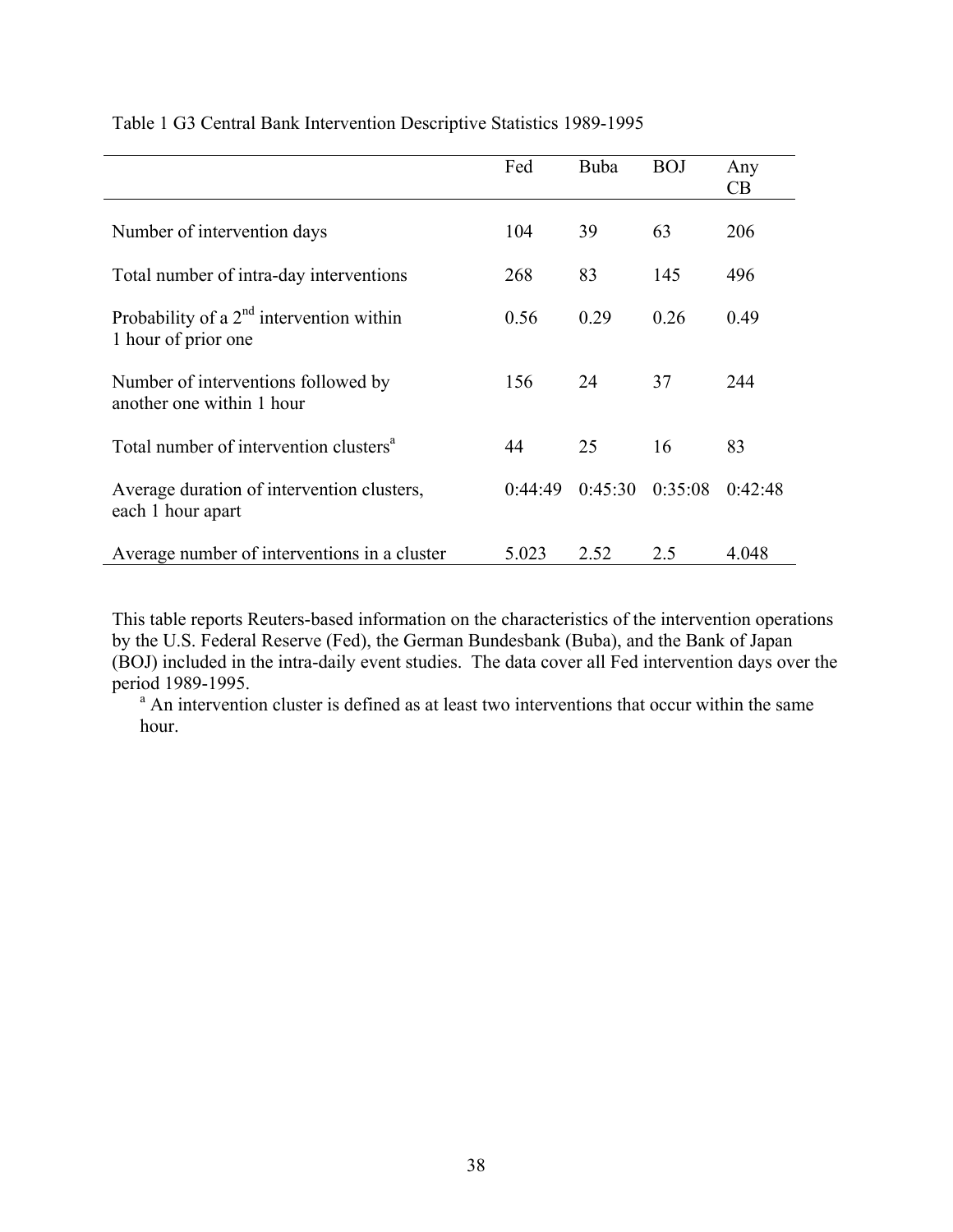Table 2 Influence of Interventions on Intra-Day dem-usd Volatility

$$
V_{t,n} = \alpha_0 + \sum_{k} \sum_{i} \alpha_{1,i}^{k} D_{t,n+i}^{k} + \alpha_2 \hat{S}_{t,n} + \varepsilon_{t,n}
$$

where *V* is 5-min dem-usd volatility (measured as the absolute value of the 5-min returns); the  $D<sup>k</sup>$ s include intervention, official central bank announcements and macro announcements; *i*=-1 to +2hrs for the G-3 intervention variables and official announcements and *i*=0 to +1hr for the macro announcements; *t,n* is the sequence of the regular-spaced (every 5 minutes) intra-daily data for all the days on which the Fed intervened against the mark from 1989 to 1995 (19,833 observations; 69 days and a total of 151 reports of Fed operations). The reported coefficients are multiplied by 100.

|                               | Do All G-3    | Does Trade           | Does                 | Does                 |
|-------------------------------|---------------|----------------------|----------------------|----------------------|
|                               | Interventions | Volume               | Proximity to         | Coordination         |
|                               | Matter?       | Matter? <sup>a</sup> | Macro News           | Matter? <sup>c</sup> |
|                               |               |                      | Matter? <sup>b</sup> |                      |
| <b>Independent Variable</b>   | Coeff sum $d$ | Coeff sum            | Coeff sum            | Coeff sum            |
| Fed Intervention              | $0.121**$     |                      |                      |                      |
| <b>Buba Intervention</b>      | $0.213**$     | $0.212**$            | $0.214**$            | Na                   |
| <b>BOJ</b> Intervention       | $0.103**$     | $0.103**$            | $0.104**$            | Na                   |
| <b>Official Announcements</b> | Yes           | Yes                  | Yes                  | Yes                  |
| <b>Macro Controls</b>         | Yes           | Yes                  | Yes                  | Yes                  |
| Fed Interventions             |               |                      |                      |                      |
| During High Trade             |               |                      |                      |                      |
| Volume                        |               | $0.122**$            |                      |                      |
| Fed Interventions During      |               |                      |                      |                      |
| Low Trade Volume              |               | $0.121**$            |                      |                      |
| Fed Interventions Close to    |               |                      |                      |                      |
| <b>Macro News</b>             |               |                      | $0.138**$            |                      |
| Isolated                      |               |                      |                      |                      |
| Fed Interventions             |               |                      | $0.116**$            |                      |
| Coordinated                   |               |                      |                      |                      |
| G-3 Interventions             |               |                      |                      | $0.139**$            |
| Unilateral                    |               |                      |                      |                      |
| Fed Interventions             |               |                      |                      | $0.122*$             |
| FFF Seasonal                  | $0.169**$     | $0.169**$            | $0.169**$            | $0.173**$            |
| R <sub>2</sub>                | 0.237         | 0.237                | 0.237                | 0.236                |
| D.W.                          | 1.99          | 1.99                 | 1.99                 | 1.99                 |

This table reports the intra-day event-study regression results of the effects of G3 interventions on dem-usd volatility. Three lags of the dependent variable are included in the specification. \*\*, \* denote statistical significance (of the 36 leads and lags) at the 1%, and 5% levels, respectively, using robust standard errors.

<sup>a</sup> High trade volume is defined as the overlap in US and European trading hours.

<sup>b</sup> Interventions that occur within 2 hours of a macro news announcement are defined as "close".

 $\rm c$  Coordinated interventions are defined as Fed interventions that occur on the same day as at least one other of the G-3 central banks.

<sup>d</sup>The coefficient is the sum of the 36 (unconstrained) lead and lag coefficients on each of the intervention variables.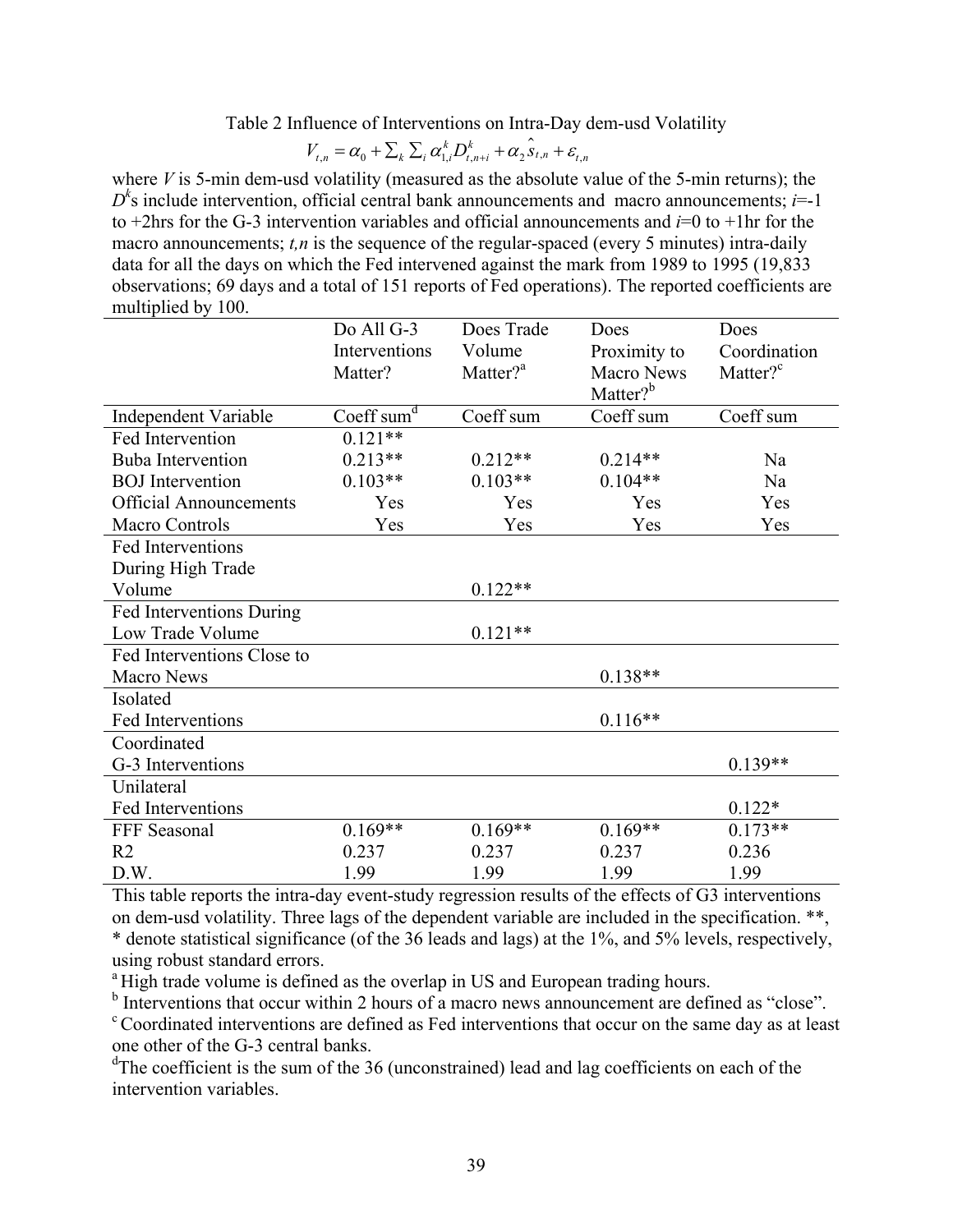Table 3 Influence of Interventions on Intra-Day yen-usd Volatility

$$
V_{t,n} = \alpha_0 + \sum_{k} \sum_{i} \alpha_{1,i}^{k} D_{t,n+i}^{k} + \alpha_2 \hat{S}_{t,n} + \varepsilon_{t,n}
$$

where *V* is 5-min yen-usd volatility;  $D^k$ s include intervention, official central bank announcements and macro announcements;  $i=1$  to  $+2$ hrs for the G-3 intervention variables and official announcements and  $i=0$  to  $+1$ hr for the macro announcements; *t,n* is the sequence of the regular-spaced (every 5 minutes) intra-daily data for all the days on which the Fed intervened against the yen from 1989 to 1995 (18,969 observations; 66 days and a total of 192 reports of Fed operations). The reported coefficients are multiplied by 100.

|                               | Do All G-3             | Does Trade           | Does                 | Does                 |
|-------------------------------|------------------------|----------------------|----------------------|----------------------|
|                               | Interventions          | Volume               | Proximity to         | Coordination         |
|                               | Matter?                | Matter? <sup>a</sup> | <b>Macro News</b>    | Matter? <sup>c</sup> |
|                               |                        |                      | Matter? <sup>b</sup> |                      |
| Independent Variable          | Sum coeff <sup>d</sup> | Sum coeff            | Sum coeff            | Sum coeff            |
| Fed Intervention              | $0.175**$              |                      |                      |                      |
| <b>Buba</b> Intervention      | 0.063                  | 0.058                | 0.066                | na                   |
| <b>BOJ</b> Intervention       | $0.121**$              | $0.121**$            | $0.123**$            | na                   |
| <b>Official Announcements</b> | Yes                    | Yes                  | Yes                  | yes                  |
| <b>Macro Controls</b>         | Yes                    | Yes                  | Yes                  | yes                  |
| Fed Interventions             |                        |                      |                      |                      |
| During High Trade Volume      |                        | $0.183**$            |                      |                      |
| Fed Interventions During      |                        |                      |                      |                      |
| Low Trade Volume              |                        | $0.164**$            |                      |                      |
| Fed Interventions Close to    |                        |                      |                      |                      |
| Macro News                    |                        |                      | $0.192**$            |                      |
| Isolated                      |                        |                      |                      |                      |
| Fed Interventions             |                        |                      | $0.148**$            |                      |
| Coordinated                   |                        |                      |                      |                      |
| G-3 Interventions             |                        |                      |                      | $0.149**$            |
| Unilateral                    |                        |                      |                      |                      |
| Fed Interventions             |                        |                      |                      | $0.271*$             |
| FFF Seasonal                  | $0.168**$              | $0.166**$            | $0.168**$            | $0.164**$            |
| R <sub>2</sub>                | 0.188                  | 0.188                | 0.188                | 0.189                |
| D.W.                          | 2.00                   | 2.00                 | 2.00                 | 2.00                 |

This table reports the intra-day event-study regression results of the effects of G3 interventions on yen-usd volatility. Three lags of the dependent variable are included in the specification. \*\*, \* denote statistical significance (of the 36 leads and lags) at the 1%, and 5% levels, respectively, using robust standard errors.

<sup>a</sup> High trade volume is defined as the overlap in US and European trading hours.

<sup>b</sup> Interventions that occur within 2 hours of a macro news announcement are defined as "close".

 $C$  Coordinated interventions are defined as Fed interventions that occur on the same day as at least one other of the G-3 central banks.

<sup>d</sup>The coefficient is the sum of the 36 (unconstrained) lead and lag coefficients on each of the intervention variables.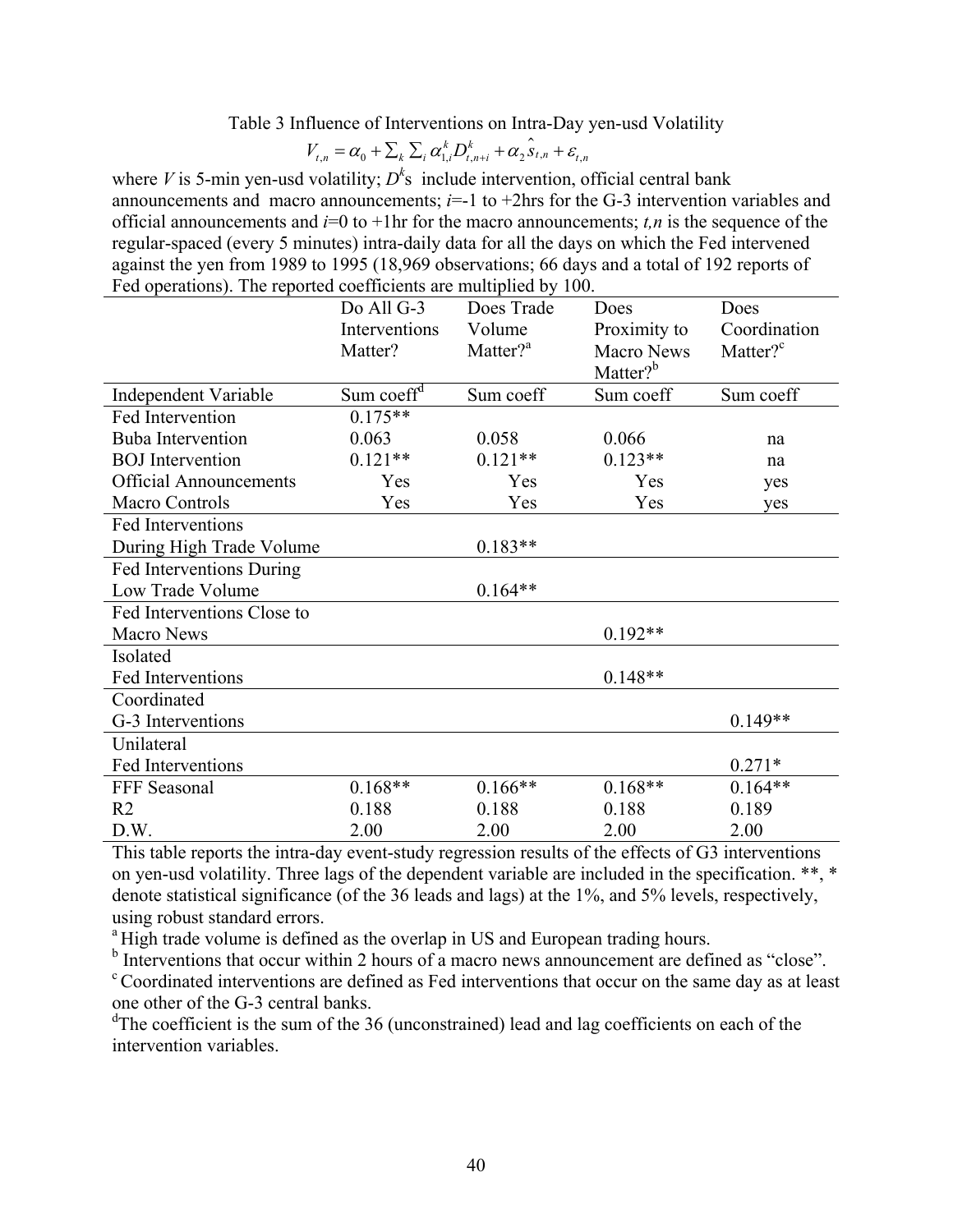|                                                    | Mean     | Std-<br>dev | Max      | Min      | Skew-<br>ness | Kurt-<br>osis | Q(20)  | $\overline{d}$ | AR    | Obs  |
|----------------------------------------------------|----------|-------------|----------|----------|---------------|---------------|--------|----------------|-------|------|
| I. Full Sample <sup>a</sup>                        |          |             |          |          |               |               |        |                |       |      |
| Dem-usd                                            | $-2.224$ | 0.425       | $-0.967$ | $-5.776$ | $-2.565$      | 20.336        | 1811.0 | 0.273          | 0.203 | 1564 |
| Yen-usd                                            | $-2.250$ | 0.396       | $-0.703$ | $-5.133$ | $-1.204$      | 9.137         | 3318.8 | 0.424          | 0.046 | 1564 |
| II. Non-Intervention Days <sup>a</sup>             |          |             |          |          |               |               |        |                |       |      |
| Dem-usd                                            | $-2.234$ | 0.425       | $-0.967$ | $-5.776$ | $-2.727$      | 21.254        | 1644.2 | 0.267          | 0.204 | 1477 |
| Yen-usd                                            | $-2.288$ | 0.392       | $-1.075$ | $-5.133$ | $-1.475$      | 10.624        | 2378.9 | 0.413          | 0.059 | 1313 |
| III. All Intervention Days <sup>b</sup>            |          |             |          |          |               |               |        |                |       |      |
| Dem-usd                                            | $-2.067$ | 0.391       | $-1.067$ | $-2.750$ | 0.494         | $-0.540$      | 123.2  | 0.395          | na    | 87   |
| Yen-usd                                            | $-2.050$ | 0.352       | $-0.703$ | $-2.945$ | 0.259         | 0.334         | 454.8  | 0.400          | na    | 251  |
| IV. Coordinated Intervention Days <sup>c</sup>     |          |             |          |          |               |               |        |                |       |      |
| Dem-usd                                            | $-1.935$ | 0.386       | $-1.169$ | $-2.750$ | 0.025         | $-0.614$      | 26.6   | 0.280          | na    | 33   |
| Yen-usd                                            | $-2.052$ | 0.423       | $-1.127$ | $-2.945$ | 0.115         | $-0.666$      | 72.9   | 0.477          | na    | 59   |
| V. Day Before (All) Intervention Days <sup>d</sup> |          |             |          |          |               |               |        |                |       |      |
| Dem-usd                                            | $-2.100$ | 0.365       | $-1.261$ | $-2.703$ | 0.470         | $-0.726$      | 17.1   | na             | na    | 44   |
| Yen-usd                                            | $-2.204$ | 0.346       | $-1.075$ | $-2.891$ | 0.819         | 1.193         | 58.7   | 0.331          | na    | 84   |
| VI. Day After (All) Intervention Days <sup>d</sup> |          |             |          |          |               |               |        |                |       |      |

Table 4 Summary Statistics for Daily dem-usd and yen-usd Log Realized Volatility on Intervention and Non-Intervention Days (1989-1995)

Yen-usd -2.271 0.441 -1.075 -4.920 -2.085 15.220 35.7 0.323 na 84 This table characterizes daily realized volatility on intervention and non-intervention days. The sample covers the period August 15, 1989 through August 15, 1995. The daily realized volatilities are constructed from sums of 5-minute squared returns, and are expressed as annualized standard deviations. The statistics refer to the distribution of logarithmic realized standard deviations. The column labeled

Dem-usd -2.176 0.337 -1.284 -3.056 -0.014 0.617 29.2 na na 44

Q(20) contains Ljung-Box test statistics for up to the twentieth order serial correlation. The column labeled "*d*" gives the regression estimate of the fractional integration parameter, *d*, from an ARFIMA(1,d,0) model. The column labeled "*AR*" is the regression estimate of the autoregressive parameter from the  $ARFIMA(1,d,0)$  model.

 $^{\overline{a}}$  Five observations in the dem-usd realized volatility series were significant outliers (deemed to be typos) and are excluded from the full and non-intervention samples.

<sup>b</sup> "All" intervention days include days of unilateral and coordinated Fed, Bundesbank and BOJ intervention operations.

<sup>c</sup> Coordinated intervention days are defined as days when the Fed intervened with either the Bundesbank or the BOJ (or both).

<sup>d</sup> The sample days before and after an intervention exclude intervention days that follow or precede other intervention days.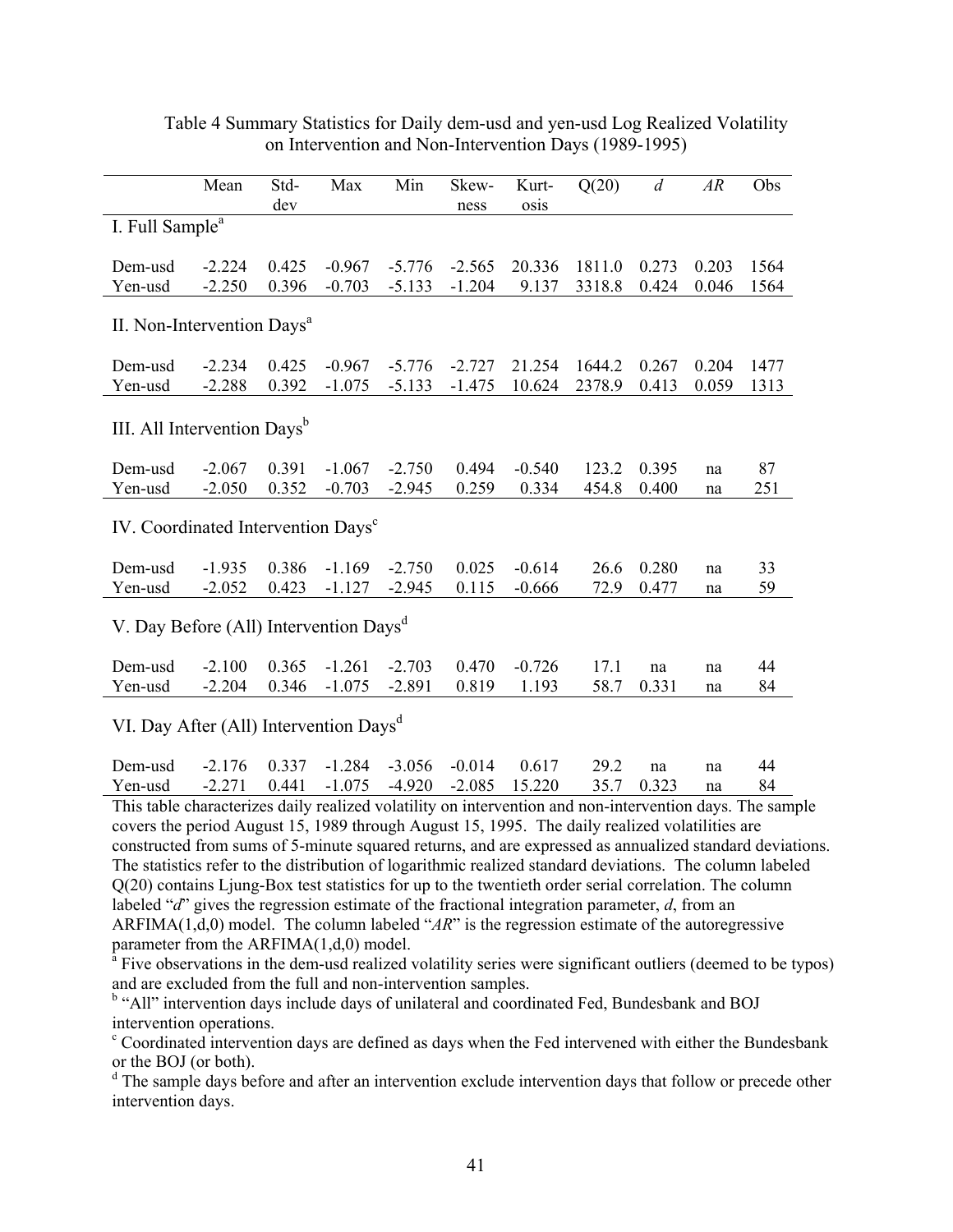Table 5 Influence of Interventions on Realized Daily dem-usd and yen-usd Volatility

$$
(1 - L)^{d} (1 - \phi L)(v_t - \mu_t) = \varepsilon_t,
$$
  
\n
$$
\mu_t = \alpha_0 + \alpha_1^k D_t^k + \alpha_2 H_t
$$
  
\n
$$
\varepsilon_t \sim N(0, \omega)
$$

where  $v_t$  is the log of the sum of intra-day squared 5-minute returns (through 22GMT) excluding weekends,  $H_t$  is a dummy variable indicating the day after a holiday or market closure and the  $D<sup>k</sup>$ s are dummy variables that denote daily  $\overrightarrow{G}$ 3 unilateral and coordinated intervention operations and other macro controls.

| <b>Independent Variables</b>       | <b>DEM-USD</b> |           | Yen-USD        |           |  |
|------------------------------------|----------------|-----------|----------------|-----------|--|
| <b>ARFIMA</b> parameters           | Coeff          | t-stat    | Coeff          | t-stat    |  |
| $\alpha_{\scriptscriptstyle 0}^{}$ | $-2.257**$     | $-37.452$ | $-2.374**$     | $-18.122$ |  |
| $\overline{d}$                     | $0.270**$      | 5.951     | $0.455**$      | 7.019     |  |
| $\phi$                             | $0.223*$       | 2.325     |                |           |  |
| $\omega$                           | $0.119**$      | 7.052     | $0.083**$      | 8.470     |  |
| Holiday dummy                      | 0.083          | 1.507     | 0.006          | 0.134     |  |
| Fed Unilateral Intervention        | $0.148*$       | 2.245     | 0.354          | 1.379     |  |
| Lag $t-1$                          | $-0.030$       | $-0.543$  | 0.216          | 1.601     |  |
| Lag $t-2$                          | $-0.025$       | $-0.448$  | 0.139          | 0.978     |  |
| Lag $t-3$                          | $-0.033$       | $-0.575$  | $0.197\dagger$ | 1.811     |  |
| Lag $t-4$                          | 0.083          | 1.442     | 0.223          | 1.250     |  |
| Lag $t-5$                          | 0.100          | 1.522     | $-0.034$       | $-0.329$  |  |
| Fed Coordinated Intervention       | $0.296**$      | 4.487     | $0.317**$      | 5.951     |  |
| Lag $t-1$                          | $-0.030$       | $-0.543$  | 0.042          | 0.902     |  |
| Lag $t-2$                          | $-0.025$       | $-0.448$  | 0.004          | 0.098     |  |
| Lag $t-3$                          | $-0.033$       | $-0.575$  | 0.045          | 0.882     |  |
| Lag $t-4$                          | 0.083          | 1.442     | 0.046          | 0.967     |  |
| Lag $t-5$                          | 0.100          | 1.522     | $-0.033$       | $-0.687$  |  |
| Buba/ BOJ Unilateral Intervention  | $0.152\dagger$ | 1.885     | $0.083**$      | 8.470     |  |
| Log Likelihood                     | $-552.749$     |           | $-276.532$     |           |  |
| No of daily observations           | 1564           |           | 1564           |           |  |

This table reports results of regressions that test whether intervention operations influence daily volatility. An ARFIMA(1,d,0) was used to model dem-usd integrated volatility and an ARFIMA(0,d,0) was used to model yen-usd integrated volatility. Coefficient estimates for the variables of interest were robust to alternative ARFIMA specifications. \*\*, \* and † denote statistical significance at the 1%, 5% and 10% levels, respectively, using robust standard errors.